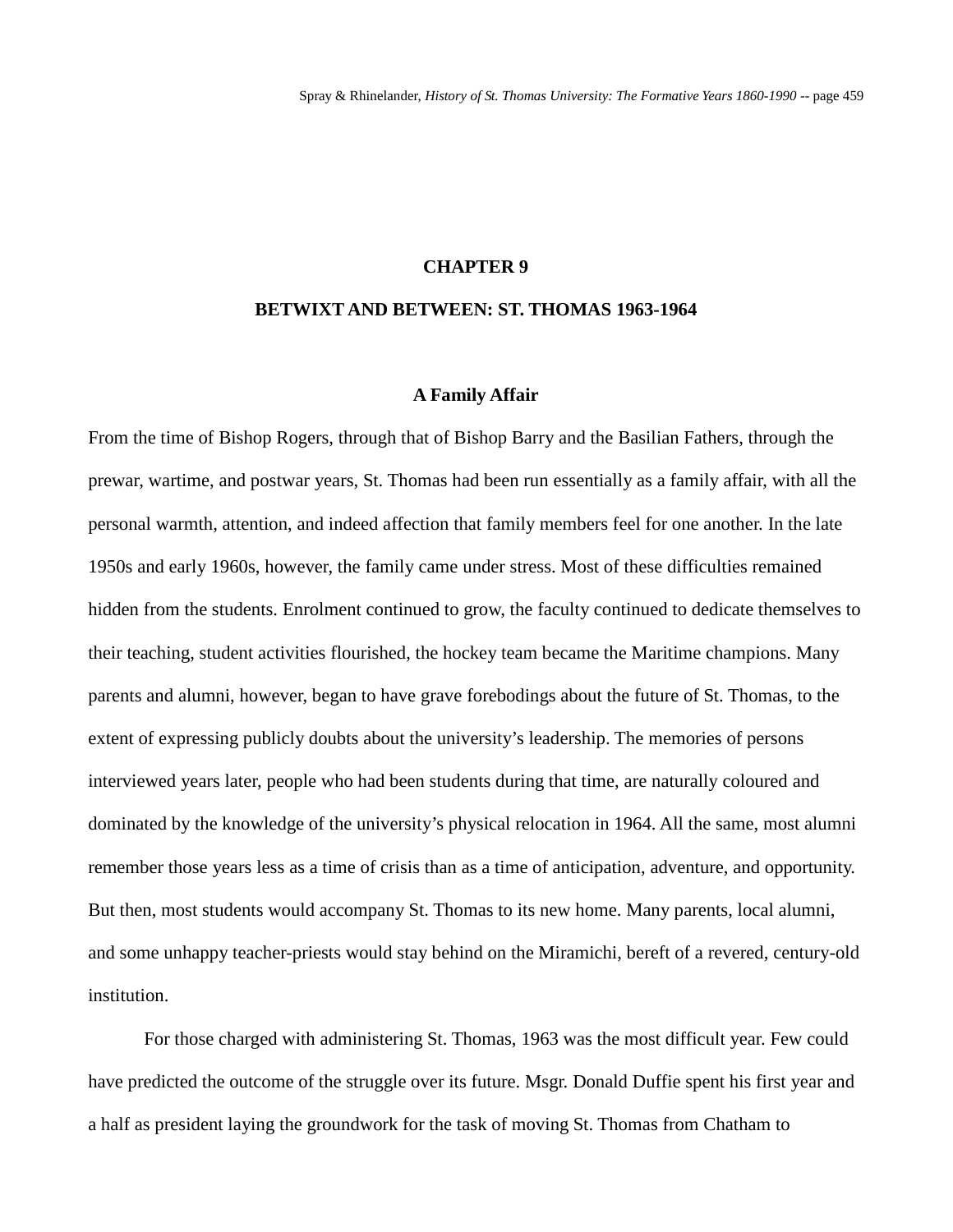Fredericton. At the start of 1963, his campaign was by no means won. Opposition to the move welled up when he finally revealed his plans. As it boiled over, both the provincial government and the hierarchy of the Catholic Church were forced to reassess their earlier support for the move. If the support of either party faltered, Duffie's plans would crumble. The government, maddeningly, refused to publicly and categorically support the move. And the authorities of the church that Duffie served were contemplating removing him from the scene altogether, and they unquestionably had the authority to do so. Without his steady—some said tactless and unfeeling—hand at the wheel, St. Thomas would surely remain in Chatham. Even Bishop Leverman, its de facto head (pending amendment of the university's Act of Incorporation, he had yet to be named officially a member of its board, and thereby its chancellor), seemed to be wavering, no matter how much enticement and support UNB's president and its friends were offering. The bishop's grandiose plans for the "little college" over which he had such fond hopes of presiding were in danger of falling apart.

Referring to Duffie, on January 11, 1963, Leverman admitted, "It may now be wise to remove him." Yet the path that, as we have seen, he alone paved—from his secretly engineering the diocesan transfer of Chatham from Bathurst to Saint John in the years 1953–59, to his appointing in 1960–61 a tough political strategist as St. Thomas's president—had an ineluctable logic that he could no longer abandon even had he wished to do so. He finally made up his mind to stand fully behind Duffie.

The two men did have outspoken and powerful supporters for their project, most notably the president of UNB, Colin B. Mackay. Another was Justice Louis Ritchie, who had long been offering advice (sometimes solicited, sometimes not) to Leverman and Duffie on the need to relocate St. Thomas. On January 29, 1963, at the height of the bishop's difficulties with the Holy See, Ritchie wrote Leverman a long letter of encouragement. It was "apparent to all who cared to see that the effort to maintain a university at Chatham was making the same progress as a man swimming against the tide and not even holding his own." He told the bishop that St. Thomas was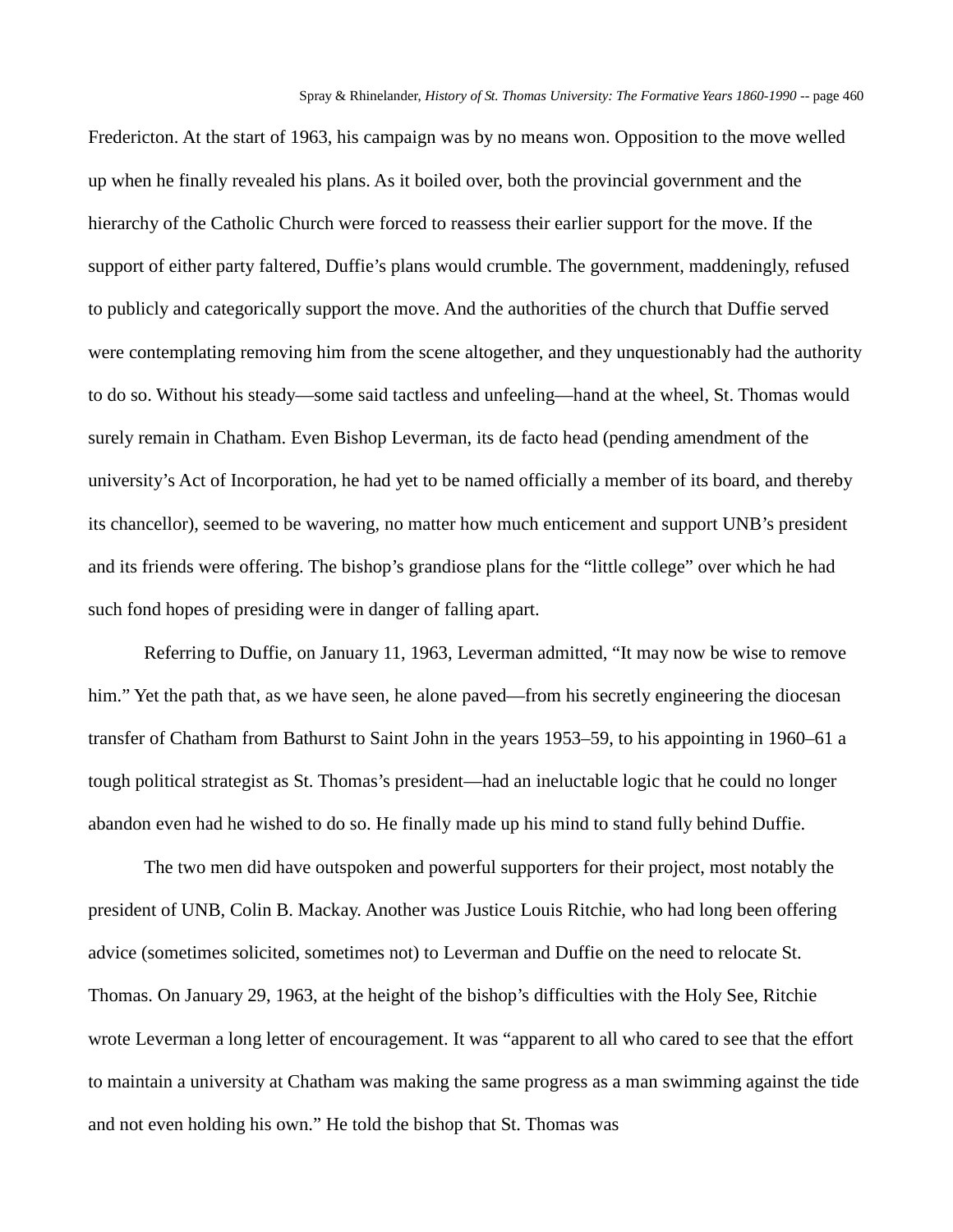fortunate to have a President of Monsignor Duffie's calibre to handle the present crisis. He is the first President who has had the courage to take a realistic look at the situation and face up to the facts. The expression of any view contrary to a segment of local opinion always invites attack but rarely of such a scurrilous nature as that which the Friends [of St. Thomas] have directed at Msgr. Duffie, the members of the Deutsch Commission and others. Unfortunately, and to their shame, some priests have associated themselves with those attacks. The irresponsible tactics of the Friends, however, have boomeranged. They have antagonized all right thinking men and women. Outside of their own circle they are regarded as good material for funny stories. A number of their speeches, statements to the press, and "letters to the editor" have been incoherently illogical.

Some Friends called UNB "a godless institution" and "a den of atheists" in spite of the fact that a

considerable number of faculty were Catholics or married to Catholics. What the Friends were saying

about UNB, Ritchie declared, was simply untrue. Turning the bishop's mind to his opponents within

the St. Thomas faculty, Ritchie continued:

A pungent criticism of the St. Thomas professorial staff that sticks in my mind is that they are "too inbred." When I sought explanation of that assertion, I was told a considerable percentage of the faculty was comprised of priests who had been born in Northumberland County or in that vicinity, who had been educated at St. Thomas and a seminary, and who, after ordination, had immediately returned to teach at St. Thomas, without rubbing shoulders with the outside world. The great majority of the Friends have not traveled too far from Chatham.

The pots, according to Ritchie, were calling the kettles black. And indeed, the Friends were wrong to suggest that St. Thomas's faculty had never left the Miramichi. Of the seventeen priests teaching at St. Thomas in the years 1960–64, thirteen had done graduate work outside of Canada in places like New York, St. Louis, Notre Dame, Oxford, and Louvain. The apparent ringleader of the protesting priest-professors, J. Winfield Poole, was born in Millville, near St. Stephen, in southern New Brunswick, received his undergraduate education at St. Joseph's, and did graduate studies at the University of Montreal and Fordham University in New York. Duffie had recently hired Hafeez Alexander, a young Lebanese Catholic and a PhD candidate at the University of Ottawa, to teach political science. Fenton Burke, a young Catholic from Cape Breton, a graduate of StFX, who had recently received an MA at UNB, was teaching English literature. Duffie was especially proud to have engaged Fr. Kandathil, with his PhD from Notre Dame, to take over teaching chemistry at St. Thomas.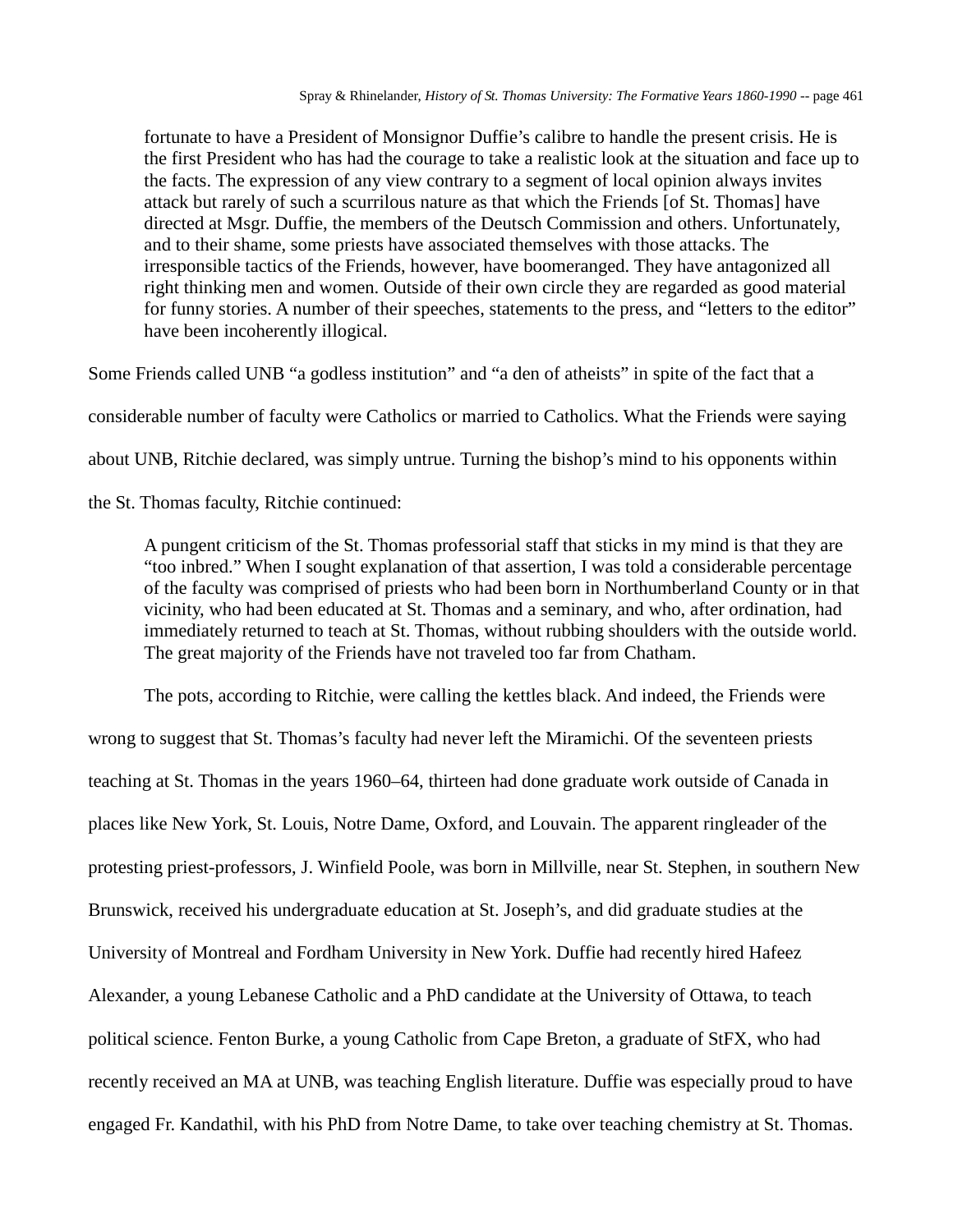Nevertheless, the battle was still being waged and hyperbole was inevitable. The bishop wrote Ritchie back a few days later: "Because of the persistence of poorly visioned people, the normal difficult problem of transferring a University to another city has been greatly aggravated and stirred up feelings to an overwhelming degree." He agreed with Ritchie that

we are faced with a definite issue which does not admit of compromise—either we make a deeply radical change or we lose what we have and perhaps for indefinite time, the opportunity to do something for English-speaking higher education in this Province. And it is a question of Catholic education at that.

Leverman was repeating the arguments he was presently making to the apostolic delegate, Archbishop Sebastiano Baggio, in defence both of Duffie and of the whole project to relocate St. Thomas. Ritchie was somewhat surprised by the bishop's new stance. As he subsequently wrote to Duffie, the bishop's attitude was "a startling contrast to the 'pious platitudes' I received a few years ago [in response] to a letter I had written him saying that I thought it was folly to continue St. Thomas at Chatham."

## **Hobson's Choice**

The very day, February 6, 1963, Leverman was making the final summation of his case to the apostolic delegate, the New Brunswick provincial cabinet was meeting. Three days later, Duffie, having used his usual private sources of information, wrote Leverman to inform him what happened at the meeting. It was, he explained, a matter of Hobson's choice: take it or leave it. (Thomas Hobson, a seventeenthcentury English stableman, was famous for telling his customers they had either to take the next horse available in his stables or to get none at all.)

The minister of education, Henry Irwin, asked the premier, Louis Robichaud, what answer they were to give if the opposition party brought up the matter of establishing a junior college in Saint John.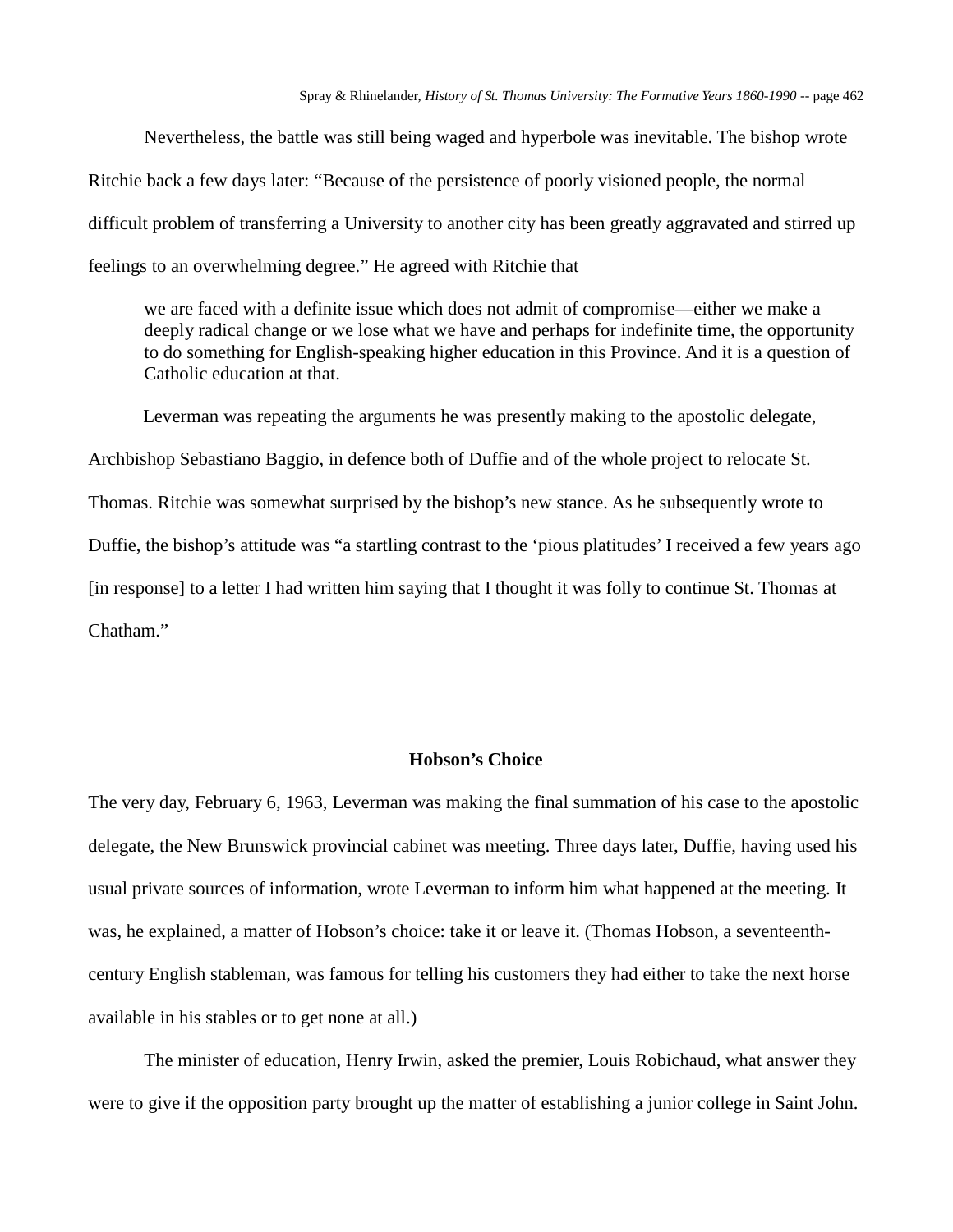He was referring to the "compromise" reached whereby those who wanted a Catholic college in Saint John settled for having a junior college of UNB there if St. Thomas set up shop on the UNB campus in Fredericton. The premier thought that unlikely, but if they did so "to answer as briefly as possible." Robichaud reportedly told Irwin:

They are going ahead with Saint John College anyway, and with that St. Thomas will have to close in Chatham in any case. St. Thomas has to move to Fredericton whether the opponents on the Miramichi like it or not.

Duffie told Leverman it was evident that the government would not give any money to St. Thomas so long as it remained in Chatham. He urged Leverman to inform the apostolic delegate of this "confidential statement," as he was afraid the Friends would "keep bombarding the Apostolic Delegate with all kinds of statements." The apostolic delegate was to understand that Duffie's information came from "the highest authority in the Province."

Robichaud later denied saying St. Thomas would receive no money from government if it remained in Chatham; he insisted that he left it up to the universities to decide. Yet Duffie learned that even the Conservative opposition had come round to the necessity of relocation. He had assurances from the leader of the opposition, C. B. Sherwood, and even

"helped him write the answer [he would give] if anybody in the audience asked the question about St. Thomas." It was obvious, argued Duffie, that both government and opposition were eager to get things settled by moving St. Thomas to Fredericton and establishing a junior college of UNB in Saint John. Duffie wrote Leverman again on February 12 to say the Fredericton *Daily Gleaner* had just announced that Teachers' College was scheduled to move to the UNB campus, bringing with it eleven hundred students, some five hundred of whom were Catholic. The newly situated college—incorporated into UNB as the Faculty of Education in 1973—would service all teacher training in the province, both English and French. Duffie pointed out that 51 percent of the province was Catholic—a fact, he wrote, of which the Friends of St. Thomas "are still totally oblivious and without any realization at all of its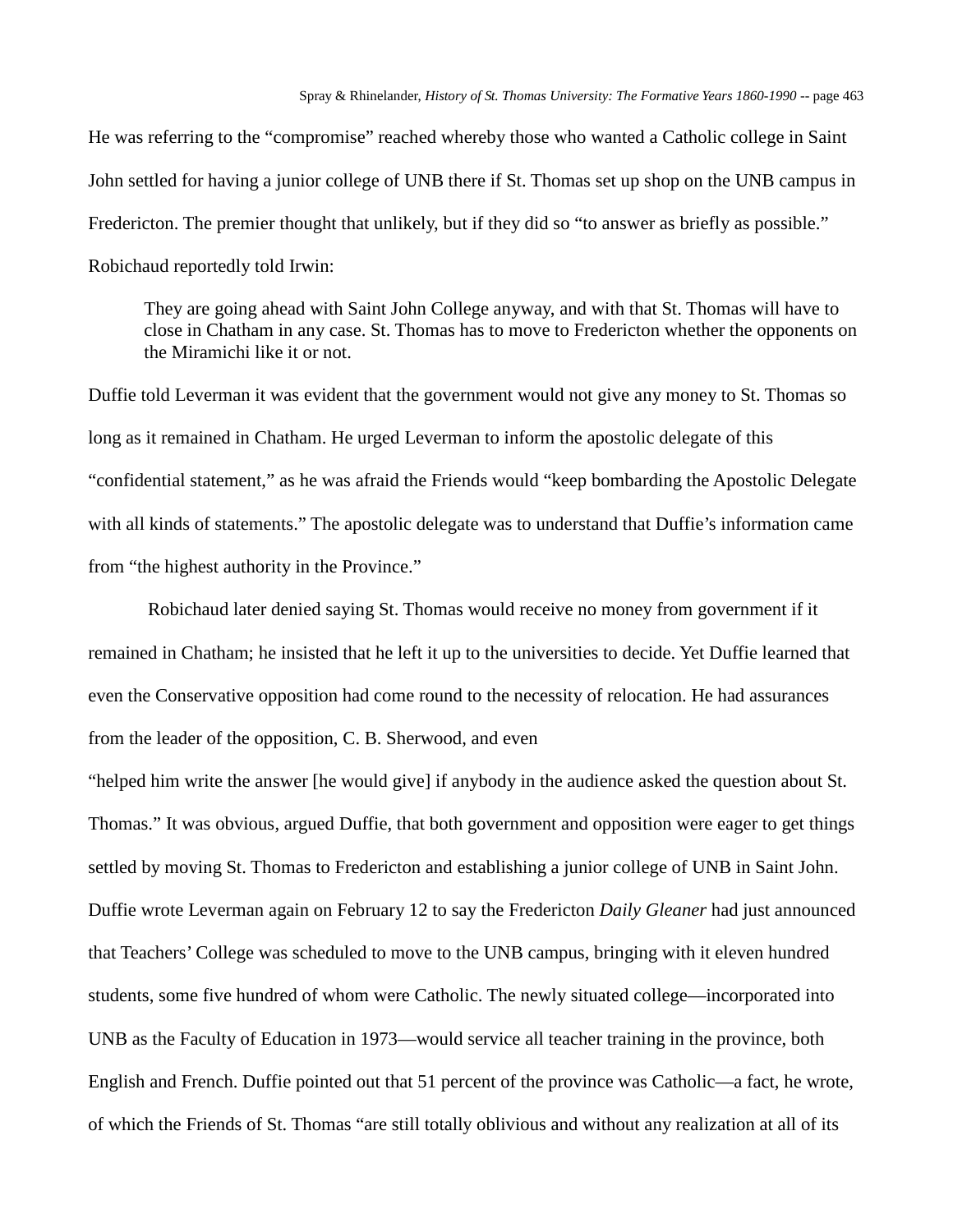import." The Catholic majority in New Brunswick was "a solid fact now beyond controversy," one that Duffie advised Leverman to convey to Archbishop Baggio in Ottawa, along with the warning that they would receive no government money if they did not move.

On February 13, Leverman passed the information on to the apostolic delegate. Nine days later, Duffie sent Leverman more information for Baggio's benefit. A notice from *University Affairs* showed, he said, that Nova Scotia was following New Brunswick's lead by establishing a University Grants Committee to make recommendations on postsecondary education. He pointed out that the terms of reference for the Nova Scotia committee were almost identical to those of the Deutsch Commission, which was "a very strong indication that if we are to survive we must accept in full the recommendations of these commissions."

### **The Friends of St. Thomas Keep Up the Attack**

The bishop had nowhere yet to rest his head. In a letter to Oscar Schneller, the diocese's accountant, written on February 24, Leverman complained that "the Miramichi is now planning another offensive." They were organizing a rally for March 9 at the Chatham exhibition building. "According to the grapevine," he wrote, they were planning "a bombshell." Just what the bomb might be, Leverman did not know, but they said they were going to take "drastic measures." "No comment" was the only information they were getting from government, and "it annoys them to no end." They are "a persistent people," Leverman wrote in exasperation to Schneller:

"It is an anxious time and you should say a prayer that they do not pull pillars of the temple down upon themselves." He felt the only bomb they could explode was a political one, and Leverman did "not want to get into politics." Referring to the premier, he was afraid that "our friend at Fredericton is shying away from the question as much as possible." He asked Schneller:

"If ever a man was up against a problem, I am. Why did I ever start the ball rolling? How can I keep it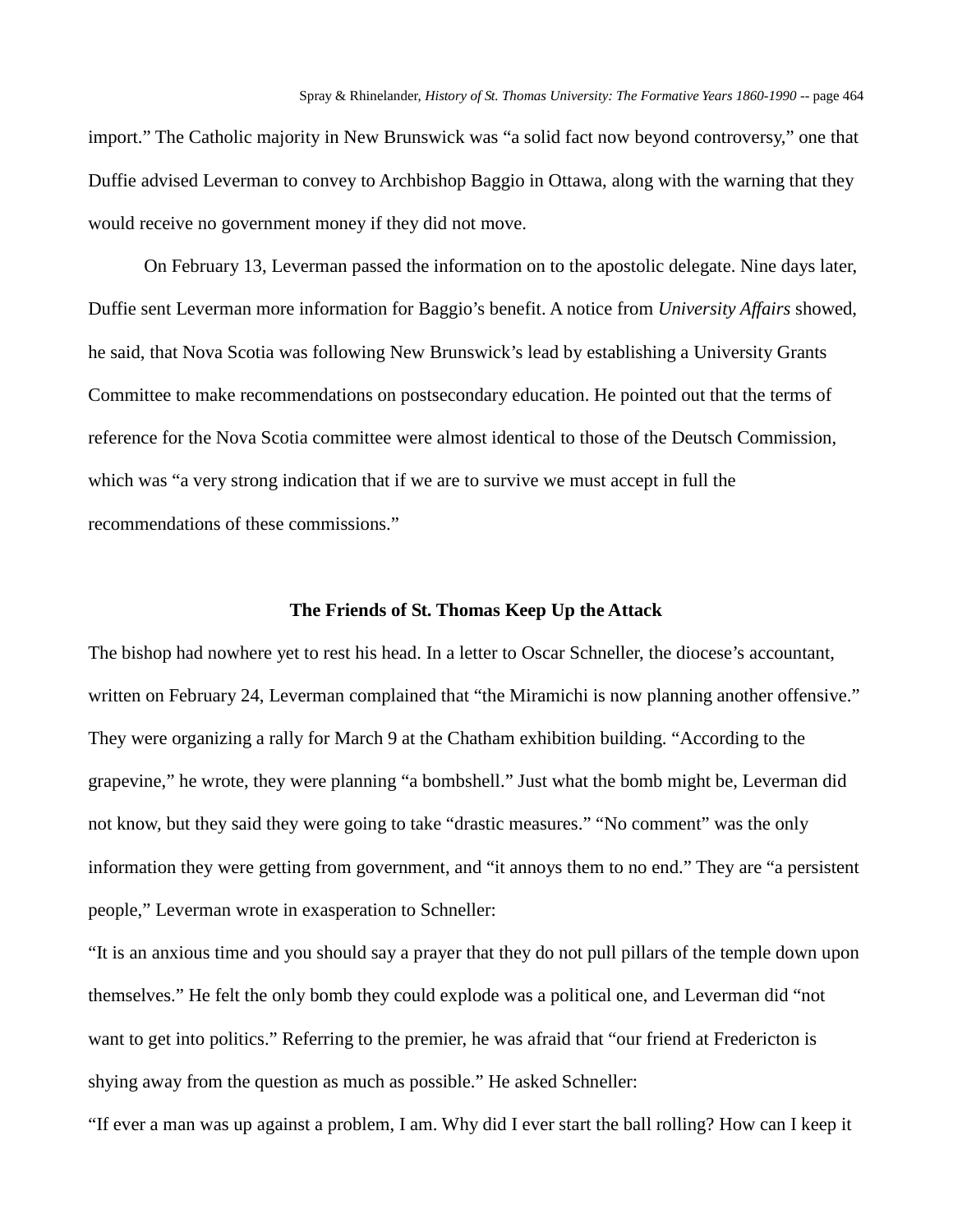in check?"

## **Response of the Holy See**

Well might he ask. Leverman was finally beginning to appreciate the consequences of his about-face a year earlier. St. Thomas was not going to remain in Chatham. And the Catholic hierarchy was being subjected to an unfamiliar spotlight. Archbishop Baggio had no choice but to become fully engaged in the issue. He was alarmed by the negative responses he was getting. On February 26, 1963, he wrote Leverman at length, making clear the Holy See's unhappiness with the situation on the Miramichi. He understood that the statement to the premier and cabinet signed by Leverman and Duffie on December 11, 1962, might be taken to be "a definite acceptance" of the recommendation of the Deutsch Commission, and that it "would be practically impossible to turn back." Nevertheless, he would have to

inform the Sacred Congregation of Seminaries and Universities in detail, since the reactions to the move are not only of a particularly harsh nature but, it seems to me, are going far beyond the sphere of personal and local interests which are being affected and injured understandably by the transfer of the University, to the heart of the matter, which is a question of principle and of general interest in the field of education.

Baggio was receiving many objections to the transfer, both in the form of correspondence and "from conversations with people who for various reasons upon which I wish not to judge oppose the transfer." He said he felt obliged to inform the Sacred Congregation because "I have grounds for believing that the winds of many of these reactions may have already reached the Holy See." He proceeded to articulate the objections being raised:

(1) In the first place, some maintain that St. Thomas University has never pretended to be, never aspired to be, a large University but only a modest College for the Superior Education of the students of the area and which could go on indefinitely fulfilling in this region this useful purpose which has so happily benefited the Catholics of Miramichi and has served to foster numerous vocations, both ecclesiastical and religious. These deny, of course, that the formation given at St. Thomas is second rate education. Also, from the economic point of view, the critics [have] stated that the situation in Chatham would not in fact be disastrous; on the contrary, it would be better than in past years and that a small operating deficit would be easily absorbed from one year to the next. This operating deficit would be in reality less than \$10,000. Besides,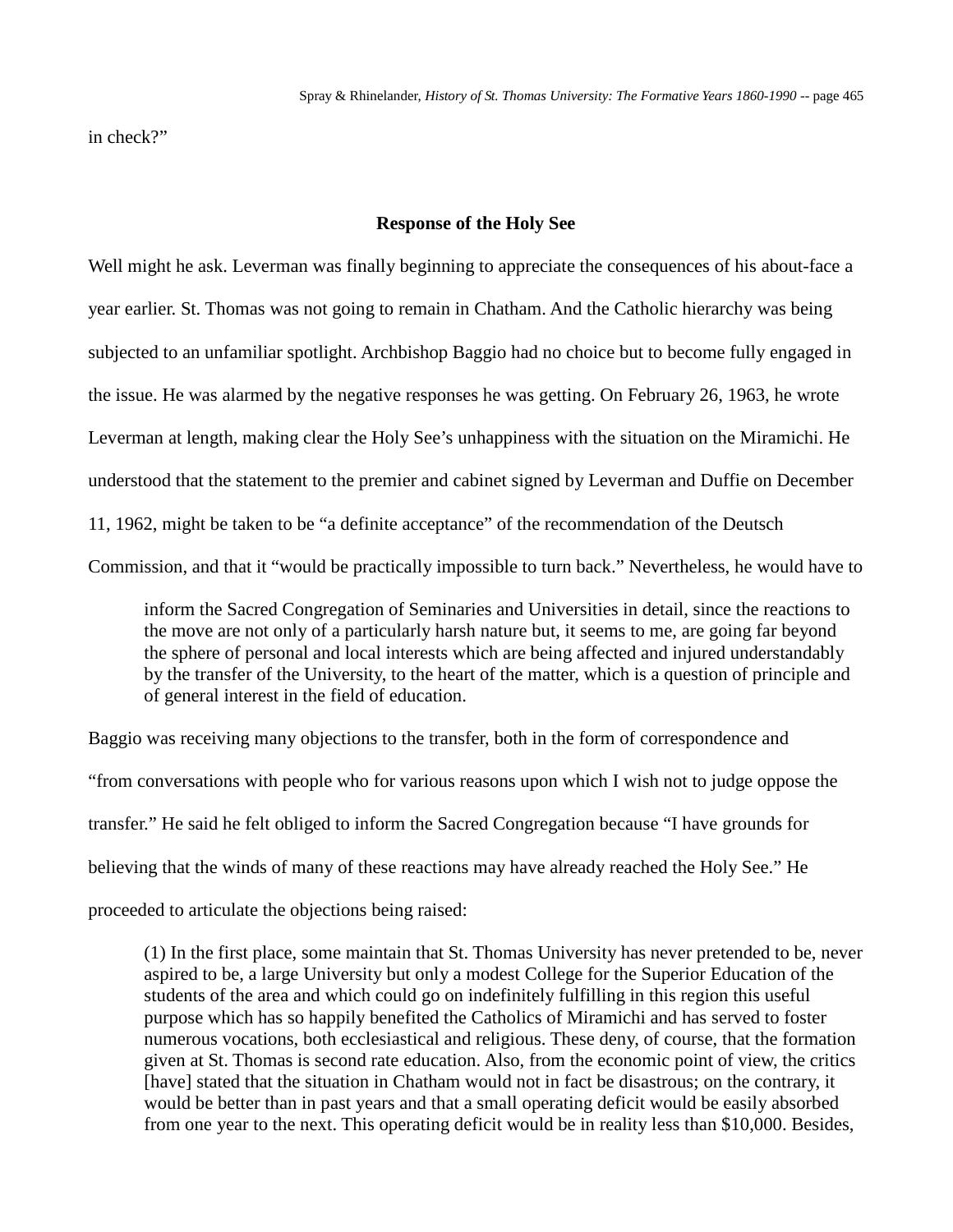the Provincial Government has pledged itself to continue to pay the annual subsides of \$70,000 should the University of St. Thomas be transferred to Fredericton or remain at Chatham. Furthermore, they say that with proper and opportune propaganda, the parishes of the region of Miramichi could be made to give more to their University. The priests who are teaching are not demanding any raise in salary. There are those also who feel that the faculties of science may not develop adequately in the present set up but [who] maintain that at least a Junior College, which is indispensable, be left at Chatham. The transfer to Fredericton, they feel, might be made gradually over a period of several years.

(2) It has been affirmed that there might be grave misunderstandings over the entire question of making this transfer. The Deutsch Commission may have begun with its preconceived thesis of concentrating higher education in New Brunswick in the two universities of Fredericton and Moncton, basing the decision on the two languages, and not taking into account the other important criterion of religion. From then on all the arguments brought forward in the report may have been destined to prove this thesis. For his part perhaps Msgr. Duffie may have arrived at Chatham unfamiliar with the surroundings and with the grandiose idea of a huge center of studies—some add to this with a preconceived intention of liquidating the University. Under his "totalitarian" direction there could be no other result possible than the present grave crisis in discipline and studies. Some [have] also accused Msgr. Duffie, whose virtues and merits are beyond all discussion, with having lacked tact and diplomacy, and to have failed to appreciate the delicacy of his role, precisely because, being an outsider, he felt he had to do everything possible to be accepted by the people, by the University, and by his confrères. On the contrary, he is said to have done everything to alienate their sympathy. He, with his hasty statements to the press favourable to the transfer, is also said to have imperiled and perhaps impeded all hope of a calm discussion with other authorities of the University and other interested persons and to have provoked the birth of the organization of the "Friends of the University of St. Thomas." To have opened a residence for young girls on the campus without even having obtained an appropriate locale for such a residence or the people adequate to staff it, has also been a source of trouble.

As to the questionable methods Leverman and Duffie used to secure the university board's approval of

the transfer, Baggio said he had been told that

Among the authorities of the university, only three are favourable to the transfer while the other remaining five officers were against it and the fact that they would not openly protest is due to their sense of discipline. Some also state that the reunion of the Board of Governors of the University, held on September 21, 1962, may have been prepared to obtain the approval of the transfer: of the thirteen members of the Board, three did not attend the meeting [and] at least five were decisively against the motion, which was passed because for this occasion they were joined by six other persons favorable to the transfer and appointed to this board meeting precisely to obtain this resolution. The minutes of the meeting were not recorded by the Board's Secretary but by the personal secretary of Msgr. Duffie. Some are amazed that the decision to transfer was taken so quickly when the extraordinary contribution of the people of this zone, Miramichi, to the development of their University, was and still is so fresh in their minds.

This amounted to nothing less than an accusation of improper behaviour on the part of both Duffie and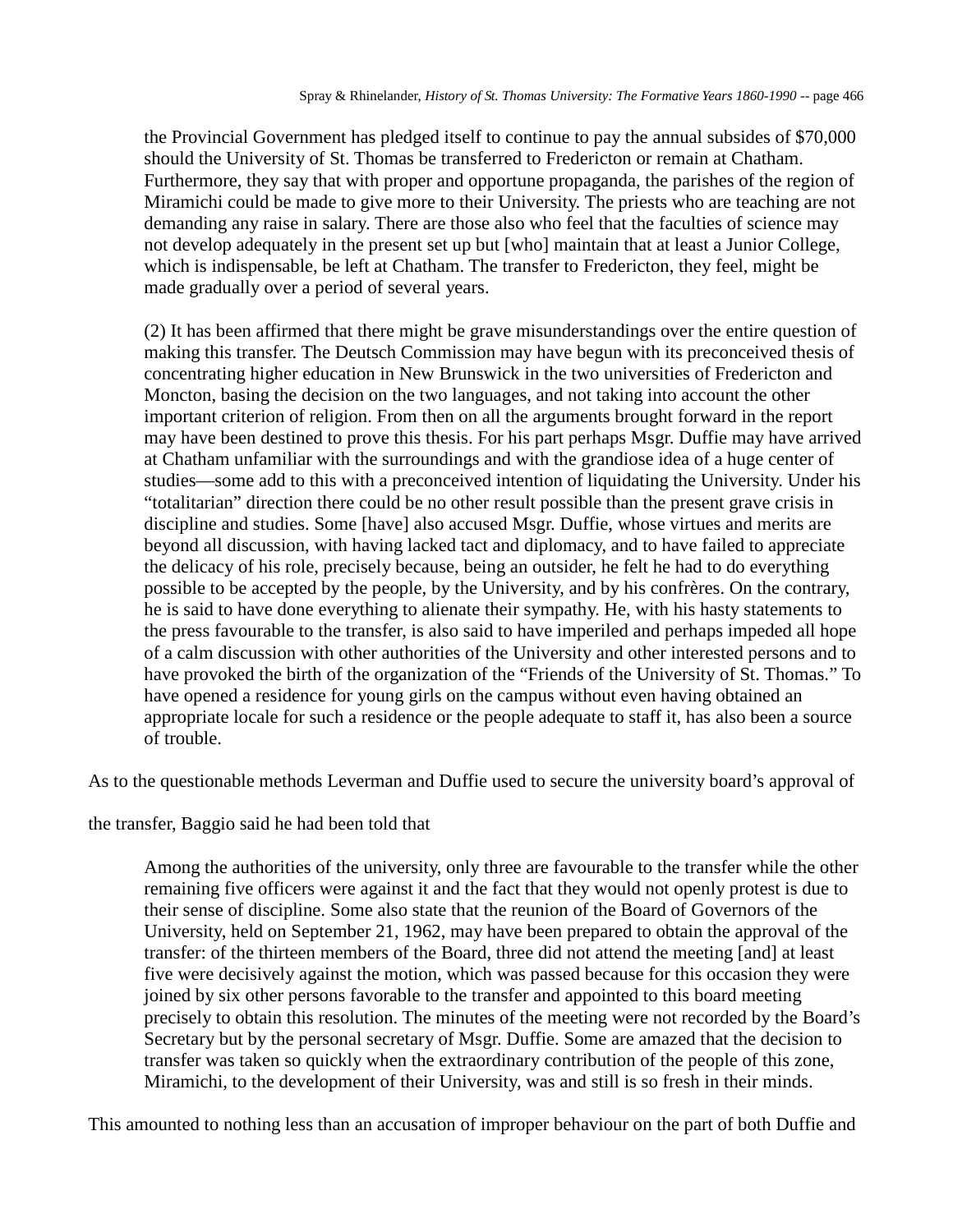Leverman.

Baggio continued that he sensed among his informants a fear that Catholic education would suffer from the move. They suggested that Catholic students would "become submerged" as a minority in the student body. There was also a fear that the majority of Catholic students would be tempted to take courses at the larger university,

"more numerous and better organized than those of the Catholic University, which when placed in proximity will suffer in the comparison." Opponents of the move had informed Baggio that

In spite of what has been said about Catholic colleges federated with provincial universities elsewhere, the situation for St. Thomas students is different. In Vancouver, Toronto, Windsor, etc., most of the Catholic students are from the local area and do not face the problems Catholic students from the Miramichi area face. They would be leaving surroundings that are rigorously Catholic to go into an atmosphere that is foreign.

Nor was it clear that the federated colleges elsewhere were "producing the religious vocations as has

been the constant tradition of St. Thomas in the past." Furthermore, Baggio had been told that the

reaction of the Catholic population in Chatham might be "more hostile than some would have us

believe." They might attempt, he was shocked to learn, "to build a new college in Chatham, one that

will answer local needs, one that will be non-clerical and which will not accept the authority of the

Church, which appears as having deceived them so in this matter." In a pointed suggestion to Leverman

that he had neglected his pastoral duties, Baggio wrote:

The population of Miramichi do not feel integrated in the Diocese of Saint John, and that while the area develops materially it is gradually being impoverished spiritually. Firstly, they lost the seat of their Diocese, and now they may lose their University.

Baggio was now proposing to Leverman a compromise solution, clearly involving Duffie's removal

from office:

An observer or impartial visitor could come to Chatham with a mandate, and without ties to anyone of either group, to facilitate the regulating of the problem, while at the same time saving Your Excellency from any bitterness and ungrateful reaction.

"On the other hand," he added, it was possibly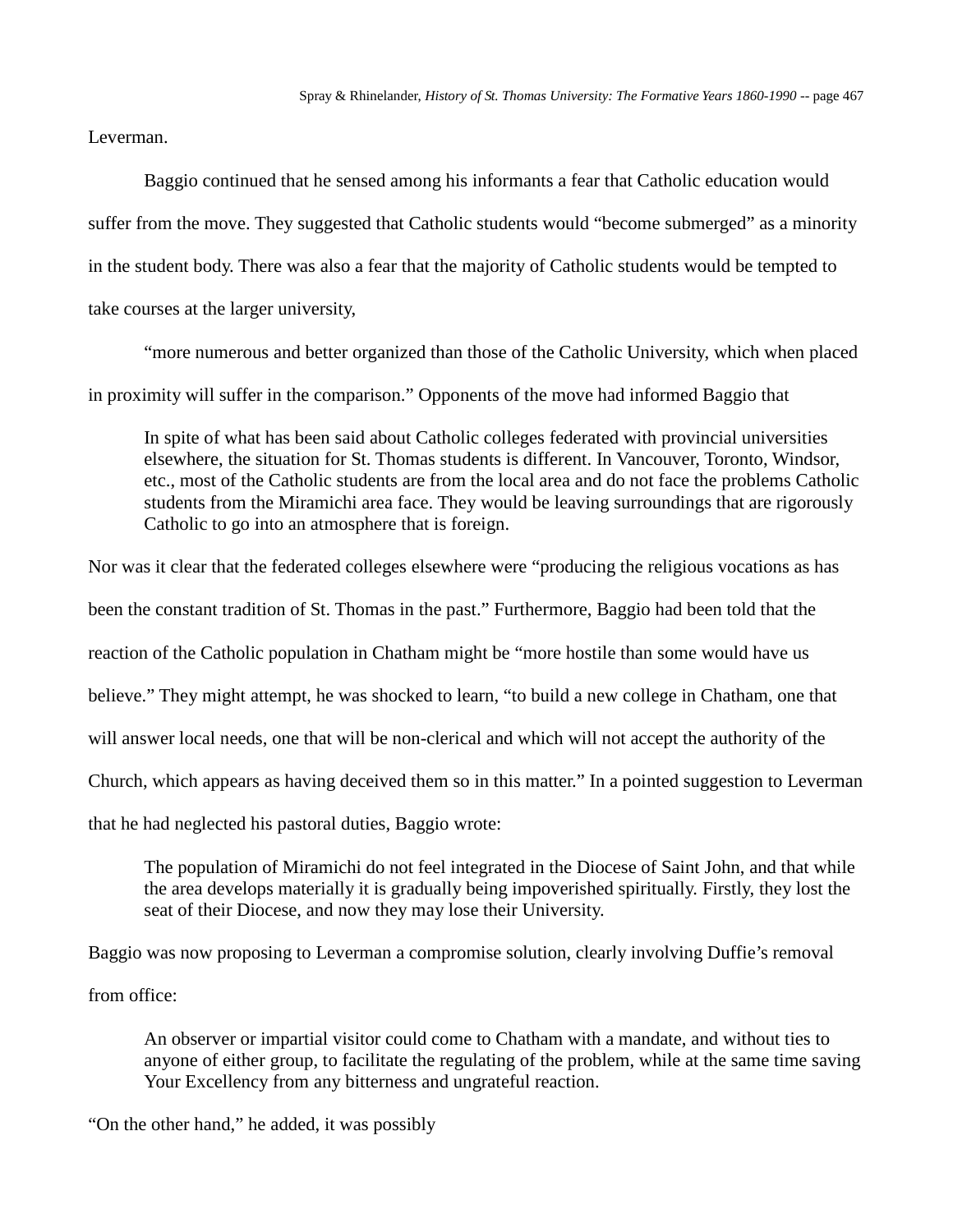too late because of the events that have transpired and because of the official declarations that have been made....Perhaps the wisest and most prudent thing to do would be to delay for a time the transfer and to do it gradually by beginning with courses that might be better organized at Fredericton. But this is only my humble personal opinion.

## **The Chastised Bishop**

This was a distressing reprimand for Leverman to have to bear. The chickens had come home to roost. He was finally facing the consequences not only of his own inconsistent behaviour earlier but also of the covert way in which he and Duffie had carried on negotiations and manipulated St. Thomas's board—and this in spite of his own previous counsel to Fr. Lynn McFadden when he told the hapless rector-president in July 1959: "My idea is that we will all work together and everything open. I get many suggestions that way and can see the picture better." On March 4 a chastened bishop replied to Baggio, "There is nothing for me to add at present. To do so would only be repeating what I have already stated in my letters." The recitation of his and Duffie's political manipulations, as well as of the upheaval he had caused among the faithful in his diocese, must have been painful. His reaction was to attempt to justify to Baggio his actions in a bitter complaint:

I am very weary of the whole affair. I worked hard for those people and priests in every conceivable way. Even now they flaunt authority and it is proven by the open lack of obedience to obey my recent appointments. Unless four or five Clergy are rooted out of that area, there will be trouble. I have been criticized from every level that I was not taking action. I took it slowly and now you see what happens. The letter to the Premier committing ourselves was not published by him or us. That is still confidential. He requested it. It is true we subscribed to the recommendations of the Royal Commission but that was not enough for the Premier.

He sought the apostolic delegate's sympathy:

I am now "persona non grata" with the area of Chatham and will always remain so. Just what to do now, I do not know. I hope Your Excellency has a solution. Everyone is now watching just what is going to happen to episcopal authority. I mentioned in my letters that they would never be integrated, it looks now that this is true.

Leverman, however, was not willing to accept the apostolic delegate's suggestions either for the

intervention of an "impartial visitor with a mandate" or for delay. He requested instead that Baggio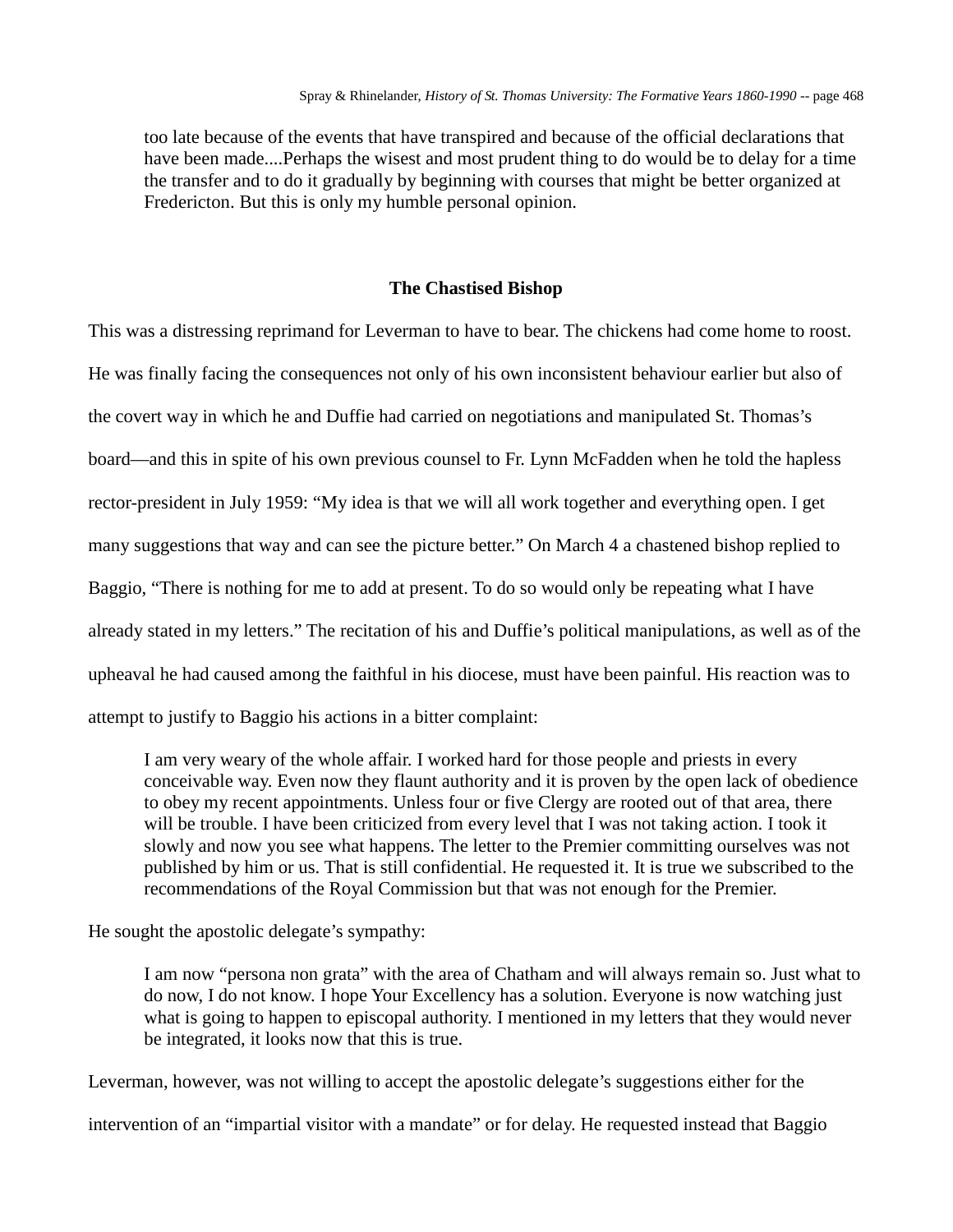grant a private interview with a delegation from the university that could come to Ottawa the following Saturday, March 9. It would consist of Duffie and two board members, Henry Ryan and Frank Lenihan, who would lay before the apostolic delegate the facts of the situation.

### **Delegation from the Miramichi**

Leverman was too late with his suggestion. In a letter from Baggio dated March 2, he learned to his dismay that another delegation from the Miramichi had already visited. It was an impressive representation: fourteen people, including the mayors of Chatham and Newcastle as well as "several professionals." Baggio pointed out to the beleaguered Leverman that only two members of this delegation were on the bishop's list of those "deliberately opposed to the transfer of the University." Nevertheless, the delegates were "filled with consternation" on account of the "severe measures" Leverman had employed in removing McFadden from the rectorship in 1961 and McGrath from his position as secretary of the board and bursar in 1962. These removals, Baggio wrote, were perceived by the delegates as a "hard sanction and a serious threat to the population." He reminded Leverman of his former misgivings about Duffie:

"Once more the people consider that the person responsible for these measures is Msgr. Duffie, who has become 'persona non grata' more than ever." Baggio told Leverman he had been "very much impressed by the attitude and words of the delegation" and had "tried to calm them." Their reactions, he felt, were "regrettable and harmful." They "begged" him to intervene with the bishop so that "an impartial investigation" could be carried out. He could hardly refuse to relay to Leverman this

desire which has been respectfully expressed to the Personal Representative of the Holy Father by a distinguished group of Catholics, as I believe too that in this way I am doing Your Excellency a good turn. In fact I bear clearly in mind what Your Excellency wrote to me exactly a month ago today: "As for my own attitude towards the situation, I remember the words of Saint Jean Eudes: La patience et mansuétude. I have kept quiet, carried on no controversy and intend just not to be aggravated by the whole matter." A resolution, I think, wise and proper more than ever.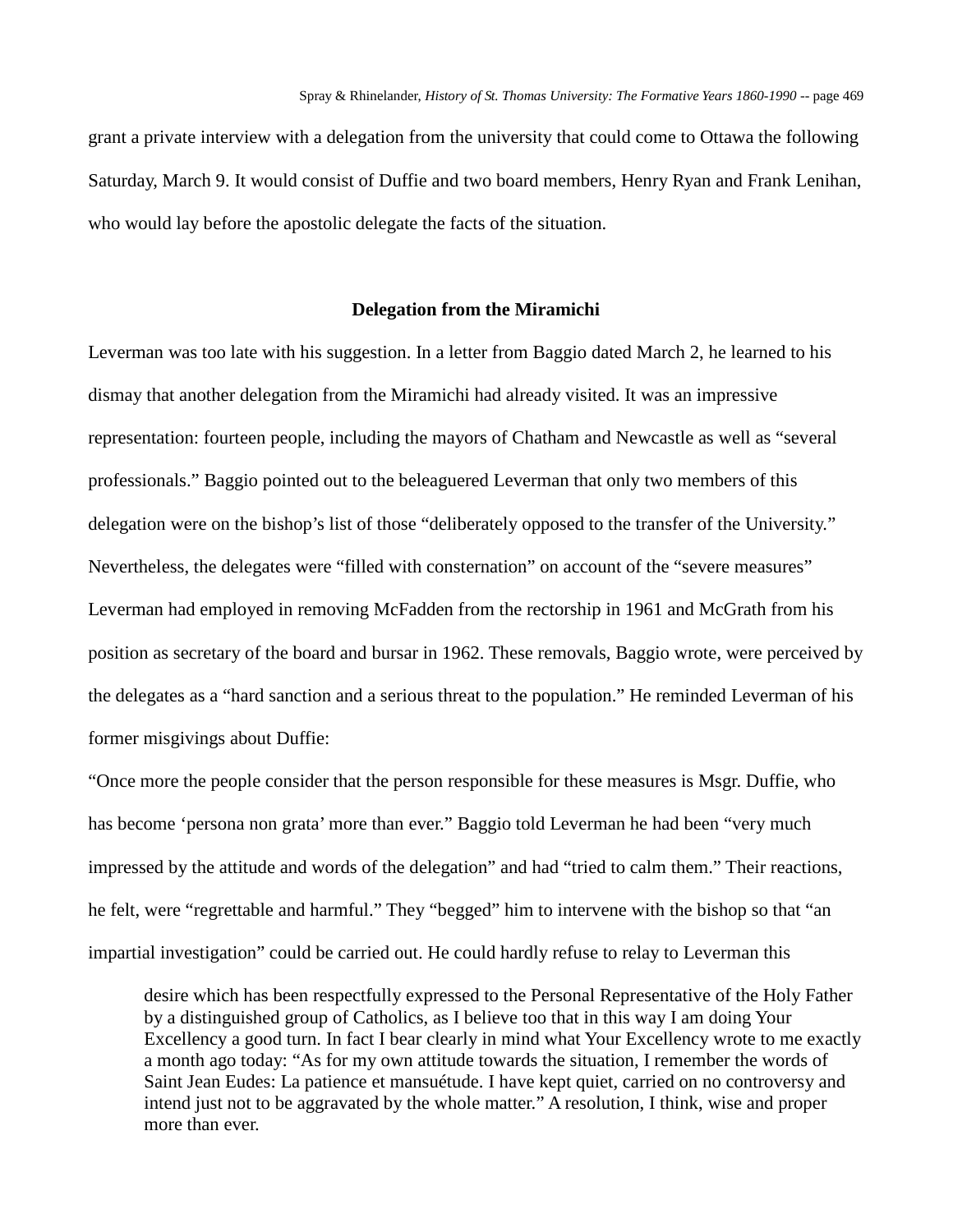## **Bishop Redivivus**

Leverman was crushed. He consulted Duffie. The latter convinced him of the mortal necessity at this moment of standing firm. Thus, Leverman responded defensively to Baggio on March 5, 1963. He agreed that perhaps the timing of some of his actions, "such as moving or trying to move people, etc.," was not the best, but he did not want "to labour the point in this letter"; those things could be explained later. He could not understand why "there is a serious threat" to the people of Miramichi. "They are the ones," he claimed,

who are wondering why something hasn't been done before this. Some of the clergy are frightened as they realize that at long last they are up against the wall and that they cannot defend their citadel too much longer. It needs to be broken.

As for McFadden, "he was the first priest to tell me some of them should be moved." Furthermore,

Leverman complained, he was extremely upset over newspaper reports that the premier said St.

Thomas would get all the monies it was entitled to wherever it was. He was attempting "this very day"

to get it verified in writing:

If this is true, then they have never told us. Both publicly and privately, the Premier stated that St. Thomas would receive no funds if it remained in Chatham. It was on this public and private assurance that we defended the situation. If the Government changed its mind then it has betrayed us. They certainly did not let us know.

Leverman was being less than straightforward. Duffie had told him several times that the

premier refused to state in public that St. Thomas must move in order to receive government monies,

whatever he may have intended. But the bishop was in a fighting mood. He complained to Baggio that

one of the parties who had gone to see Baggio "was in my office a few days before the delegation went

to Ottawa nearly in tears and said he had washed his hands clear of the whole situation. Yet, he appears

at Ottawa." If these people were so determined to run their own university, then "a separate

administrator would have to be established. It is a question of whether I am to run it or they."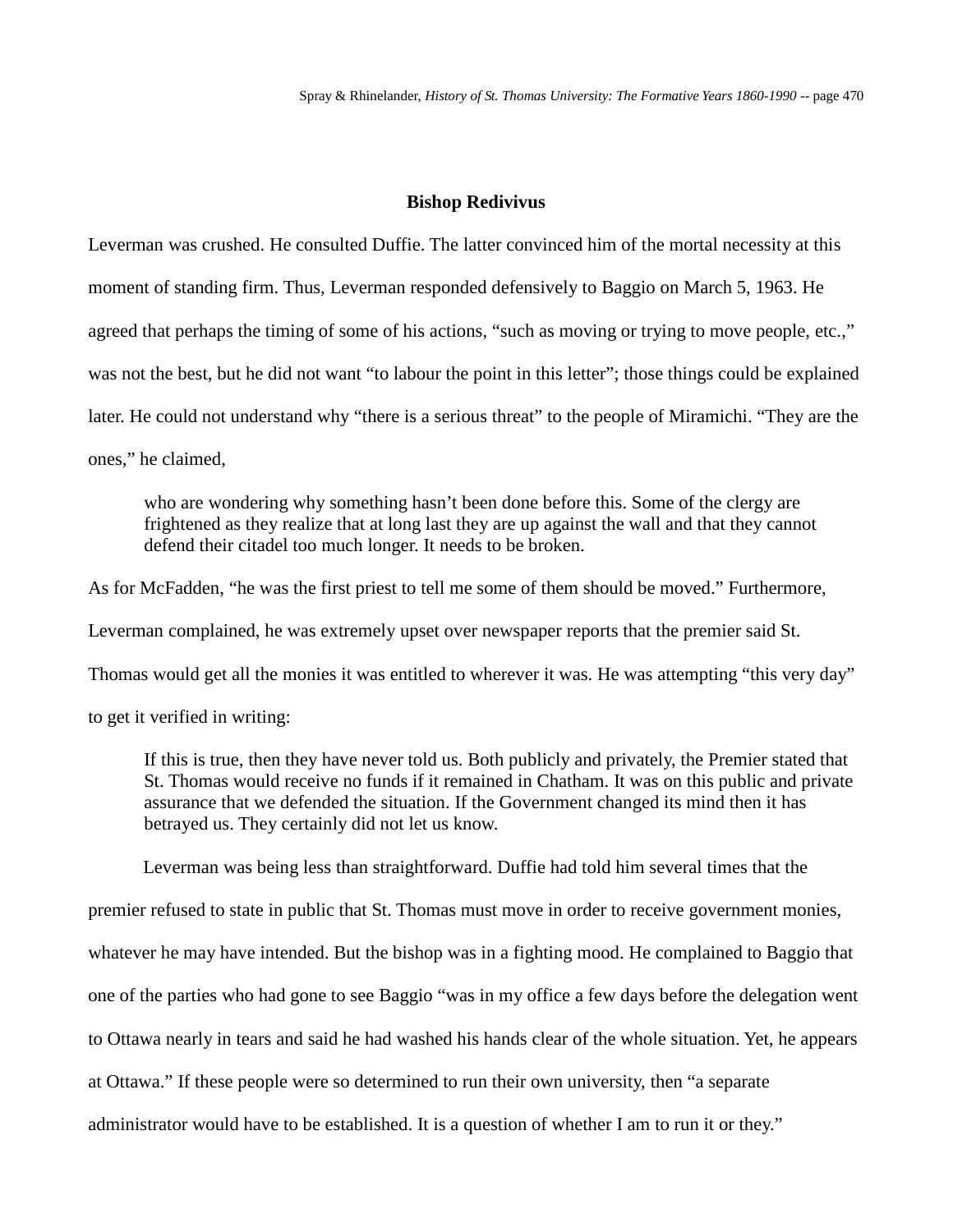In the meantime, he informed Baggio, in the interests of cooling things down, he had delayed the reassignment of some priests at the university or in Chatham to other parishes. He did so out of respect for Fr. McFadden, "who had said he was not well." McFadden was now the pastor of St. Michael's Basilica in Chatham, a post to which the bishop assigned him when he brought in Duffie as president. The bishop told McFadden to take a month's rest. Aware that McFadden remained one of his toughest opponents, Leverman now wrote optimistically to Baggio: "He is just about accepting to do what he is told to do and what an important lesson for that area. If only you knew the heart-ache that poor priest has caused me. Much prestige is now at stake."

Again Leverman was being less than straightforward. In fact, McFadden was far from "accepting to do what he is told to do." When Leverman ordered him to the tiny parish of Lakeville above Woodstock, McFadden simply refused. A number of sources mention McFadden's refusal to do the bishop's bidding. Leverman appointed a young priest, Donald Warner, to replace McFadden. Warner arrived at St. Michael's rectory and knocked on the door. When McFadden opened the door he was informed by the young priest that he had been sent by the bishop to take over the parish. The dour McFadden responded: "You'd better go get a hotel room then, you aren't coming in here," and closed the door on him.

Leverman was insulted by this lese-majesty. As he wrote Baggio, he "consulted canonical lawyers," but they supported McFadden's contention that he could be removed only by reason of a serious breach of his duties, not merely by the bishop's say-so. Even Duffie had to admit that McFadden was a man of impeccable integrity. It was, Leverman wrote,

the concerted opinion that he should have obeyed and then made his stand. Indeed, I have open a place for him already, had he done what I directed, tho' I could not say anything at that time about it. It was my plan not to leave him in a small parish. Recent events show that he should have been out of there, but that will have to rest for some time. My own error has turned into good for he may now realize that there is an authority and that authority must be respected. He is, of course, in the same parish.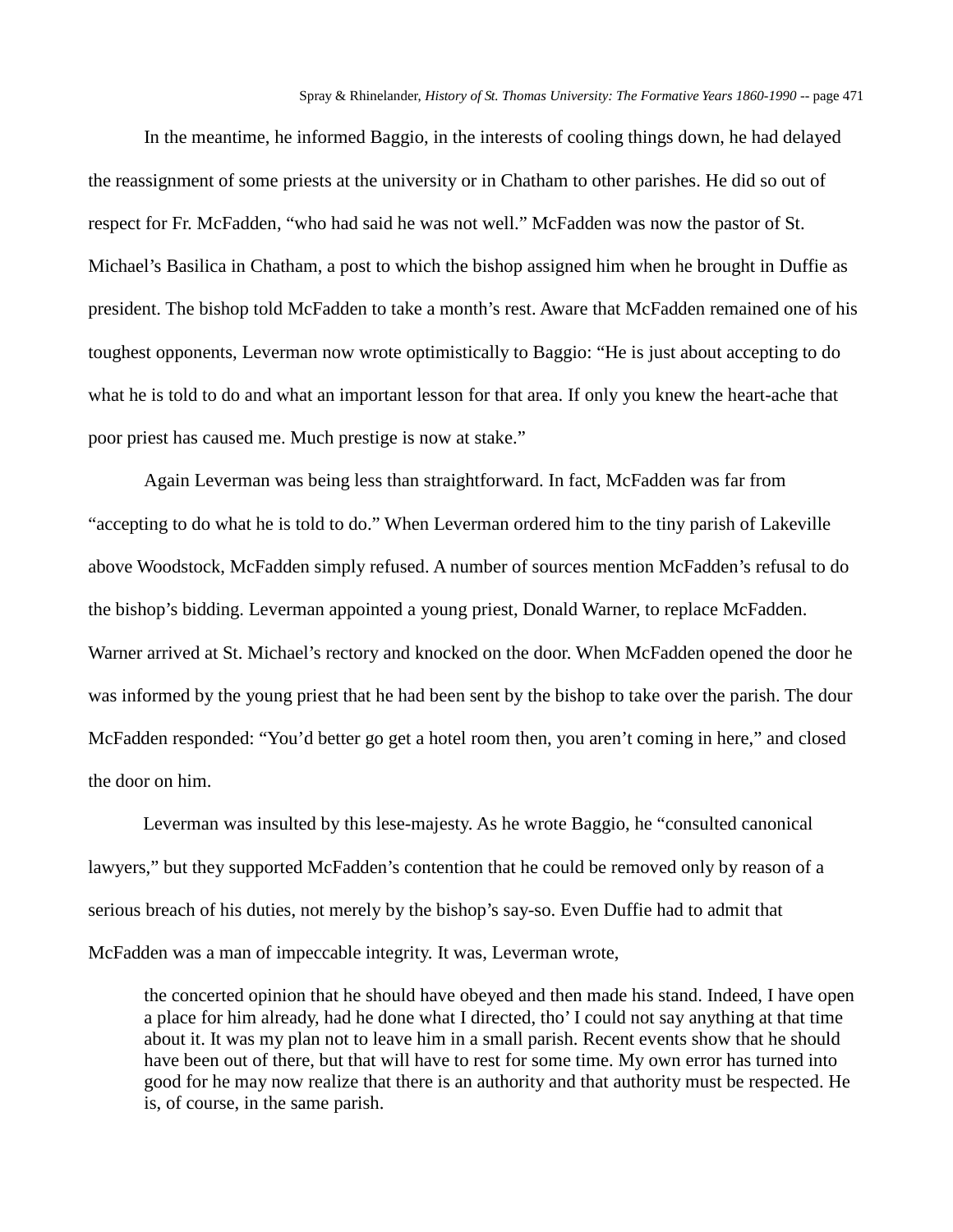In May, McFadden was still in Chatham, still pastor of St. Michael's, still a member of the board of governors at St. Thomas. Indeed, he would remain on the board long after Leverman resigned as bishop of the diocese and chancellor of St. Thomas in 1968.

Leverman also tried to reassign Fr. Edward Troy from the St. Thomas faculty to parish work elsewhere in the diocese, his PhD notwithstanding. Although the attempt was successful in one sense, it did not proceed entirely according to his wishes. An angry Troy preferred to resign not only from teaching at St. Thomas but from serving anywhere in the bishop's diocese, writing a letter of resignation to the bishop blasting Duffie's administration. In the letter, dated March 31, 1963, Troy explained that after graduation from StFX he prepared himself for a career as a university professor. He returned from Belgium with a doctorate in philosophy but "walked into a very unpleasant situation in which it was almost impossible to remain neutral." He mentioned "the animosity between many of the staff and the president and the lack of order and discipline among the students. The atmosphere had been poisoned by what was going on." He therefore made his decision to leave

as a protest against the educational philosophy that is presently applied at St. Thomas. I had expected a certain atmosphere of discipline, an effort on the part of the administration to promote the intellectual interests of the students and, in a Catholic school, some emphasis on the spiritual life.

Instead, the administration of Msgr. Duffie

appears to hold no principles in any of these matters. Rules have been set up but are not enforced. There is widespread drinking and no control over students in the residence, a den of noise and bedlam. What is going on at St. Thomas makes a mockery of the university motto: *doce me scientiam, bonitatem, disciplinam* [teach me knowledge, goodness, discipline].

Troy asserted that he was not subject to Leverman's ecclesiastical jurisdiction because he had been ordained by the bishop of Bathurst before the Miramichi was transferred to the diocese of Saint John. He submitted his resignation to Duffie that same day and left to become a chaplain in the military.

When Leverman finally responded, he thanked Troy for his "clear exposition as he saw it of conditions at St. Thomas. Such conditions arise, unfortunately, in the long history of such institutions. I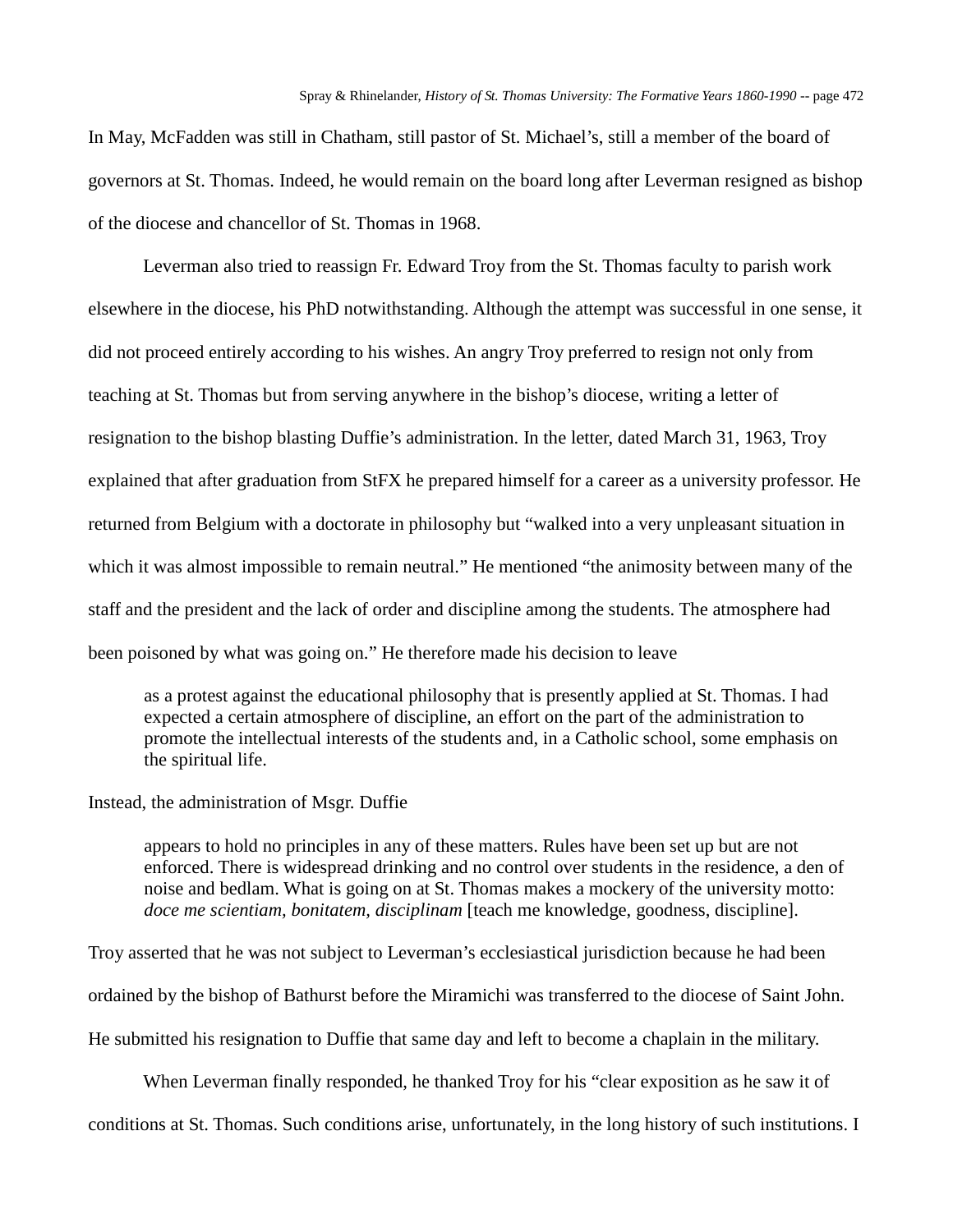must face these things and cannot change my post." He added:

Your letter evokes a number of comments I could make for your priestly guidance, but I refrain as you are not my subject. One does not do these things easily to another who belongs to another Diocese—neither to a priest or Bishop. It is regrettable that you leave the Diocese under "a protest."

We know from Duffie's correspondence that he considered Troy, along with Poole, one of the most influential opponents of the move out of Chatham. He must have been relieved to be rid of the outspoken and articulate priest. (A note of supreme irony: Troy, after leaving the military with the rank of lieutenant-colonel, became bishop of Saint John in 1986, thereby returning to St. Thomas as its chancellor.) We do not know if Leverman discussed Troy's letter with Duffie, but it is likely and may explain why Leverman waited more than two months before responding to Troy.

Troy was not the only priest punished for his refusal to toe the line. As we have seen, McGrath was removed from his position as the board's and the university's secretary, as bursar, and indeed as a member of faculty, although like McFadden he remained a member of the board; both would remain so until 1983.

### **The Bishop's Delegation**

Meanwhile, on March 9 Leverman's promised delegation visited Baggio in Ottawa. It consisted of two monsignors (Duffie and Boyd) and two laymen (the lawyer Ryan and the accountant Lenihan). The bishop was pleased to hear afterwards from the apostolic delegate that they had "a thorough and rewarding discussion." The delegation had the desired effect: "Withdrawal of the permission granted to transfer the university to Fredericton is no longer a possibility, nor would it appear at present reasonable to even consider it." There was, however, a gentle warning for the bishop, who was directed

to take into account the sensitivities of some of those involved. The transfer is to be effected gradually and delicately with as little injury as possible inflicted, while at the same time assuring the people of Miramichi that Catholic education to the end of the High School level will be preserved there. Most certainly, there are those who feel that the future holds for them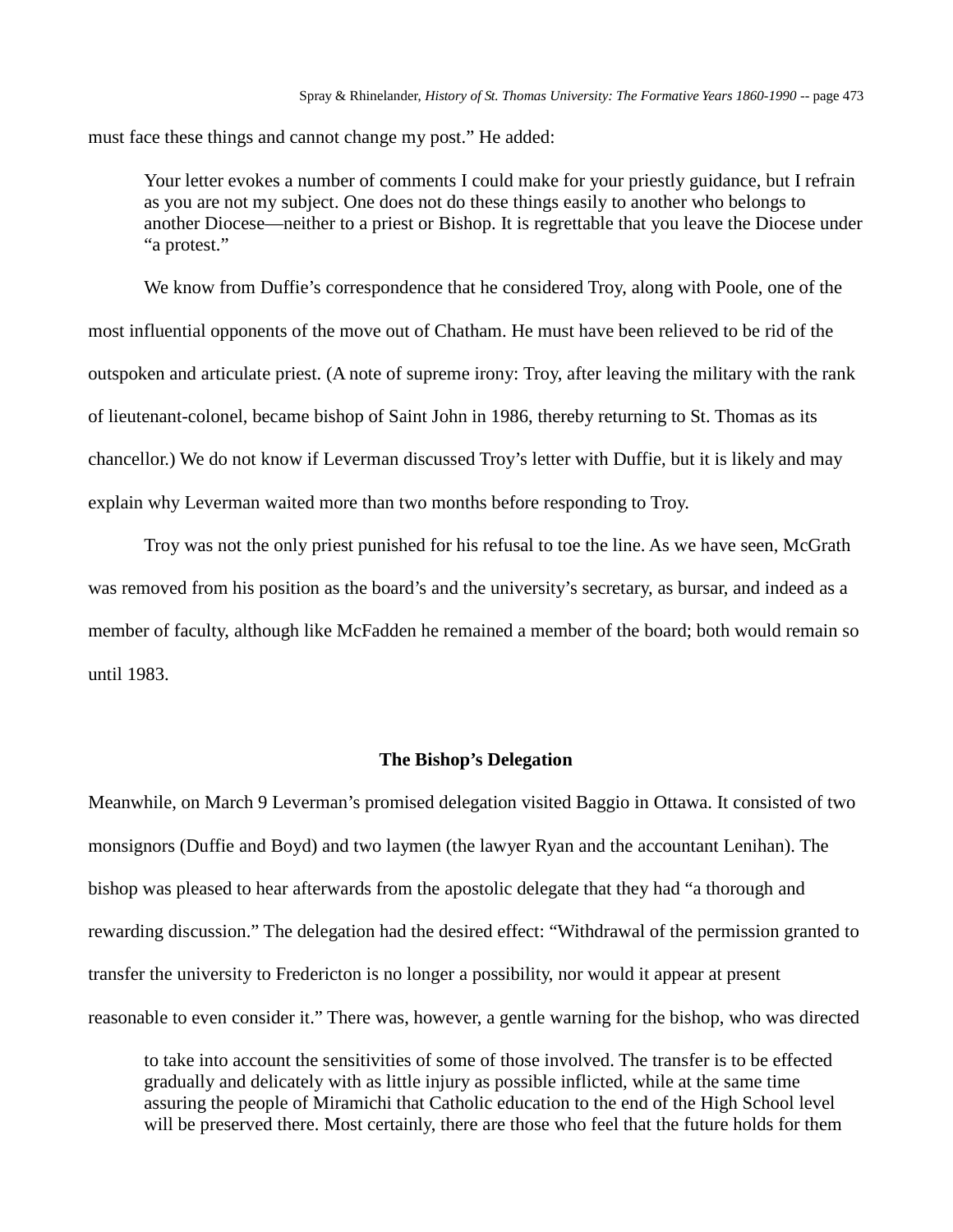the loss of everything.

In the end, convinced by arguments of economic necessity, academic respectability, and especially enhancement of opportunities for Catholic students from across the province, the representative of the Holy See decided not to interrupt the plans to affiliate St. Thomas with UNB.

Baggio's words "gradually and delicately," however, must have given Leverman and Duffie pause. The land was already being cleared for new buildings on the UNB campus. Construction was scheduled to begin in the summer of 1963, to be ready for classes in September 1964. There could be nothing "gradual" about the transfer, and as for doing it "delicately," indications were not promising. Leverman wrote Baggio that the Friends of St. Thomas were organizing another public protest, a "regrettable mixture of politics and the College question," in April.

Two days before the rally, a bomb scare caused the organizers to change its location. As Leverman wrote again to Baggio, rumours were flying that those responsible for the scare were persons in favour of relocation. The idea was ridiculous: "The blindness of certain individuals would tempt one to think Satin is trying to frustrate the efforts of the Church to advance to what is best and right."

## **Tipping Point**

With hindsight, the bishop would see that affairs had finally tipped in his favour. A provincial election was held in April 1963. The Liberals were again confirmed in power. Moreover, they won all four seats in Northumberland County, even though two of the four Conservative candidates were outspoken opponents of moving St. Thomas. With a new mandate and evidence of majority support on the Miramichi, the government no longer need worry about political opposition. In a letter to Baggio Leverman commented that there would now be "a slow lessening of resistance as far as the hard core is concerned. Besides, the College will still be here for another year." It appears that in his mind, one more year in Chatham would satisfy the Vatican's requirement that the move be made "gradually." The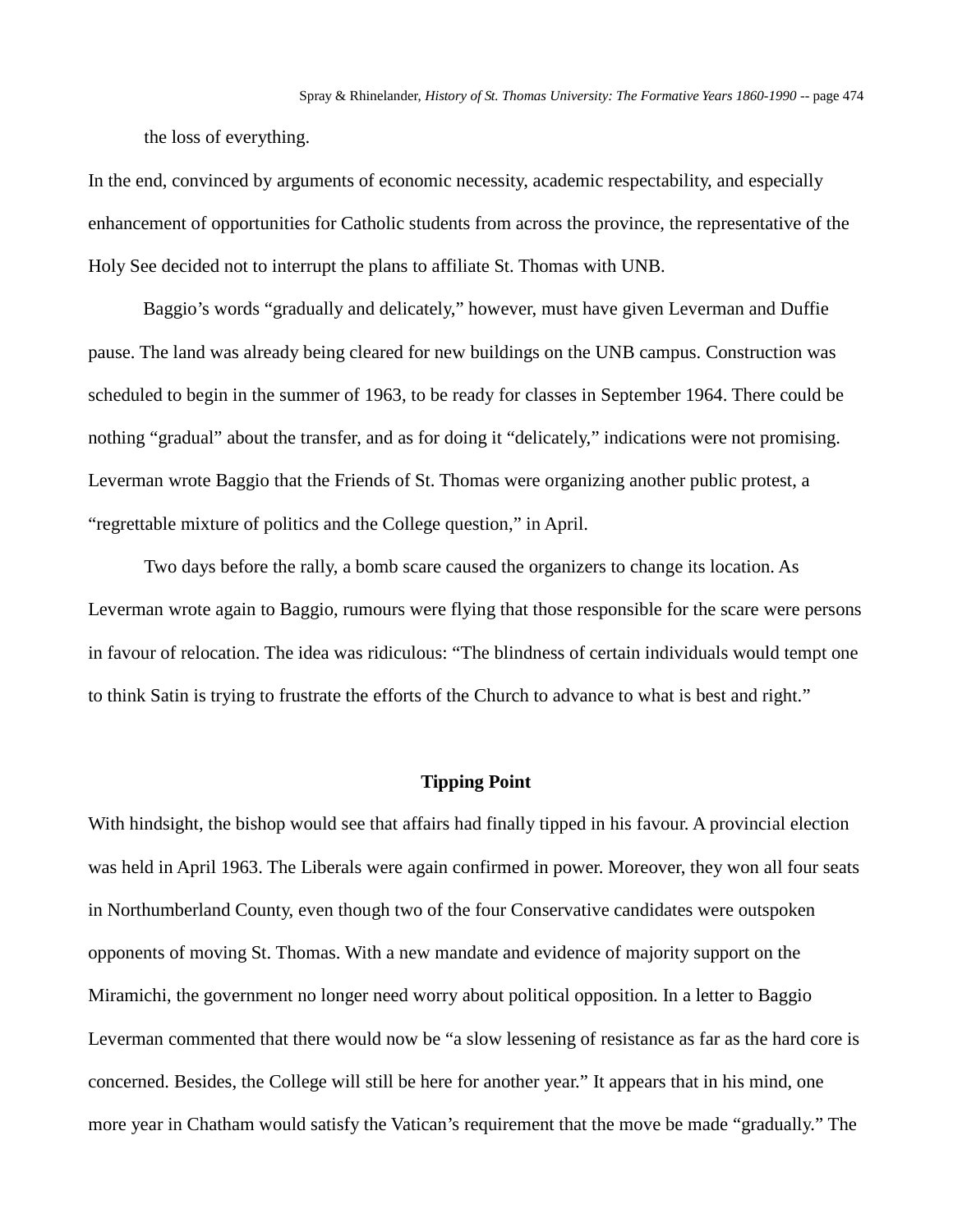movement to have the Miramichi declared a separate diocese was also dying thanks to strong disapproval from the Vatican. Leverman received a letter from Baggio dated May 4, 1963, along with a copy of the letter sent to "J. E. Stevens and Friends" in response to their petition for a new diocese of Chatham, separate from Saint John. The request was based on the premise that the people of Chatham (and St. Thomas) were better served by Chatham Catholics than Saint John Catholics. The apostolic delegate informed them that a new diocese was not possible and encouraged them to work together within the present diocese:

There is no doubt that the University of St. Thomas has experienced difficulties in the economic order. I do not wish to discuss attitudes or decisions taken nor the policy of the Rector. But there are serious-minded men, independent and outside the community itself, who question whether the University can be sustained when its revenues are restricted solely to the Miramichi area.

#### Besides,

I would be worried about the drama that could well unfold if the day arrived in Chatham when it was necessary either to close or to transfer the College outside the Diocese. One likes to think that this would be impossible but no one can guarantee that it could not come about. In any case, most Catholics are of the mind that four dioceses in the province are enough.

More good news for the bishop followed. In a letter dated May 7, Baggio wrote that he had just received a letter from the Cardinal Prefect of the Sacred Congregation of Universities and Seminaries, the Vatican's body in charge of educational affairs. The Sacred Congregation had no objection to the proposed federation with UNB. While acknowledging the benefits to be obtained by such a federation, wrote Baggio, they stressed "certain accompanying dangers" that must not be overlooked. St. Thomas should ensure that the benefits of the move were not "acquired at the price of faith and doctrine." St. Thomas authorities were also warned—as they had been a year earlier—not to become "involved harmfully in local politics." This time, Leverman could assure the apostolic delegate that political involvement was thankfully ended.

Duffie expressed his views on the post-election situation in a letter to his steady supporter Justice Ritchie: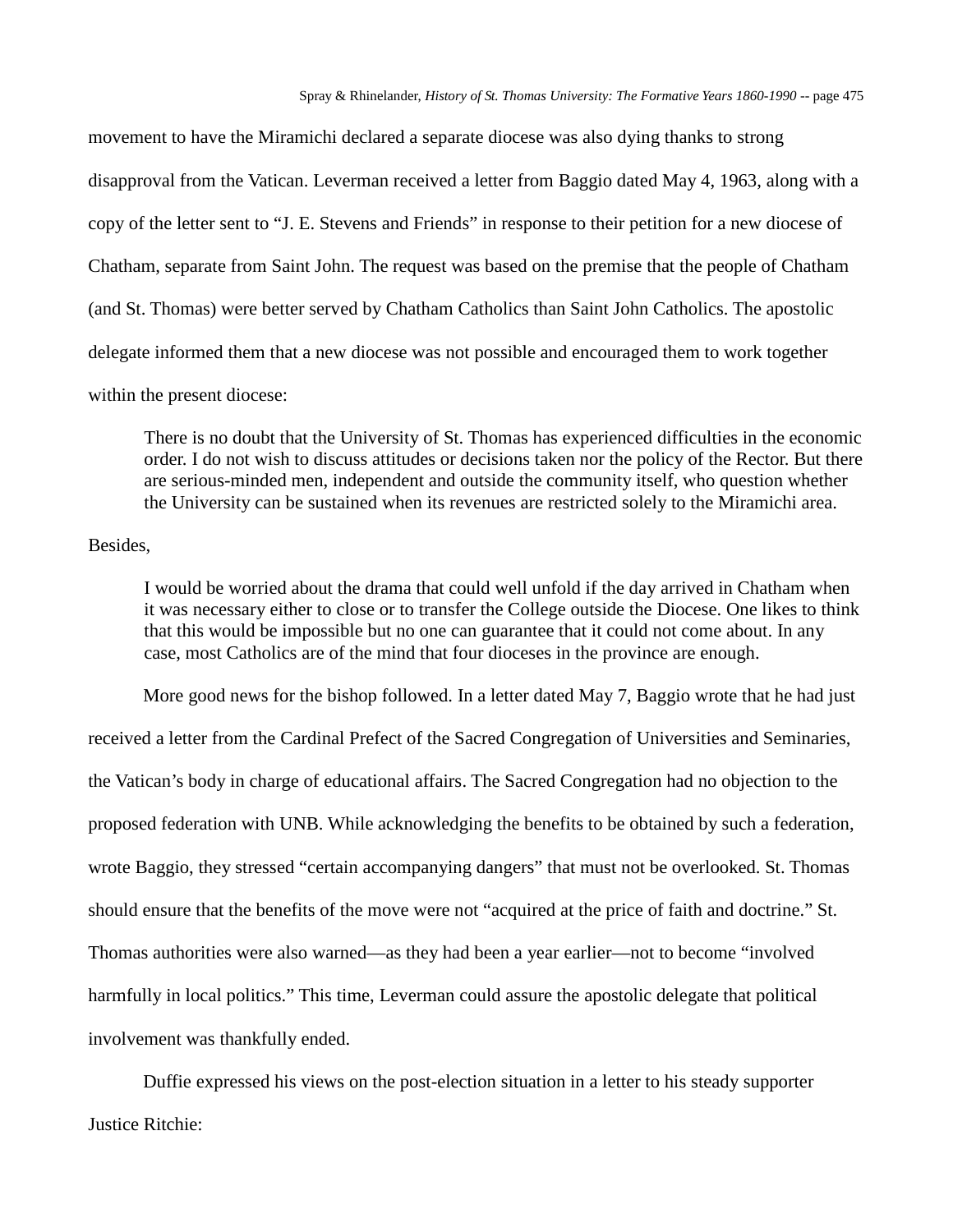Following the election there was some pessimism and despair among the Friends. The Liberals won every town and village in Westmorland, Kent and Northumberland where Van Horne spoke. Paul Lordon was soundly defeated. The Liberals managed to be silent with his name until after the election results were in on election evening, and then Norbert Theriault ridiculed him. Bob Martin lost a great deal of prestige because of his political endeavours in regard to St. Thomas, and lost even the town of Chatham by a wide margin. In the final three days of the campaign the sole issue as far as Martin and Lordon were concerned was the College—a vote for the Liberals was a vote for the move, a vote for the Conservatives was a vote for St. Thomas to remain in Chatham. And Martin signed a declaration publicly that he would resign from the Conservative Party if the Party made the slightest move to aid in the removal of St. Thomas. The Friends of St. Thomas were split and one pitted against the other. The Liberal majority was reduced in Northumberland, but not as greatly as in Restigouche or Kent. And the verdict was clear—the people, even Chatham itself, preferred to be Liberals rather than Friends.

Duffie expected everything would move forward more quickly now, although he anticipated that the

Friends would "probably attempt to regroup forces." He informed Ritchie that Joe Sears, from UNB, and Harry Ryan, the secretary of St. Thomas's board, were meeting that very day to begin contract

talks between UNB and St. Thomas.

## **St. Thomas's Location on the UNB Campus**

Ritchie replied in a letter dated May 14 with some advice for Duffie about those talks, specifically about St. Thomas's precise location on the UNB campus. Ritchie was told that UNB had plans for handling up to six thousand students. He asked if those numbers included St. Thomas students, and was told that there were no projections for enrolment at St. Thomas. Someone suggested that the land assigned to St. Thomas was

of an irregular shape, and the size and location [were] such that future expansion must be down the hill so as to crowd existing buildings. When the danger had been pointed out to them, the UNB executives were said to have justified the size and location of the lot on the ground that they were satisfactory to the St. Thomas authorities, but on being pressed further admitted it was impossible to say the lot would be adequate fifty years from now.

Ritchie urged Duffie to take another look at what they were being given "to ensure that it is more than ample to cover any expansion possible during the next fifty years, or even over a longer period."

The advice was unnecessary. Ever since the decision was effectively made to move St. Thomas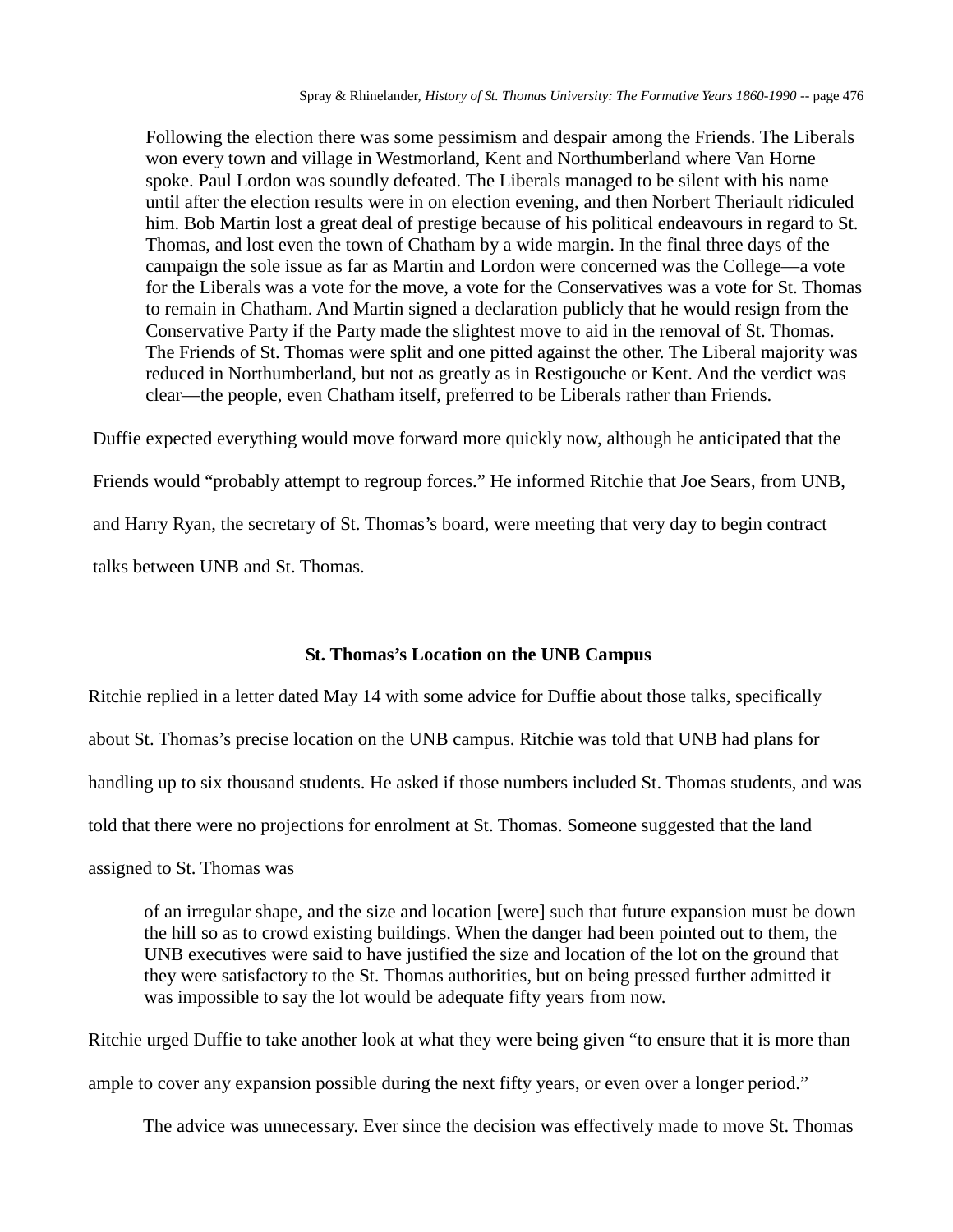to UNB, Duffie assiduously cultivated his personal connections with UNB's officials. He established a particularly close relationship with the president, Mackay, as well as friendly relations with the vicepresident, Bev Macaulay, the dean of science, F. J. Toole, the dean of law, Bill Ryan, the president's secretary, Edie McCloud, and a number of professors in various departments. We should not underestimate the importance of those personal connections in smoothing the way for St. Thomas's emergence on campus. For example, following discussions with Mackay the previous fall, Mackay presented to the UNB senate on January 7, 1963, the revised campus development plan as approved by the board. It showed the proposed locations for St. Thomas and the new Teachers' College, and provided for UNB's expansion to accommodate eight thousand students (considerably more than the six thousand Ritchie suggested). According to UNB senate minutes, "The feeling was expressed that the space reserved for St. Thomas University was not sufficient for future development." As a result it was agreed that the plan be given more study. At its February meeting, Mackay informed senate that the architect had been asked to change the location of Teachers' College, which would "allow for greater width in the area for St. Thomas University."

K. C. Irving, the noted industrialist, was a "North Shore person" from Bouctouche, a friend of McFadden and St. Thomas University, and, as we saw earlier, not necessarily opposed to St. Thomas moving to Fredericton. As a member of the UNB board and its representative on senate, he was the one at the January meeting who objected to the space allotted to St. Thomas. As he wrote his friend Beaverbrook on May 25, at the January meeting "nearly all those present…were quite adamant in their views that no change be considered in the location and the layout." It appeared that some people at UNB had reservations about St. Thomas's future expansion on the campus, if not its very existence there. Nevertheless, he wrote, he had the support of several UNB senators, especially University Secretary Mary Lou Lynch and Dean of Science F. J. Toole, not to mention the president himself. "As an appeasement to my insistence and much to the annoyance of some of those present," wrote Irving,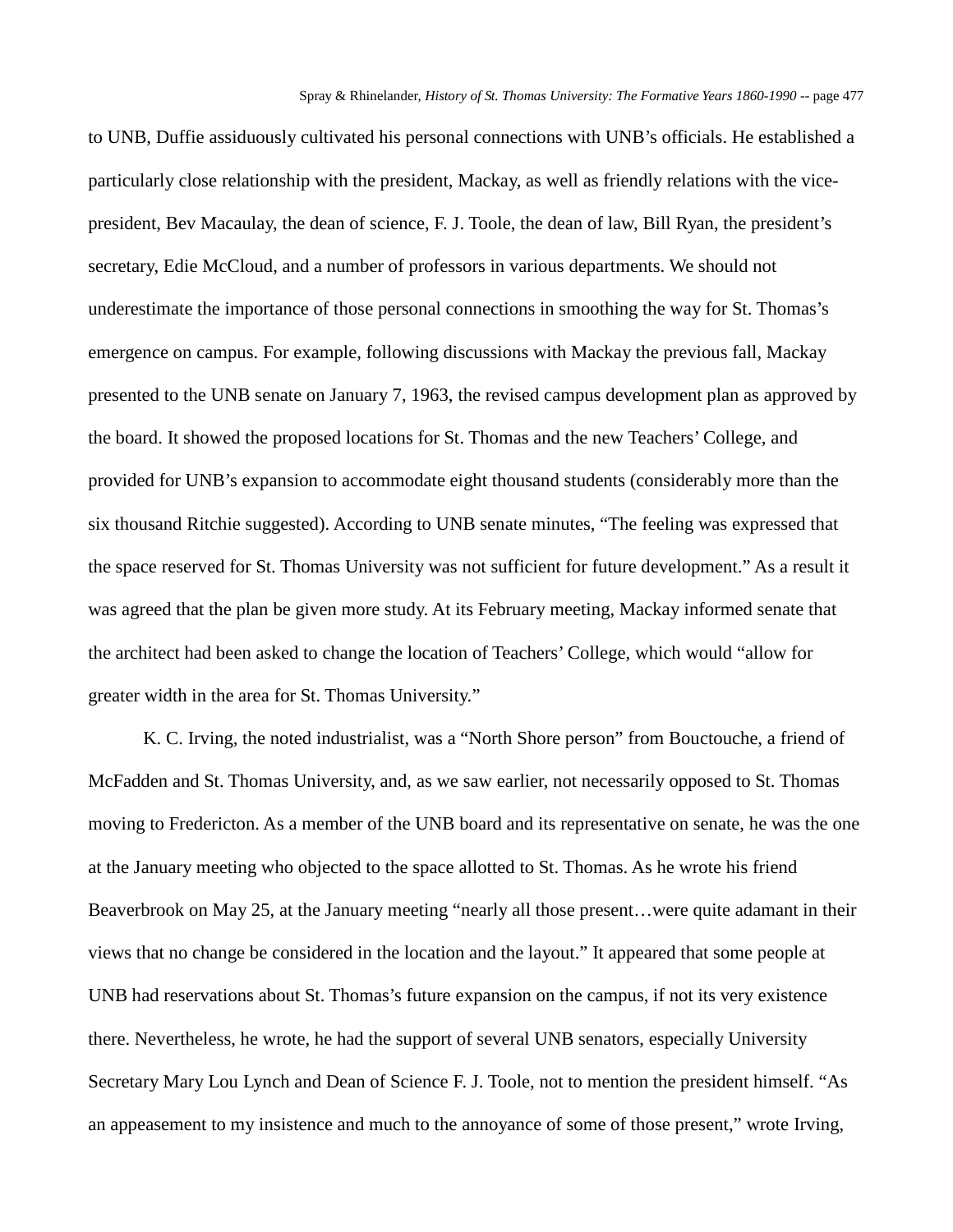the senate agreed to further study. He was enclosing for Beaverbrook the revised plan that was finally approved by the board. It showed the reassigned position of the Teachers' College to the east of College Drive and of St. Thomas University, including Holy Cross House, to the west, "so as to make it possible to give St. Thomas University a more usable shaped property should they require additional buildings at some future time."

On May 31 Irving wrote Beaverbrook again:

The property boundaries have now been relocated so that the building line of Teachers' College and the boundary line of the St. Thomas University property are, respectively, 67 feet east and 180 feet west of the centre line of the new driveway which is to extend from the present campus to Montgomery Street. This seems to be about the best arrangement that can be secured at this date.

On June 5 Beaverbrook wrote Irving to say he found the plan "quite excellent":

I like the location of both the Teachers' College and the St. Thomas University very much and I am obliged to you for sending the plans to me. The University is indeed fortunate in obtaining your interest for you are a great help to them.

On the same day, Irving wrote Beaverbrook, saying Mackay had given him an artist's sketch of the

proposed St. Thomas buildings. (The sketches had been prepared by Larson & Larson.) Irving wrote,

"The appearance I think is good and the lay-out will work in nicely with the

University of New Brunswick's future plans." As the St. Thomas community as well as visitors to the

campus would appreciate in years to come, Irving correctly foresaw the growth and new buildings at

St. Thomas. And we can appreciate, too, that the very existence of those buildings owed much to the

skillful politics of Msgr. Duffie.

### **Holy Cross House of Studies**

One of the new buildings came to be known as the Holy Cross House of Studies, or Holy Cross House

for short. It was intended to be a home for members of the Order of the Holy Cross. In this regard,

Baggio earlier had asked Leverman for the name of someone who could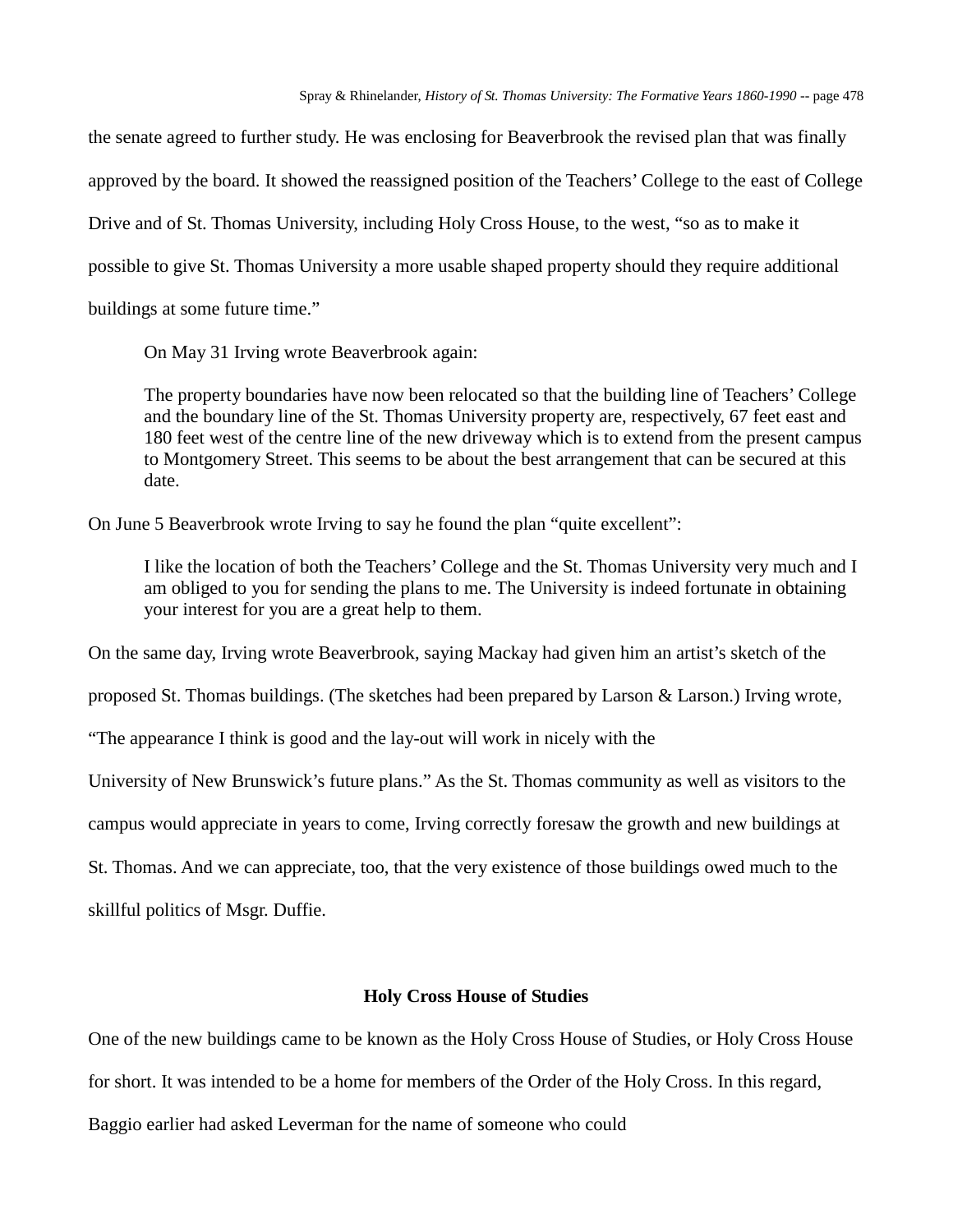"give an unbiased and objective view of the situation, the temperament of the people, the history of the College, the various individuals concerned, etc." On May 1, 1963, Leverman reminded the apostolic delegate that he had already suggested to him the Very Rev. Arnold Toner, provincial since 1958 of the Holy Cross Congregation in Montreal and a native of Grand Falls, NB.

There was a good reason for recommending Toner. At the start of 1963, the English Canadian Province of the Holy Cross Congregation (the *Congregatio a Sancta Cruce,* CSC) decided not to expand its parish and facilities in Waterloo, Ontario, but rather in New Brunswick. Leverman welcomed the suggestion. He reminded them that, as a result of the Deutsch Commission's recommendations (not to mention his and Duffie's subsequent labours), St. Thomas would soon be moving to the UNB campus in Fredericton—an ideal spot for the congregation to establish a "junior seminary." Indeed, it was a perfect opportunity for the church to ensure that St. Thomas could continue its long-standing practice of supplying candidates for the priesthood, one of the criticisms of the move from Chatham to the non-Catholic campus in Fredericton. On March 26, Toner wrote to the order's superior general in Rome to inform him of the opportunity for Holy Cross:

When I mentioned to Bishop Leverman of Saint John (Fredericton is in the Saint John Diocese) the possibility of setting up our own junior seminary on the campus of University of New Brunswick, he was most enthusiastic....Moreover he knows that if we have priests in the seminary, they will be there to teach in his college at the University. We would welcome this.

By the spring of 1963, negotiations between the CSC, the bishop, St. Thomas, and UNB were

proceeding apace. Representing Holy Cross, Toner wrote the superior general again on May 13:

My Council and I believe that our best opportunity for recruitment is Fredericton, NB, where we are invited by the Bishop of Saint John, NB, to construct a seminary in conjunction with the new St. Thomas University which will be placed on the campus of the University of New Brunswick. The seminary we propose to build would serve not only new recruits preparing for the novitiate while taking their first two years of college, but also professed religious who have completed their novitiate and are now finishing their college....Bishop Leverman of Saint John is very favorable to this idea of having both our junior seminarians and professed scholastics on the campus. This would add strength to his project.

Leverman and Duffie recognized the strength that having Holy Cross on the new campus added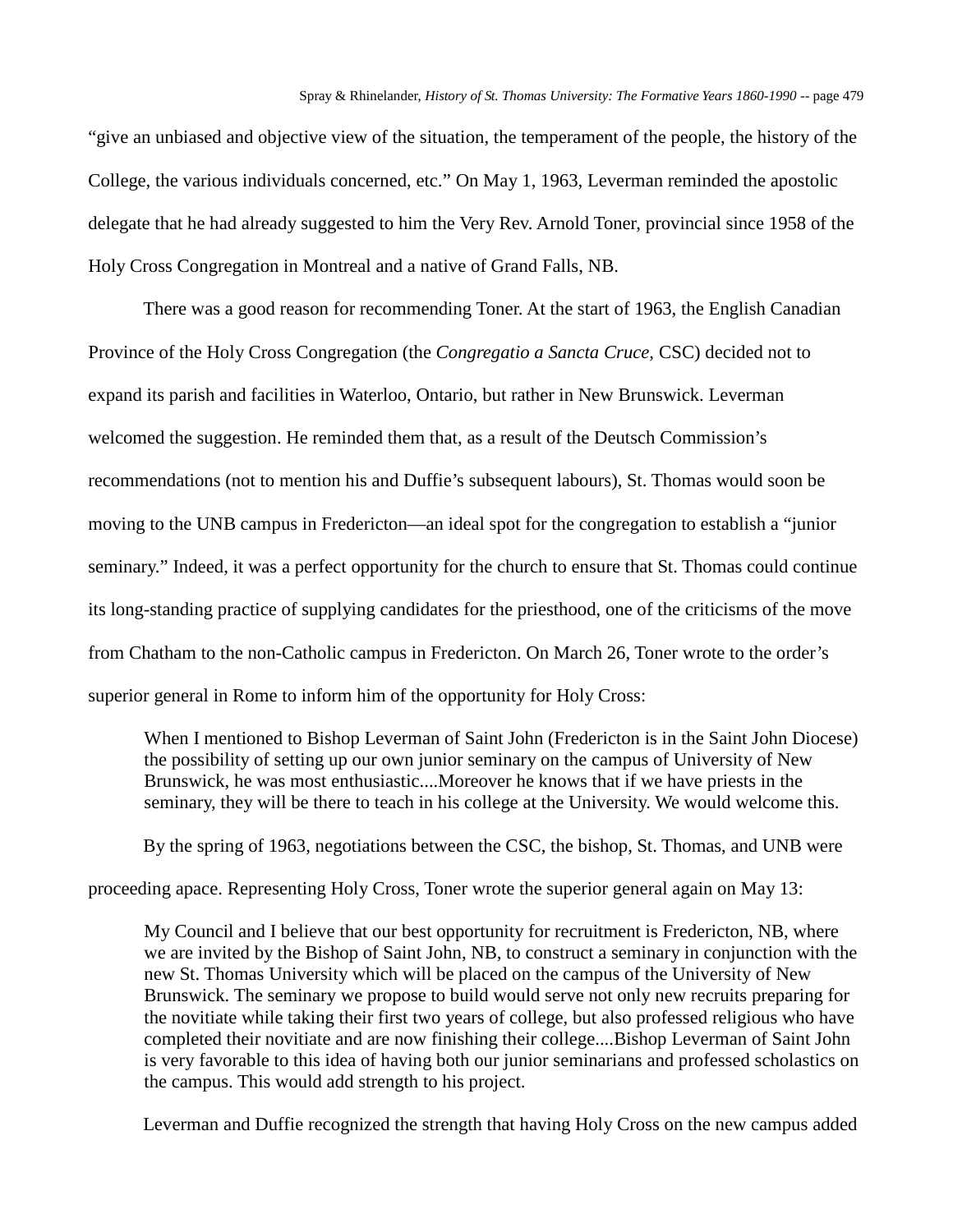to their project. Mackay at UNB and all those who advocated increasing the Catholic presence on campus welcomed it, particularly since the cost of construction was to be borne by the Holy Cross order. It remained for Duffie to negotiate an agreement with UNB for subleasing land to the Holy Cross Fathers. The land St. Thomas was to occupy was assigned to the university by UNB on a ninety-nineyear, renewable lease. A clause required St. Thomas to secure permission from UNB if it wished to sublease any portion of the land. Thus on February 25, 1963, Duffie wrote Mackay for formal permission to grant to the Anglo-Canadian Province of Holy Cross a sublease with "the same covenants and restrictions" that St. Thomas had with UNB. Duffie explained that the land was to be used for a residence for two or three professors,

who will be an integral part of the St. Thomas University professional staff, and some duly matriculated university students who would be enrolled at either St. Thomas or UNB. The residence building will be an integral part of St. Thomas University, subject to all its academic rules and regulations. It will not be a seminary, although its residents will be those who have some thought at the present time that at the end of their university course they may go on to take seminary studies. They will also be free to sever their relationship with Holy Cross, and equally they may be told by Holy Cross that they are not desired by the latter.

Mackay replied that he "appreciated having the proposal set out in such detail" and that the UNB senate had given its approval. He said he examined the design for the building submitted by Larson & Larson and found it "quite suitable." Duffie sent the plans to Fr. James MacDonald, whom Toner had designated the superior of the new Holy Cross House. Duffie explained that it would be situated on a 1.7-acre parcel within the land leased from UNB by St. Thomas on a coterminous, ninetynine-year sublease, at the top of the campus, fronting on Montgomery Street. It would be somewhat removed from the other St. Thomas buildings but in the same style and clearly on the same campus. Toner and MacDonald shortly visited Fredericton and together with Duffie viewed the site. On June 12 Toner wrote Leverman saying the visit had been "very encouraging." He was

anxious to proceed with construction at the same time as the Diocese will be starting your buildings. At first glance the prospect of a 99-year lease of property would seem as acceptable as a clearcut deal, since it binds us more closely to UNB.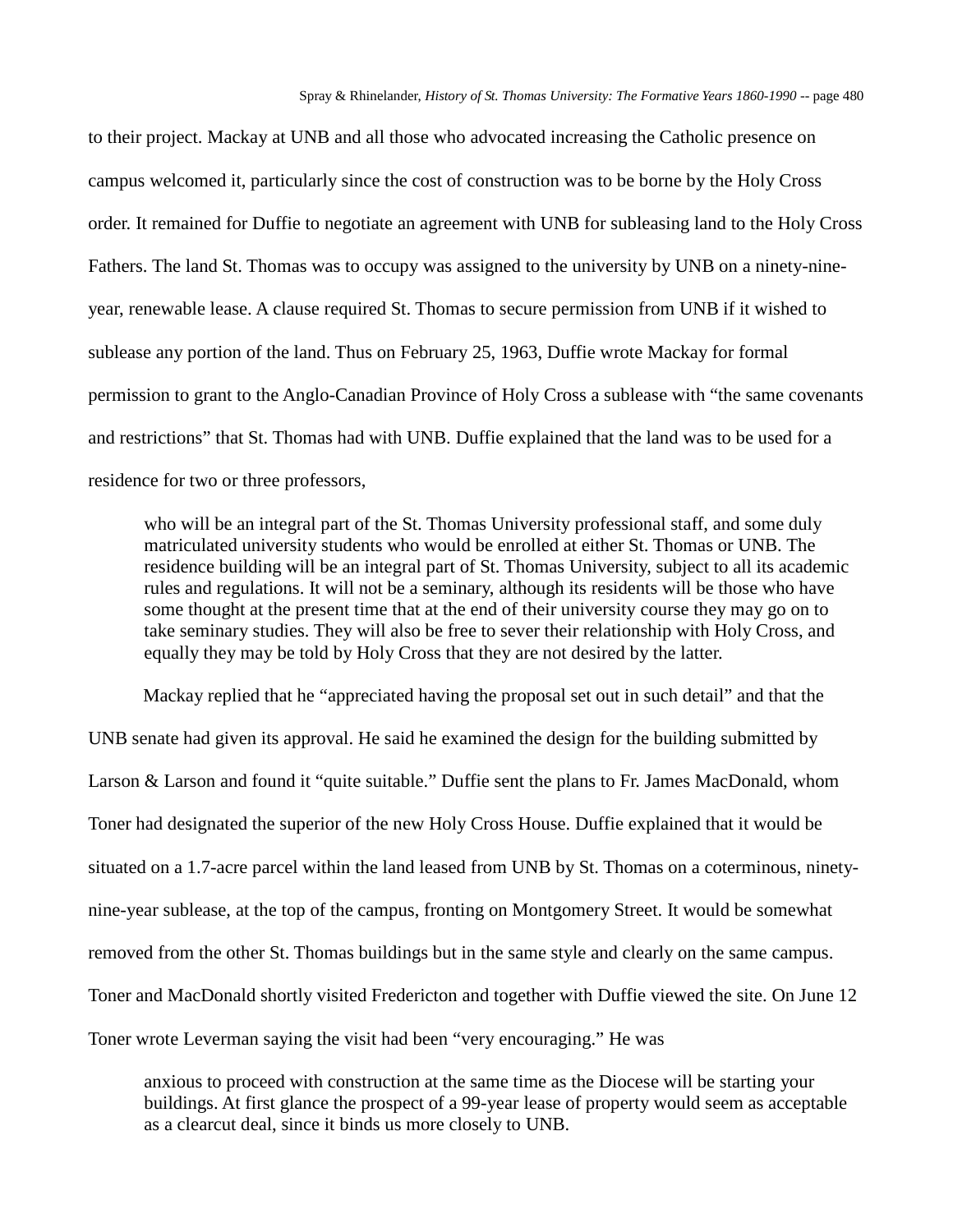Toner praised the bishop for his efforts with regard to relocating the university. He told him he thought

the matter seems settled and those who oppose you are becoming ashamed of themselves. Again you land on your feet, as I predicted from the start! This whole attempt is the greatest move for Catholic education the Maritimes have yet known. I'm deeply anxious to bolster this project with all possible effort.

Leverman welcomed Toner's support. As we saw, Toner was well aware of the controversy on the Miramichi. The previous fall he had weighed in on the bishop's side by telling his cousin Vance Toner, St. Thomas athletic director and outspoken opponent of the move to Fredericton (or at least, as he said later, of Duffie's methods to achieve that end), to "get off the pages of the newspaper."

Coming to inhabit the order's new "junior seminary" were, along with the superior Fr. MacDonald, two other priests: Frs. O'Brien Waugh and Bernard Murchland, both of whom would teach on St. Thomas's faculty, the former in philosophy and the latter in English literature. The group also included ten temporarily professed religious (seminarians), including Marc Smith (later ordained and later still a professor of philosophy at St. Thomas), Donald Layden (later ordained and then chaplain), and Brother Ron Rumbolt (who worked in the bursar's office until 1978). Brother Irl Washburn arrived later in the term to serve as cook.

Construction of Holy Cross House was scheduled to begin in the fall of 1963 to be ready by September 1964, the same time as the other buildings. A problem in securing funds, however, delayed construction until the spring of 1964. Duffie invited Toner and MacDonald to Fredericton, and early in November 1963, the men met with the architect to modify the plans for their building. To reduce costs to \$500,000, they agreed to remove the planned garage and gymnasium.

Thus when the Holy Cross contingent arrived in September 1964, as Prof. Marc Smith remembers, the bedrooms in the east wing were unfinished, there was no central heating, plumbing was primitive, and there was no chapel or refectory. Fr. MacDonald, however, closely supervised construction so that by Christmas the refectory opened, by February the chapel was completed, and by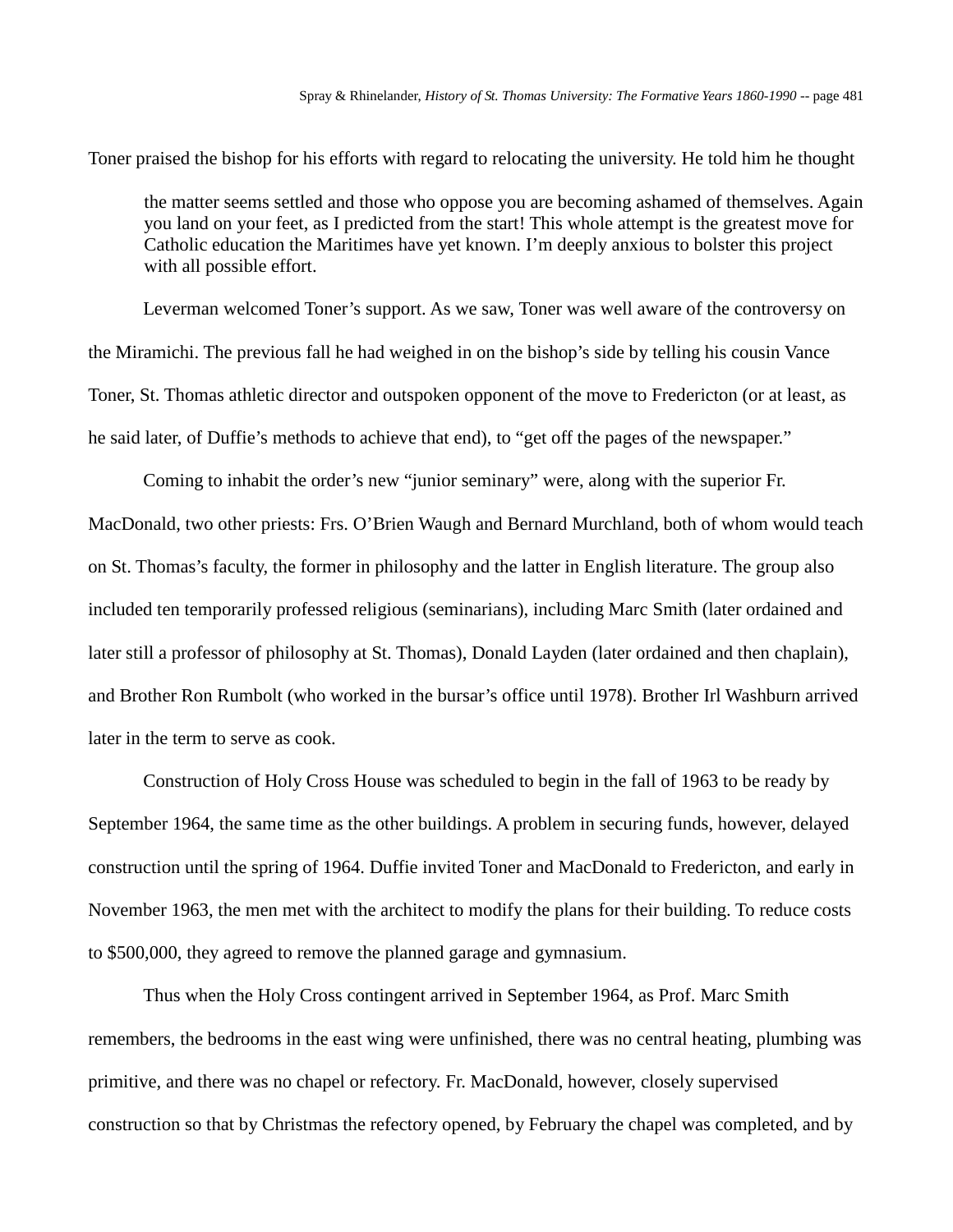September 1965 the handsome Larson building was complete.

Duffie subsequently became a frequent visitor to the Holy Cross provincial residence in Beaconsfield, Quebec. Toner remained the order's provincial superior until 1968, visiting St. Thomas as well as preaching missions and retreats in the Saint John diocese. In 1968 he was appointed chaplain at St. Thomas and made a member of the board of governors as well as a member of faculty, where he became a fixture on campus, teaching courses in theology and religious studies until his retirement in 1993.

## **"The Worst of the Storm is Over"**

In May 1963 Leverman attended convocation at St. Thomas in Chatham. As he wrote afterwards to Baggio,

It was a great success. There was no manifestation of undue word or gesture of any kind whatsoever. Of course, no reference was made at any time to the troubles involved. Everything was carried out as if nothing previously happened.

He even spoke to McFadden, whom as we saw he earlier attempted, unsuccessfully, to remove from his position as pastor of St. Michael's. Obviously that failure still rankled in the bishop's heart. Yet the future was looking brighter. Schneller, in a letter to the bishop dated June 17, said he had a feeling that "the worst of the storm is over" and that there "should be very little difficulty from here on in toward implementing your very fine educational plan." If so, it would

"no doubt be attributed in large part to Your Excellency's firm and dignified stand premised on the economic aspects as well as educational advancement." Schneller felt that the college was "merely an expedient instrument or focal point having to do with a basic discontent in an area which

goes back to the early part of the present century." A declining economy in any particular area, he

believed, was difficult to pinpoint with the passage of time, but nevertheless that situation created

"frustrations and an unreasonable attitude towards any act that looks as if it might create a sort of final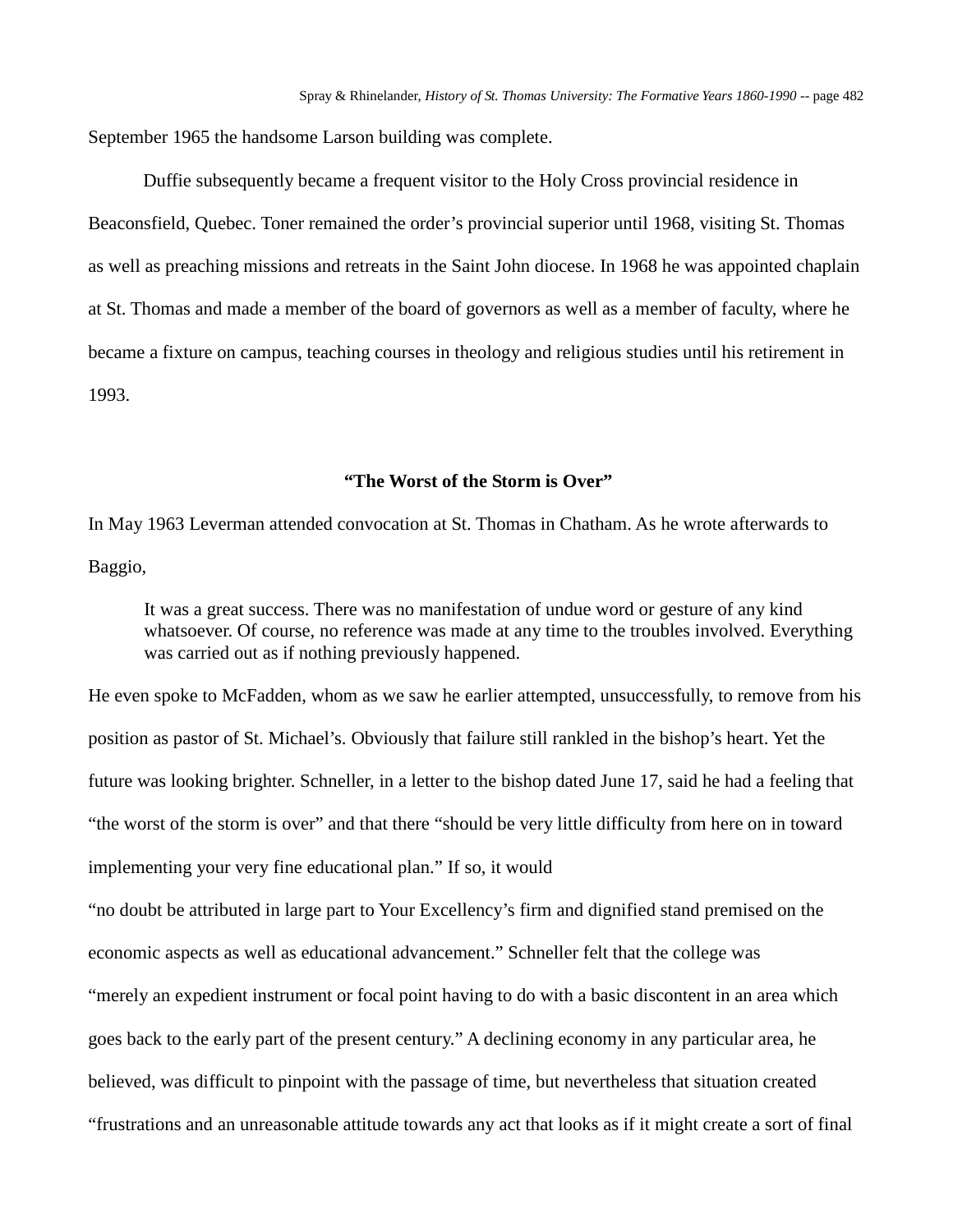deterioration." The church was merely "an innocent bystander." It willy-nilly became involved with the decline of the area and had to curtail its operations accordingly, "such as structural changes in the Diocese, the removal of the Cathedral centre, and now the last straw, the removal of the University."

As Schneller saw it, the situation was "virtually insurmountable" even if the petty local difficulties could be overcome. The people of the Miramichi needed to break with the past. A poorly financed university without a proper staff or a decent library and with "no recognized accreditation" was of no value to the place. What they needed instead was "a high-class technical institute," the sort of institution that was "in demand these days" and which could expect to get even larger grants from government than could small universities. Chatham should probably have a technical institute combined with an agricultural institute.

While Schneller was giving the bishop advice about how to give St. Thomas a higher profile, Ritchie was giving Duffie advice about how to secure more grassroots support. He heard there was a lack of public information about St. Thomas's plans, making it difficult for parents to plan. It also affected students' attitudes toward the university. The justice warned Duffie that such complaints "should not be brushed aside lightly." He suggested that Duffie submit to his board the details of the proposed program for St. Thomas. He should lay out the estimates of the capital and operating costs of implementing the program, as well as information as to the source of those funds. Once the board approved the plans, he should have it printed up and "placed in every home in the diocese" so people would know what was happening. Ritchie argued that if such publicity had been attended to a year earlier, the diocese would not now be split in two: "For so long as that split and the present conflict continue, little if any financial support for St. Thomas on the Fredericton campus can be expected from the northern part of the diocese." Furthermore, the southern part of the diocese needed to know what financial commitments it was expected to assume as a result of the move.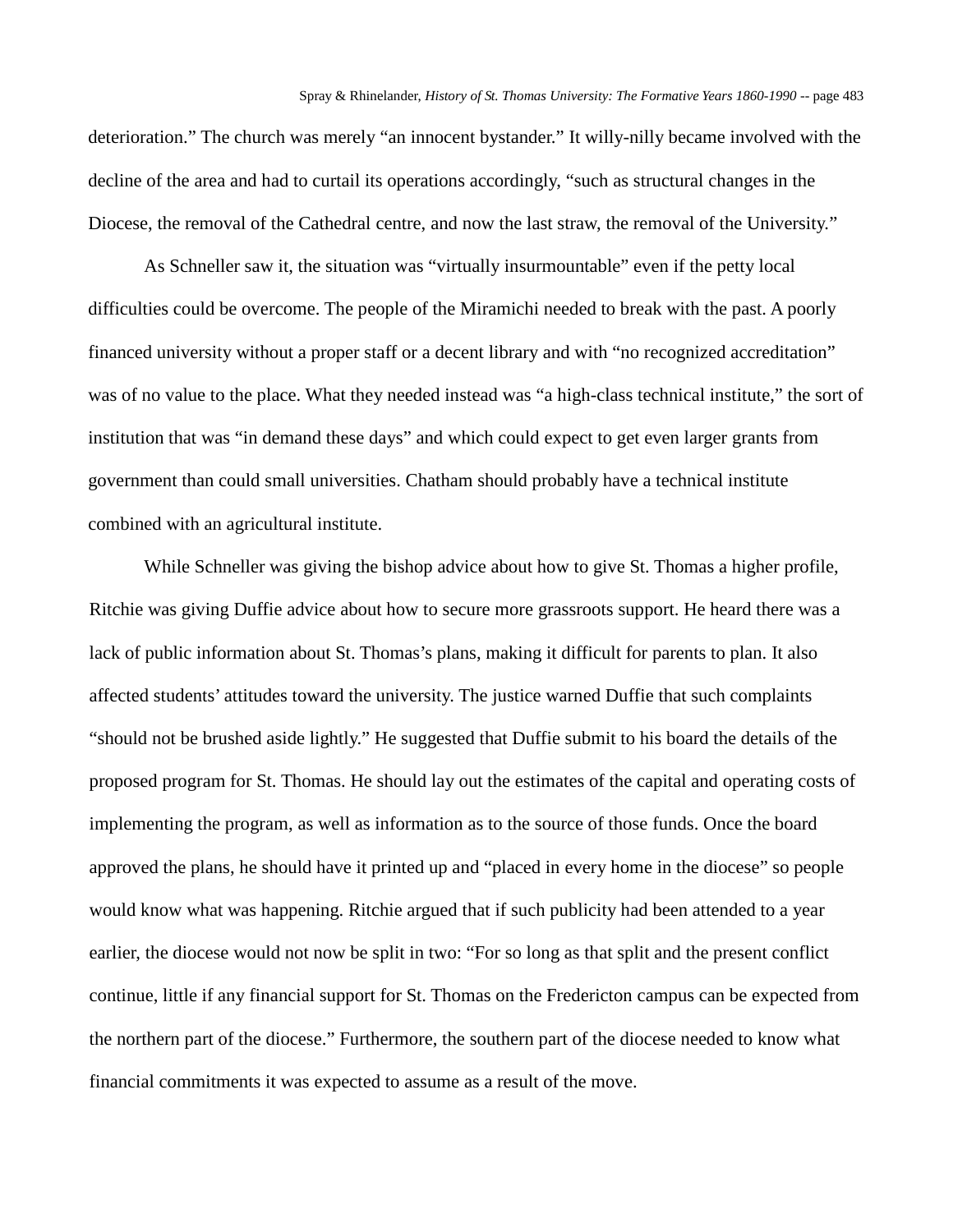## **"Three, Two, One"**

Though satisfied that the major political problems had been overcome, Leverman was becoming concerned with the actual mechanics of moving St. Thomas to Fredericton. On June 29 we find him writing Schneller to say he was having "to keep a sharp eye on the whole scheme of things" to prevent "others from advancing their own immediate designs to the detriment of the over-seer." (He did not specify who these "others" were.) He was worried that government funding was still not defined. With a wonderful mixture of metaphors, he informed Schneller that nothing was yet "nailed down. One must nail the first board to the floor before anything can be started. If you have no guarantee for the withal to build the structure, you can be left holding the bag." It should, he declared, be simply

a matter of one, two, three. First the government makes a commitment, in general terms, but due to political events it has been slow, devious and reluctant to come to a practical application. This is the foundation stone, the first plank, the first spike. And it has not been done yet.

Number two was the agreement between the diocese and UNB, which was "merely, though not simply, a clear statement of intent." Number three was the discussion with the architects, which depended on numbers one and two. But, worried Leverman, things were not proceeding that way. Instead, "It is going Three, Two, One, or any other combination than the necessary one, and I do not know how to get it back to the proper progression."

Specifically, the bishop worried that Mackay and Duffie had put the cart before the horse. In December a year and a half earlier, they wrote up an affiliation agreement which, because the Deutsch Commission had not yet published its report, had to be kept secret until just recently. Then they determined the actual location of St. Thomas's new buildings and even commissioned architectural plans—still without a firm commitment of funds from the government. It made the bishop nervous. He hoped to meet with the premier on July 2 "to clear up number One."

## **St. Thomas's New Larson Buildings**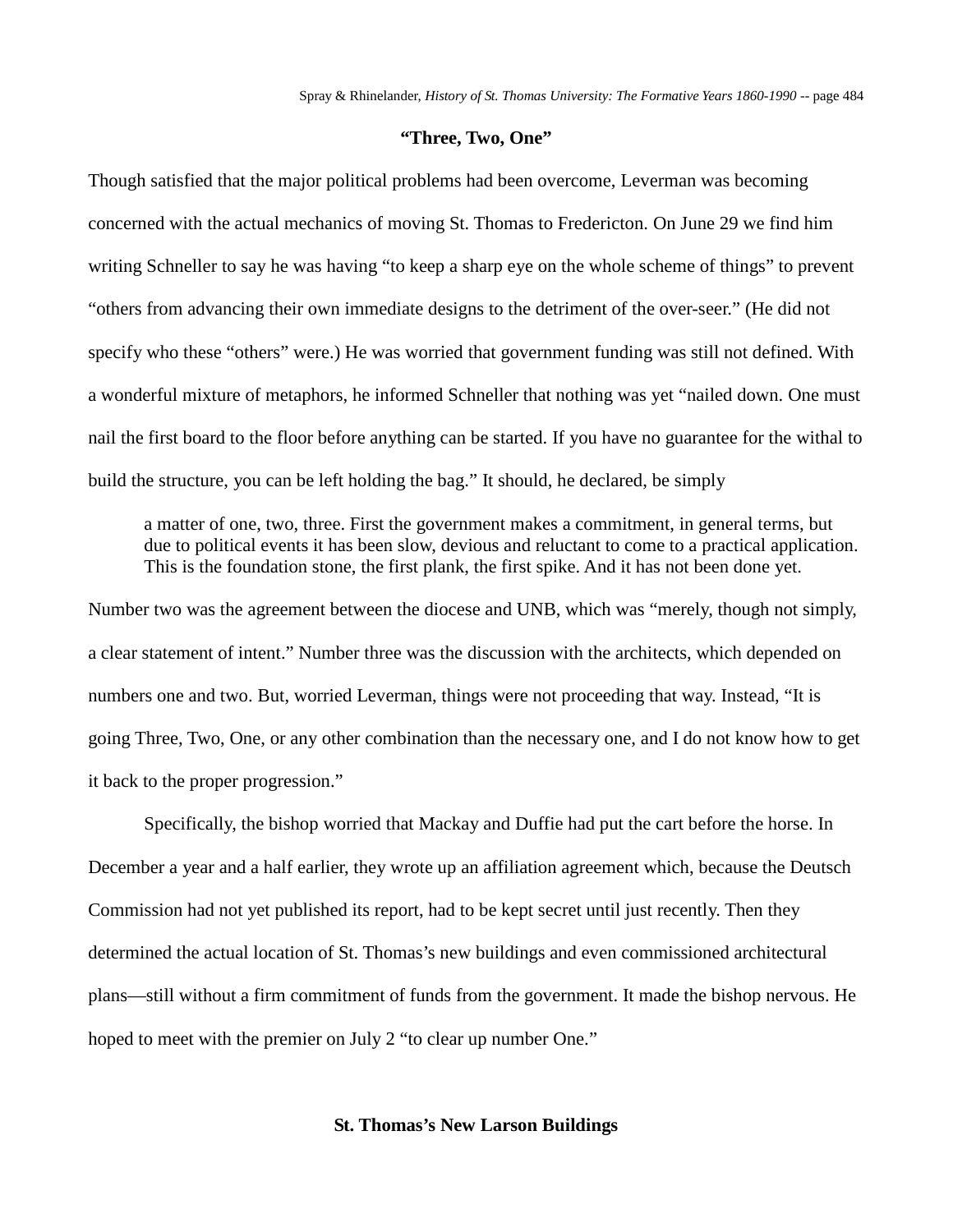Duffie, on the other hand, was not at all nervous. Indeed he was pleased with the way things were going in the summer of 1963. The final version of the affiliation agreement was published, taking effect on July 1. Later that month he received the revised plans from Larson & Larson for the new buildings at the top of the campus, including Holy Cross House. The university's central building with its churchlike copper-clad steeple would house administrative offices and classrooms. Offices for the president, registrar, and bursar would be situated on the ground floor at the east end with the windows of the first two looking out magisterially over the St. John River valley and the town below. Several large classrooms were also designed for the ground floor, accessed by a wide central hallway running eastwest the length of the building. The dining area opposite the main door and running north-south had been modified slightly from the original design. Male and female students would dine there together rather than separately. Such mixing of the sexes was not, however, to be extended to the religious members of staff. On Duffie's insistence, the architects added a small dining room for the priests to the southeast of the main dining room, equipped with sofas and chairs for use as their private lounge. Another small dining room to the southwest of the main dining room was added for the use of the nuns whom Duffie expected to teach at the university.

The main door of the Administration Building opened onto a north-lit open foyer with stairs on either side leading up to a chapel and more classrooms on the second floor. The third floor was originally designed to house faculty offices and a library, but the library had been removed from the plans to allow accommodations for the president and for the bishop whenever he chose to visit. Two bedrooms, each with its own bath, would have an office and lounge area connecting them. (As it happened Duffie would spend very little time in his designated living quarters.) The elimination of the library would not be a disadv**New Larson Buildings**antage, decided Duffie, because the agreement allowed St. Thomas students to share UNB's library facilities, presently housed in the Bonar Law-Bennett Library. (The Harriet Irving Library would be completed in 1967, at which time the old library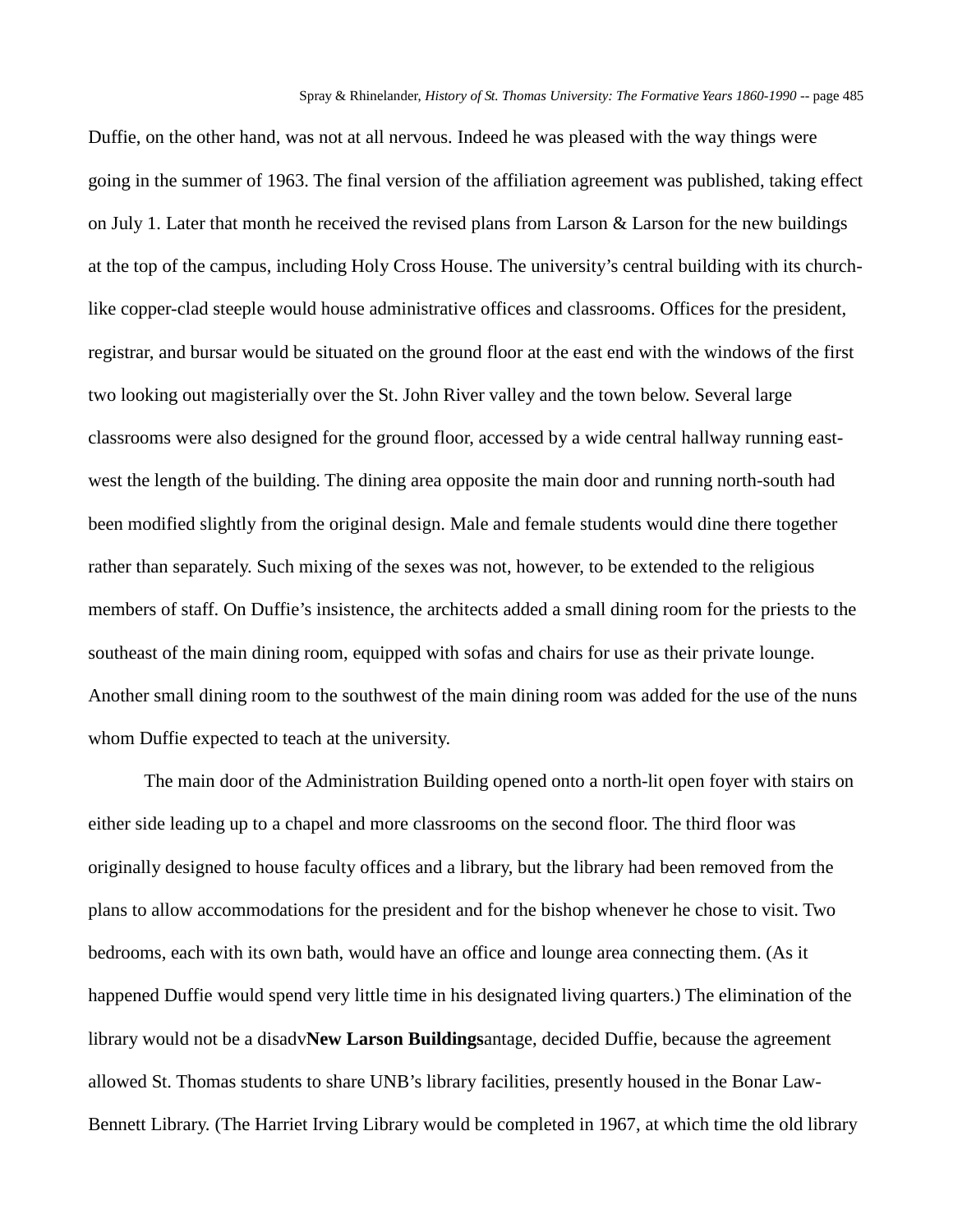became the provincial archives.)

The second Larson building was the men's residence, a building similar in appearance to a recently completed residence at StFX, with 198 rooms for students and six suites for priests. The third building was Holy Cross House, situated, as we have seen, at the top of St. Thomas's allotted land. It contained rooms for the priest-professors and religious students with its own chapel and dining room. The fourth Larson building was the women's residence, a mirror image of the men's.

Duffie had a right to be pleased with the plans. He already had plans for a fifth building to house faculty offices and an auditorium, once additional funding could be found. It would also be a Larson design. Altogether, the collection of Neo-Georgian brick buildings would form an attractive and integrated St. Thomas campus that would became home to hundreds of its students, faculty, staff, and administrators.

#### **New Coat of Arms**

Duffie and Leverman discussed whether or not to change the university's coat of arms when it moved to Fredericton. The shield on the crest during the Chatham years was chosen by the Basilian Fathers when they took over the management of St. Thomas in 1910. It pictured on its four quarters a chalice, a lectern, a Latin cross with divergent ends, and a stylized symbol of the trinity (changed from the original Basilian crest, which had a *fleur de lys,* signifying the order's founding in France in 1822). The Basilians placed their order's motto at the foot of the shield: *doce me bonitatem et disciplinam et scientiam* ("teach me goodness and discipline and knowledge"). Duffie and Leverman felt that since the Basilians were no longer connected with St. Thomas and since St. Thomas would be on the UNB campus, some modernizations were in order. As the architectural plans were being finalized in 1963, Duffie proposed placing the university's crest on the gable end of the new Administration Building high above the main doorway. The original architectural sketch had shown only the date "1964" placed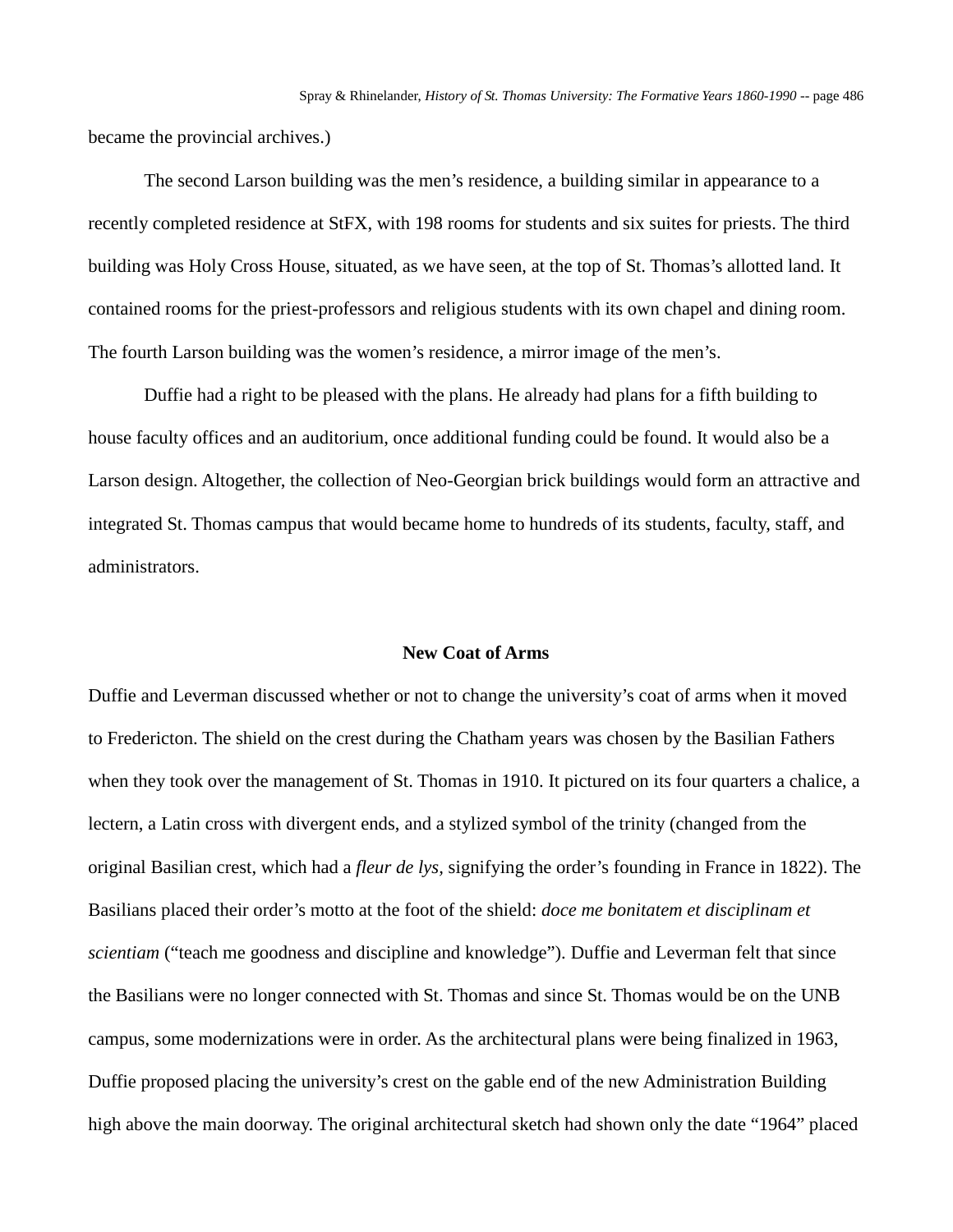on the pediment below the steeple and a blank gable. Duffie contacted the architects, who agreed but required a precise sketch. Duffie asked for ideas about the new university crest, and his registrar, Fr. George Martin, mentioned that a former student by the name of John J. Kennedy, from New York, had done "some work along these lines." Duffie located Kennedy and asked him to make a sketch, along the lines that he and Leverman had discussed, reflecting the university's new situation and outlook.

After correspondence with Duffie, Kennedy, an amateur escutcheonist, developed a detailed sketch. The four images of the Basilian design were replaced by (1) a Latin "cross botonny" (a cross with tri-round rather than divergent ends), centred at the base of the shield within a stylized triangle (preserving the sense of the trinity); (2) a "lymphad under sail" (the stylized square-rigged, oared sailing ship taken from the provincial crest, also featured on the UNB crest), centred at the top (the "middle chief") of the shield; and (3) two stylized suns at the top two corners (the "dexter chief" and "sinister chief") of the shield, representing the illumination or enlightenment brought by academic learning. Two small but not insignificant changes were made to the university's Latin motto, to appear on the banner surrounding the shield: the personal indirect object "*me*" was removed, replacing "teach me goodness…" with the simple imperative "teach goodness…"; and the word order was changed, putting "knowledge" before "discipline" (*doce bonitatem scientiam et disciplinam*), which seemed more fitting for an institution of higher learning. Finally, the crest was coloured green and gold, the university's colours. (For unexplained reasons, the date "1954" was printed in small lettering at the bottom of the crest, between the shield and the banner, probably a misprint for 1964. At any rate, it remained on the crest until 1989, when it was officially removed.)

In the fall of 1963, Duffie sent a copy of the new crest for the bishop's approval. They would retain, explained Duffie, the essence of the Basilians' motto, since "it is a good motto, and the Basilians at Assumption have arranged it sufficiently different that the St. Thomas motto would be distinctive as far as universities go."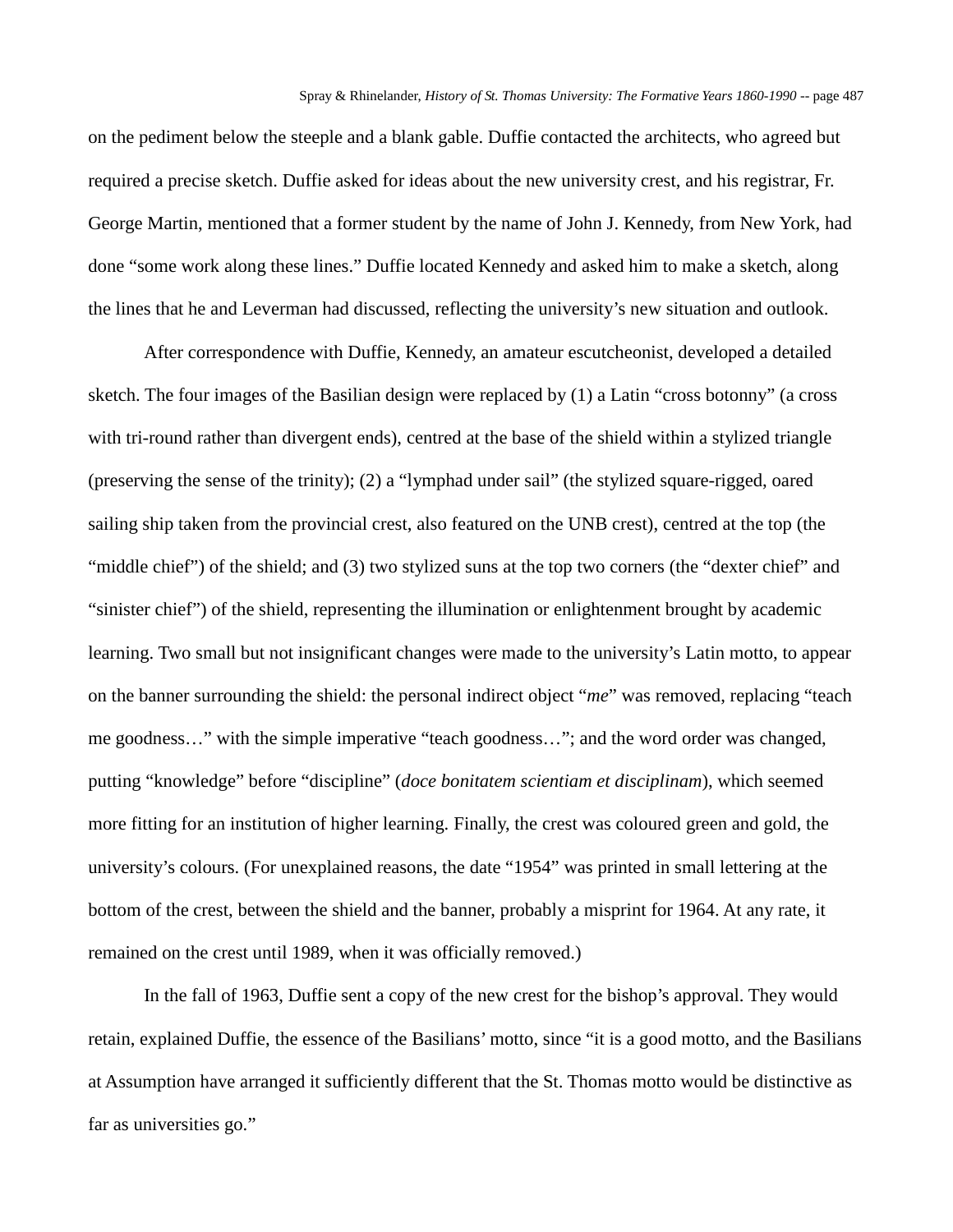He explained that the crest, including the surrounding banner with the Latin motto and "St. Thomas University" printed above it, would appear on the university's stationery and other official publications such as the calendar. When placed on a building, however, as in the case of the new Administration Building, no lettering would appear on the crest. The bishop approved. Duffie sent the sketch to the architects, who, he reported later, "adopted it as it was" and built it into the final plans for the main building, where it remains today on the renamed George Martin Hall.

#### **Rearguard Action by the Friends**

Regardless of what Schneller and Leverman thought about the "worst of the storm" being over, in the summer of 1963 difficult days still lay ahead for Duffie and the bishop. The Friends of St. Thomas did not give up easily. The Friends' president was still Robert Martin, the recently defeated Conservative candidate for Chatham. Early in the summer of 1963 they re-formed themselves as the "St. Thomas College Association," aiming now at keeping St. Thomas in Chatham by forming a separate diocese for the Miramichi, despite the fading chance of success. The Vatican had already pronounced that the Miramichi could not support a university or a separate diocese.

On August 30, Robert Martin sent Baggio a telegram. He said he was shocked to learn that the government had reached an agreement with Duffie and Leverman for the "disposition of St. Thomas" in Chatham. He said that the college authorities were dividing up the college land and selling it, despite the fact that the minister of lands and mines had advised him the government "was not decided whether to make public funds available for [St. Thomas's] move." Martin's telegram continued: "Financial rumours indicate money not available to operate St. Thomas in Fredericton as proposed. No evidence of conciliation from diocese. Apparent that they intend to proceed whether move feasible or not. People greatly disturbed."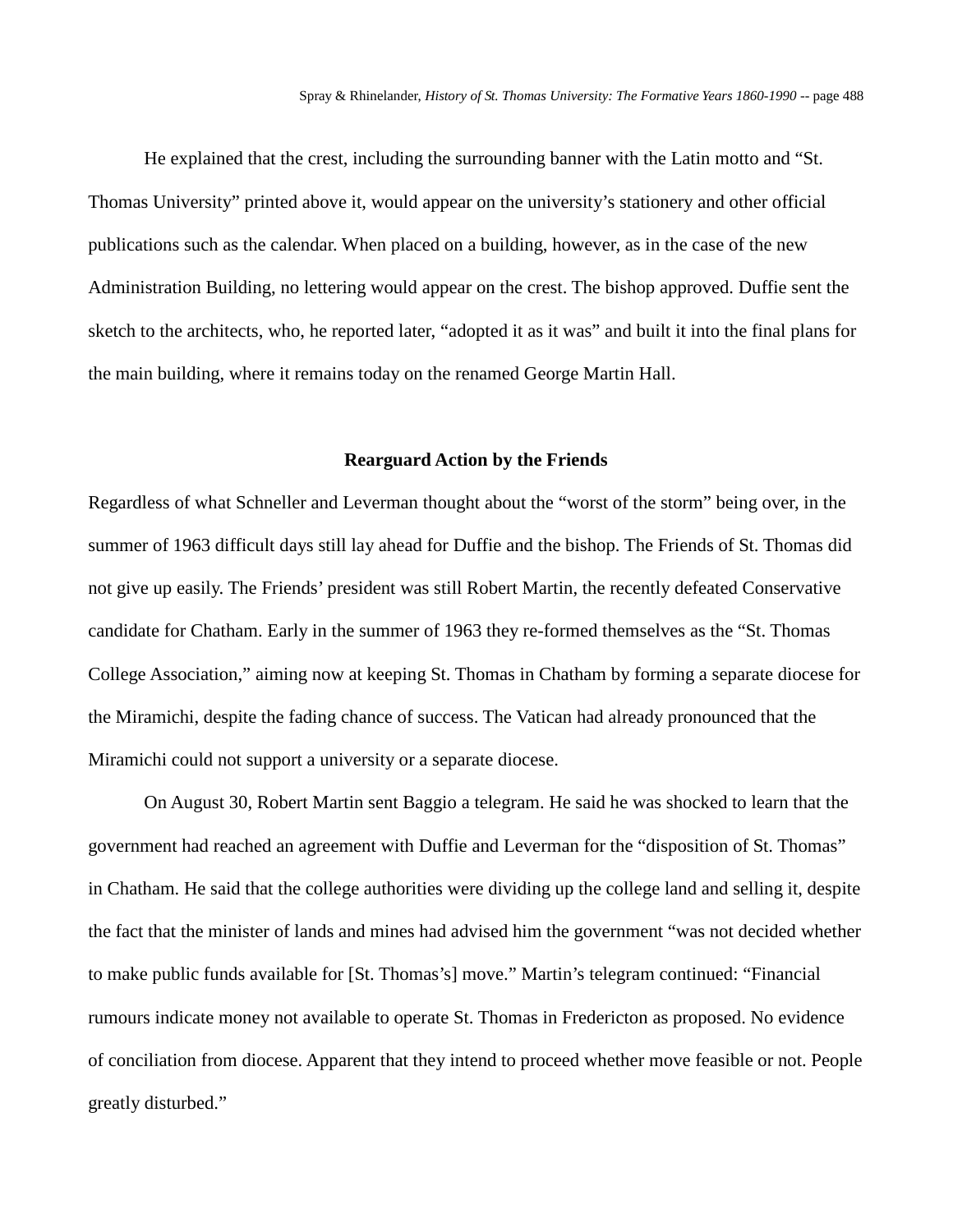Baggio contacted Leverman, saying he had to answer Martin's telegram "as soon as possible. But how?" He requested Leverman's "immediate attention" to the matter. Leverman responded on September 4, saying the telegram represented nothing worrisome, nothing new. "It is a repetition," he wrote. Then, in a letter dated September 13, Leverman told Baggio that although the association had planned another rally for September 8 in Chatham, for unexplained reasons it never took place.

#### **Finances**

In the same letter of September 13, 1963, Leverman asked Baggio for a \$2 million loan to cover the costs of the move. The government promised \$750,000 by way of recompense for the two new buildings in Chatham. That had been the "conditio sine qua non" since the beginning of negotiations, he wrote, but the government was going to pay at the rate of \$150,000 per year for five years. Leverman wrote, "The Diocese has not the resources or potential to undertake new construction and retain the new buildings at Chatham for any purpose, however, desirable." The loan was needed because "the burden of setting up our new University now demands that we go into debt for the first time." The idea was that buildings in Chatham would become government property, to be used as they saw fit. The parish would retain the old Bishop's Residence, more recently the university's Administration Building, possibly for educational purposes.

Meanwhile, the bishop was feeling better about construction plans in Fredericton. They had cleared the ground for the two new buildings. The Congregation of the Holy Cross had agreed to erect a House of Studies on the new campus, he wrote, although a minor problem in securing the necessary funds would delay construction until the spring of 1964. The Sisters of Charity, it appeared, would be funding a women's residence. The nearby Teachers' College would soon be built. The UNB campus, he wrote,

has now more Catholics than ever. In less than another year and a half, there will be quite easily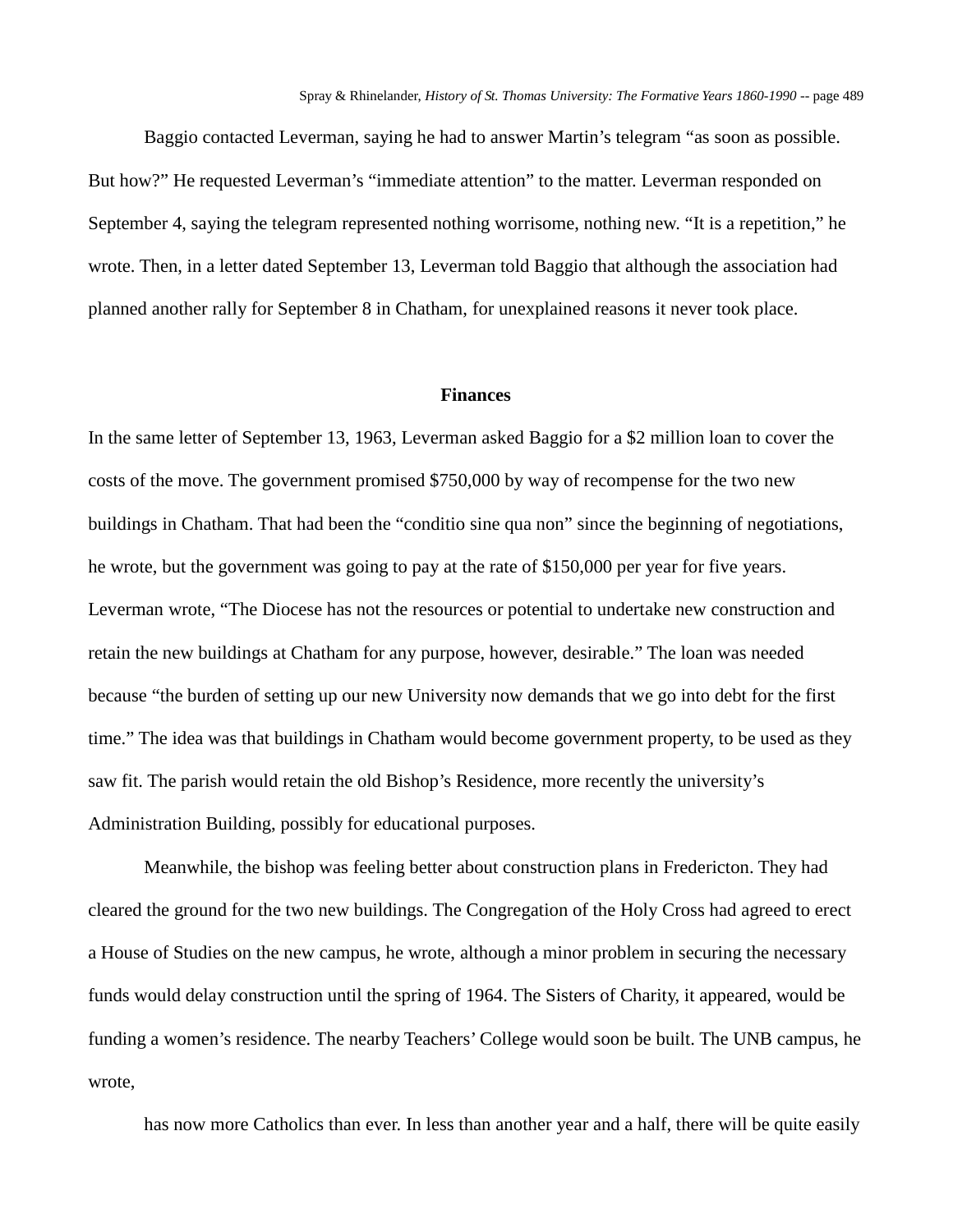well over a thousand Catholics on that Campus. It is important to keep near the teachers as so many are Catholics, [as well as] the Nurses whose studies are becoming more and more University directed. This is our chance to keep in touch with these people. We could not do it unless established there. This will take time but, with God's grace, we will be there to offer Catholic doctrine and guidance. The site provided for us is magnificent.

Sounding a bit as if his crusaders had recaptured Palestine from the infidels, he concluded:

"Please God, the Cross will rise high over the Campus and Catholic influence will be felt by all."

#### **Mending Fences**

On September 7 Leverman wrote Baggio to say he had been visited by a delegation of six men from the Chatham area. They said they were not there to discuss the "College question" but "to find ways and means of narrowing the breach between the Bishop and the area." Leverman responded that as far as he was concerned, there was no serious breach. He had attended convocation without any problem. Nevertheless, the delegation proposed establishing a small group consisting of two priests and two laymen, to be named by the Miramichi deanery, to meet with a similar group from the "other parts of the Diocese" to discuss "concrete proposals which would heal the breach they felt had occurred." Leverman said he acceded to their request, although reluctantly, because the dean was none other than Fr. McFadden. Still, he would contact the pastor of St. Dunstan's, who would arrange a meeting in the middle of October. He had no idea what they might propose, adding, "It will probably all fall through."

Although he told Baggio he didn't think much would come of it, Leverman also admitted that it might be "the first breach in the wall." The group acknowledged many things, such as "untruths, resistance on the part of a small group, etc.," and he hoped this would "be the beginning of a unity" for which he had "laboured for so long." In any case, he believed that the whole educational question was coming to an end. Agreements had been signed, plans were nearing completion for new buildings in Fredericton, announcements would soon be made. He expected to finalize everything on September 18,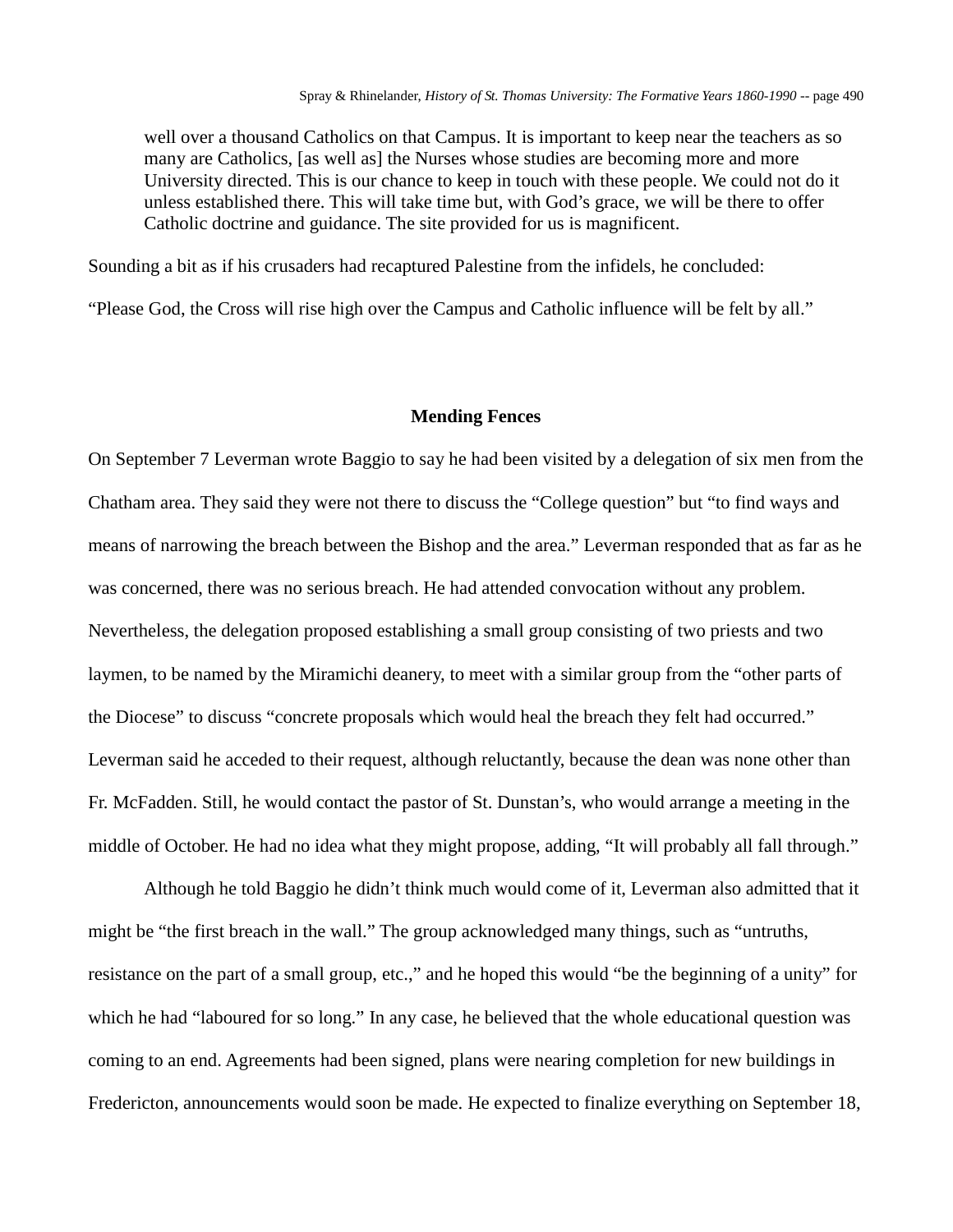1963.

On September 17 a spokesman for the delegation contacted the bishop again. They had agreed to ask "the Dean of the Miramichi," Fr. McFadden, to appoint two clergymen and two laymen from the Chatham area for a meeting with representatives from Saint John on the weekend of October 11–12, the purpose being to "engage in an objective discussion of all the points of contention presently existing between the two parts of our Diocese." The spokesman assured Leverman that "rumours to the contrary, this move was initiated solely by the laymen of the Miramichi area and not by any member of the Clergy." Their hope was for "a speedy and satisfactory solution to all problems of mutual concern." Leverman remained skeptical that any good would come from it and had second thoughts about the wisdom of agreeing to allow McFadden to select the members from the Miramichi, but he was willing to reserve judgment.

#### **It's Official: St. Thomas to Move to Fredericton**

The bishop left for his yearly visit to the Vatican. On October 9 Duffie wrote to inform him that on September 30 the premier finally agreed to officially announce that St. Thomas would move to the UNB campus and be open for classes in September 1964. Given the ground clearing, it could hardly have done otherwise. Duffie informed Mackay, who told his director of public relations to prepare a press release; it appeared on October 5. Ads for tenders for the new St. Thomas buildings went out the same day. The public reaction, wrote Duffie, was "good" from all those he had spoken to. He tried to contact a number of the priests before they heard about it through the media, but they were all out. The response from Robert Martin and Donald Whalen at the association was yet another call for separation from the diocese, but, as Duffie told Leverman, "No-one pays any attention to Whalen." Furthermore, that very afternoon he met with various influential people at the Beaverbrook Hotel, including Justices Ritchie and Bridges and cabinet members Webber and Crocker: "The cabinet men were agreed it had to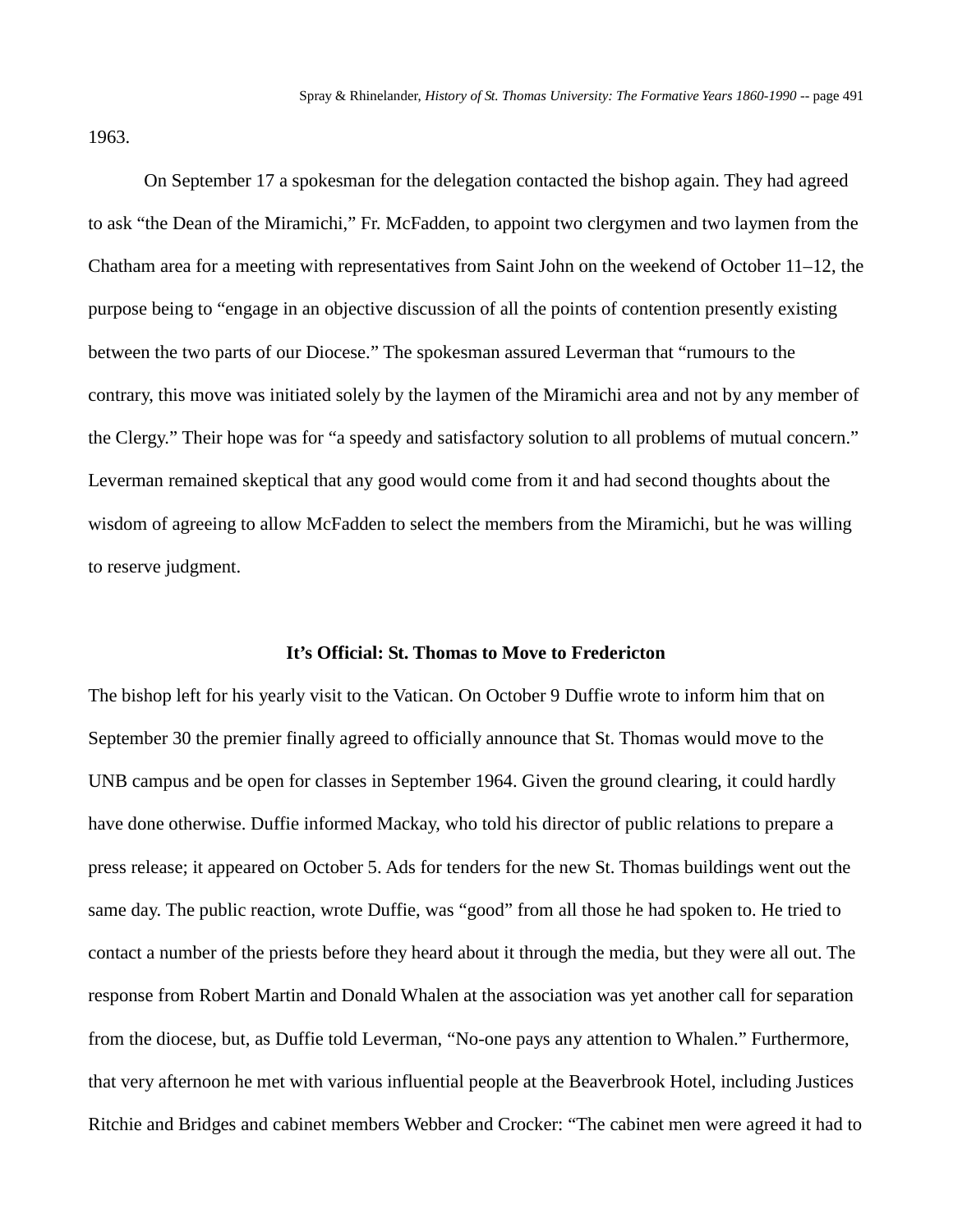move. Louis had no worries. Graham Crocker had no worries. They said a few politicians had to have their say." Duffie also reported that he received a letter from Chatham that day and was told "everything is running smoothly with the students and others."

But Leverman was not so sure about "the others." He had been worried about McFadden ever

since he failed to remove him from his post as pastor of St. Michael's in Chatham. The bishop felt,

rightly or wrongly, that McFadden was the cause of much of the opposition to Duffie. He had

reluctantly agreed to his appointing the members of the delegation from Chatham, and sure enough,

McFadden sent what the bishop took to be an "obstructionist" telegram. Leverman responded with a

sharply worded letter on October 12, which prompted an equally sharply worded response from

McFadden. The bishop, McFadden wrote, misunderstood his cable:

(1) I am not opposed to establishing St. Thomas on the campus of UNB.

(2) I am not "persisting in efforts" in opposition.

(3) I have never interfered in your dealing with the Miramichi people (as your letter makes me think you believe).

WHOEVER tells you differently lies. Be conscious that I too have to give a personal accounting to Our Lord in the not too distant future.

I have tried to get everyone to be of like mind and in an effort that will take strength and good will, and that under the leadership of the Bishop. Have you not heard me beg for this end—and get only cold stares from both sides?

I HAVE BEEN DOING all those things which you counsel. I have preached moderation: some will not heed me any more. Believe me I have not been the cause of bitterness among the people.

Your Excellency, what I tried to express in a personal cable is simply that having established St. Thomas at the UNB you could [have stated] that you would like to have a couple of years beyond High School taught at Chatham (as well as Saint John). This would settle the extremists and those they can influence. They would be overcome by your fatherly generosity and wisdom. (If this failed, the economy of the society would be blamed.)

It is only with the thought of being of help to Your Excellency that I have done what I consider my duty. The last thing that I want to do is to annoy you.

# **What about Chatham?**

In spite of his obvious annoyance at McFadden's attitude, Leverman was relieved to receive a letter

from Msgr. Joseph Gallagher, chancellor of his diocese and member of St. Thomas's board, dated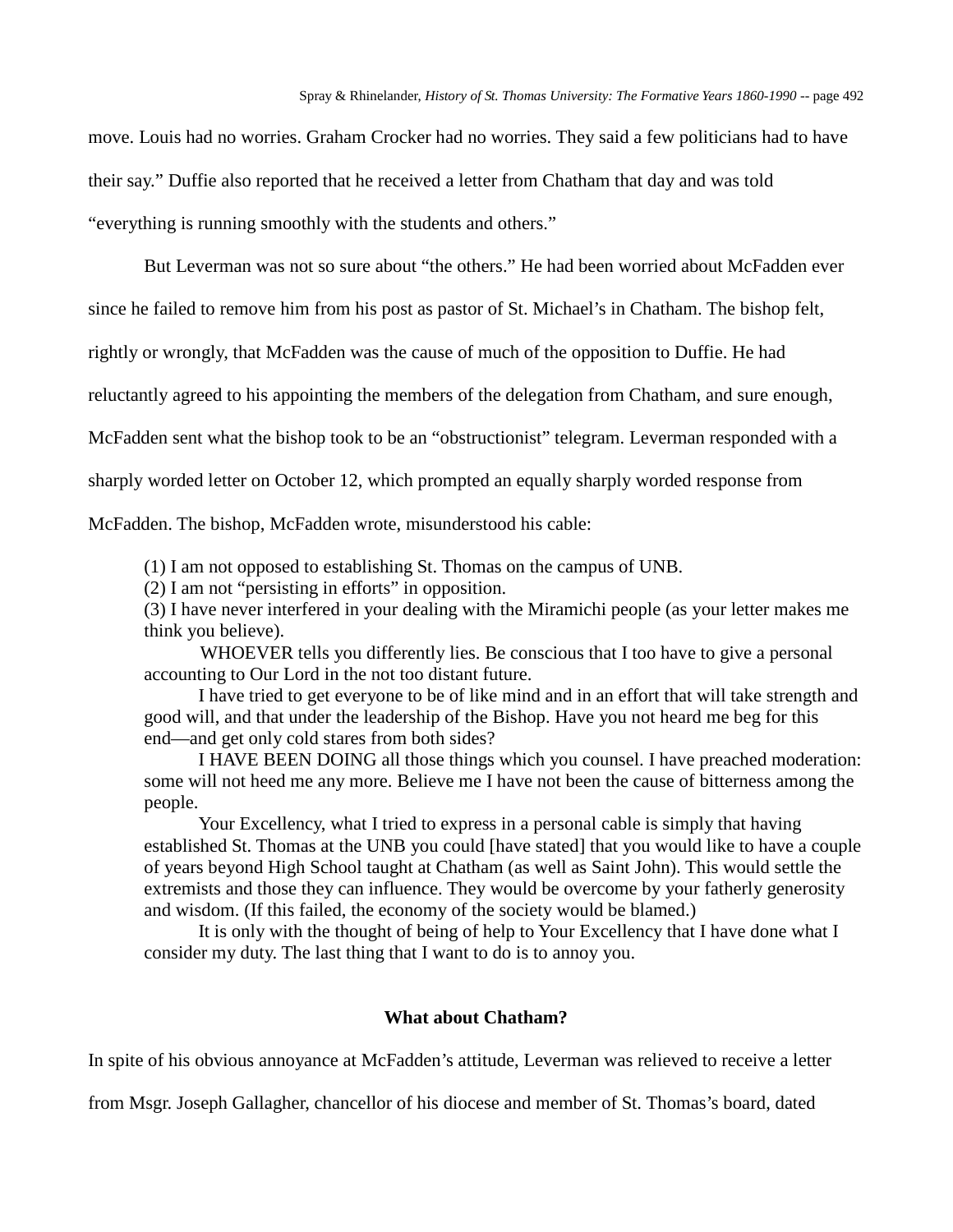October 16. Gallagher wrote the bishop to say there had been only "a few outbursts after the announcement of the transfer, but at the moment things are very quiet." He warned, however, that he understood a petition had been sent directly to His Holiness the Pope. (This would have been Paul VI, recent successor to John XXIII.) He added, reflecting the general feeling among Leverman's counsellors that ex-Rector McFadden was the *eminence grise* of the opposition to St. Thomas's move: "One would think that Fr. McFadden would realize there is no point in trying to start all over again." Gallagher also reported to the bishop on the meeting a few days earlier between the delegations from the northern and the southern parts of the diocese. Although he did not attend, he received a report from Hugh Whalen of UNB, who was the southern group's spokesman. Whalen was pleased with the meeting and felt that "the other group went home also pleased." The Miramichi delegation consisted of Fr. Thomas McKendy, Fr. Winfield Poole, Mr. Terence Driscoll, and Mr. Vance Toner. "Not the real Miramichiers," wrote Gallagher, "or at least not all, that you requested. However, they were the ones appointed and seemed satisfactory." "There could have been a flare-up," Whalen reported, but there wasn't. The premier knew Whalen was meeting with the group and "hoped he would put them in their place—but Hugh said he was not going there for that purpose but to discuss the matter peacefully."

The Miramichi delegation began by affirming their obedience to the bishop. Whalen, reported Gallagher, even "felt there was a certain apologetic feeling about some of the things that had happened. Only once did Fr. McKendy make any reference to the President."

The meeting lasted three hours. The Miramichi delegates wanted to know what the government was going to do with the buildings it was acquiring from the diocese. They suggested that it should establish a trades and technical school there, for which they asked for diocesan support. More specifically they wanted to know which of the St. Thomas buildings would be retained by the church. Gallagher told Whalen that he thought the government would be taking over only the new buildings, those constructed since the region became part of the diocese of Saint John, but that he needed to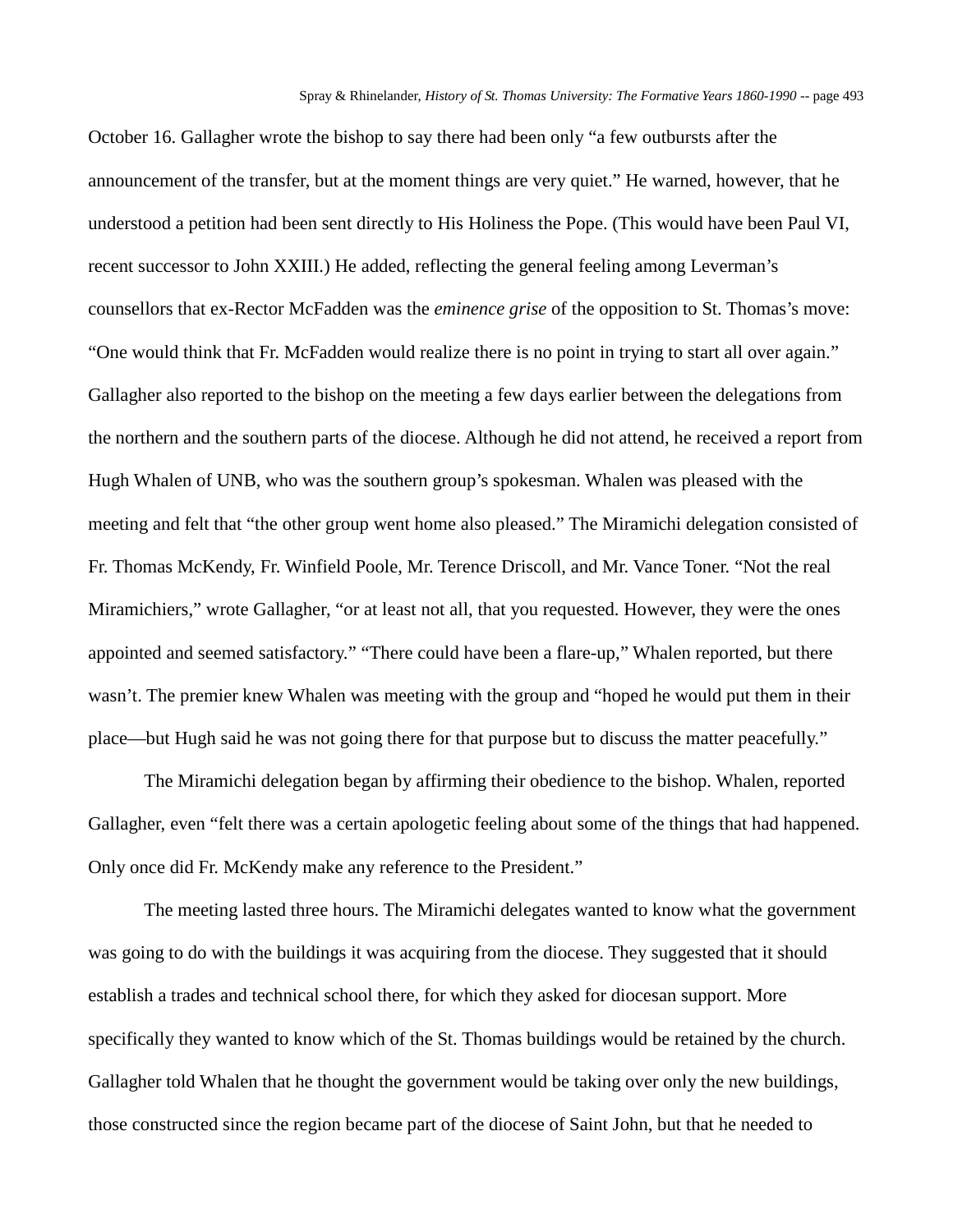clarify that first with the bishop. What they really wanted to know, Whalen said, was "what are they going to have left in the Miramichi in the way of Catholic education?" They realize, reported Whalen,

that St. Thomas is going to move and that they cannot get even a junior college. Willing to accept that (as they must), they would still like to have some kind of centre of Catholic education in the Miramichi under the direction of priests.

What sort of centre for Catholic education did they have in mind? It could be a high school, providing grade 13, as in Saint John, which did not make it a junior college. Or perhaps a boarding school under clerical direction, "something more than just a parochial school." Gallagher reminded the bishop that Whalen "knows the Premier well and is an active Liberal and would not hesitate to point out the need of such a school, if you did not object." He cautioned the bishop, however, that neither Duffie nor Boyd thought it wise to make an official appeal for support for a trades and technical school in Chatham. Better, they felt, if Whalen, as a private citizen (and a good Liberal), gave his views to the premier.

Gallagher wrote that he would await Leverman's comments. Telling the Miramichi group that some buildings would remain in Chatham for their benefit, he suggested, might help smooth things over. They could then "feel they have accomplished something and that they will be able to do something about the attitude of the rest." All announcements so far, Gallagher pointed out, appeared to represent a loss for them. "At least this group is accepting this, but they are looking to what will remain on the positive side."

## **Meanwhile, Back in Chatham**

Duffie continued to keep Leverman informed about what was going on. In a letter dated October 17, 1963, he told the bishop that the Sisters of Charity were having financial difficulties but that he "impressed on them the necessity of being on the campus by 1965." He wanted a women's residence, for which the architectural design already existed, and hoped they could work something out. The Holy Cross Fathers were also having money problems. The architect had produced plans for a "wonderful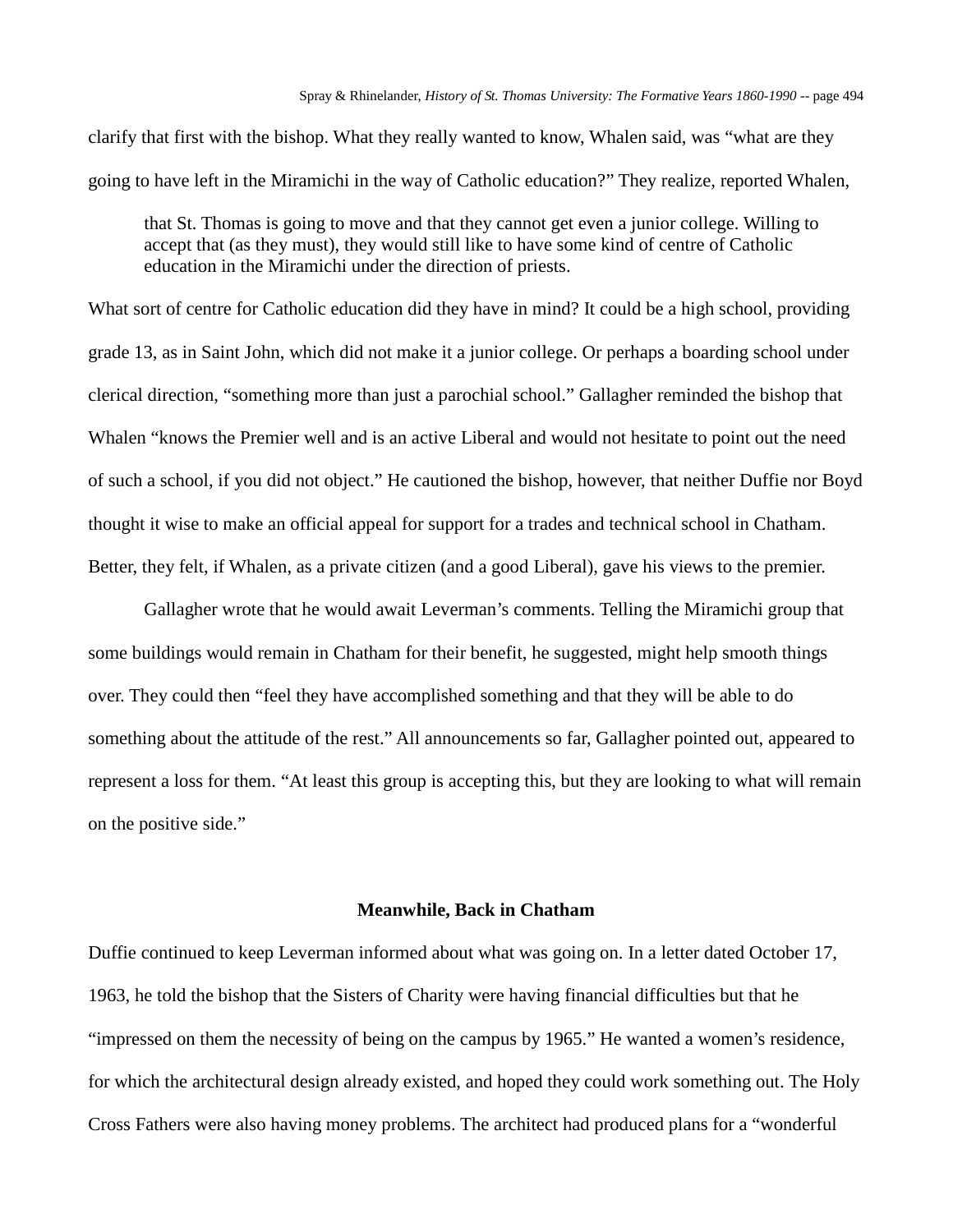building" for the fathers and one hundred students, but even with modifications it was going to cost \$800,000. Duffie told Leverman that Fr. MacDonald "is going to have to reduce a bit again." MacDonald and Toner were coming to Fredericton in November to talk to the architect. They had agreed to cancel the planned garage and gymnasium so as to get costs down to about \$500,000.

Duffie also gave Leverman news about Chatham. The resident students in Chatham were "quite firm in their desire to move." The students in the women's residence seemed "overjoyed." As for the day students, "they are most friendly." The university had an "excellent group of Freshmen" who were working hard, and their performance was 5 to 10 percent better than in the previous year. In short, he added, "conditions have entirely changed over last year." He attributed this to "the finality of the move, which has united them." The new professors he hired "shifted the balance of power." They were giving the students "a lot of work and a better idea of what University studies means." There were "no disturbing elements on the other side among the students"; no one had "tried to create a situation of embarrassment."

In Duffie's view, then, everything was going well. The three or four senior students who were looking for prefect jobs and work in the library had turned out very well and "are out to show they can handle the situation." Although some in Chatham

regret the college is moving, I have not run into any fanaticism. Everyone seems to have accepted the finality of the thing, despite the fact that there is some strange thinking among a few with a lot of responsibility for this attitude in the same three or four high places where it was before and a couple of die-hard politicians.

The difficulties in Newcastle came from the same four or five as before, although

Paul Lordon seems to have washed his hands of the whole affair. He told the newspapers that he was not surprised at the move for two reasons: (1) that the college had lost its independence when it accepted Government monies, and (2) that the people had voted wrongly in the last election and it seems some would sell anything for some politics.

About the Friends, Duffie wrote:

The core of the Friends, and I cannot trace that beyond an extremely few persons, went frantic.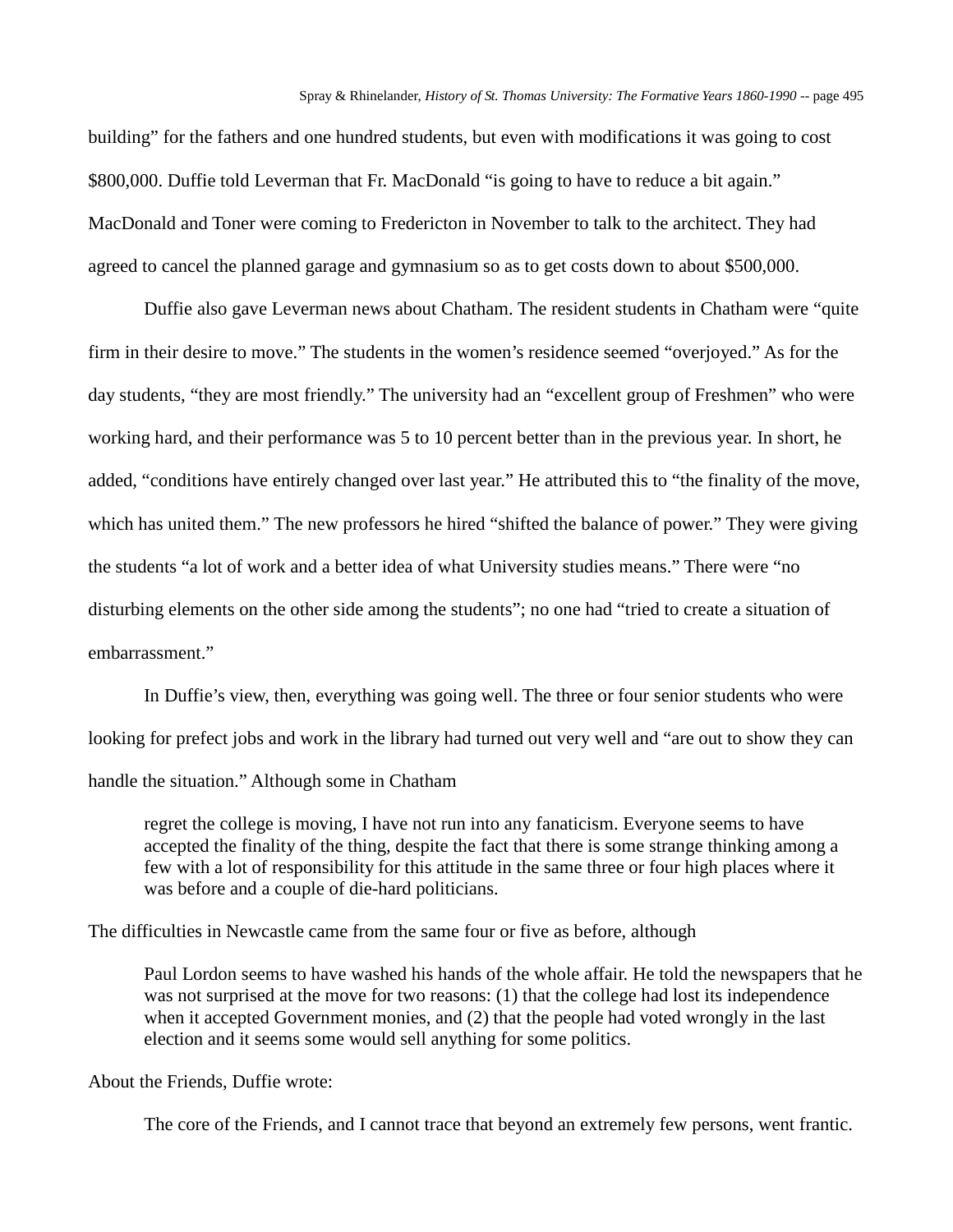They released ten days ago a rather harsh few paragraphs. A couple of them came to the university and took all the Alumni files and a typewriter, having gained entrance to the room in a way innocent to the person who allowed them in, asking for entrance to look at something and claimed the right to take the files. Whether they made the decision on the spur of the moment or whether it was a trick, I do not know. At any rate, they have them at present.

As for St. Thomas's buildings in Chatham, nothing had yet been decided about what the government

would do. Duffie cautioned Leverman that "no one as a representative of you should approach the

Premier." When Duffie spoke to Robichaud at UNB's convocation, the premier said nothing,

merely "this St. Thomas question" and shrugged his shoulders, saying "I do not know." He left that same day and was away for several days but had not issued any statement, although a week or so ago he had said that the Government was not a dictator and would not interfere with what UNB and St. Thomas wanted to do.

Duffie thought that any statement the premier might make in the next few weeks would not serve any

"useful purpose," and added:

No one has any doubt in the world but that the matter is concluded and I think we should just move along the way. Everything will be revealed in time and everybody is taking it for granted that the Government is going to do something with the buildings.

As for the recent delegation from Chatham that met with the Saint John group:

"It was a bit of a fishing expedition, as well as saying they had nothing to discuss except the college,

rehashing old arguments and pledging loyalty. Obeisance and obedience." Leverman responded to

Duffie's letter, claiming that he was

not surprised at the "State of the Union." I have not changed my opinion that from the beginning it was the salt of the earth that had gone stale. Just what to do to restore the flavour, I am at a loss what to do. Perhaps after a while a solution will come of its own. There is a mutual fear that has been there for some time. I may now be obliged to make certain changes to see if causes might be removed.

From his vantage point, "There appears to be a fundamental readiness to accept the situation but still

enough opposition from the Fathers to confuse and delay a very important move. I am hoping and

praying that a little time will help."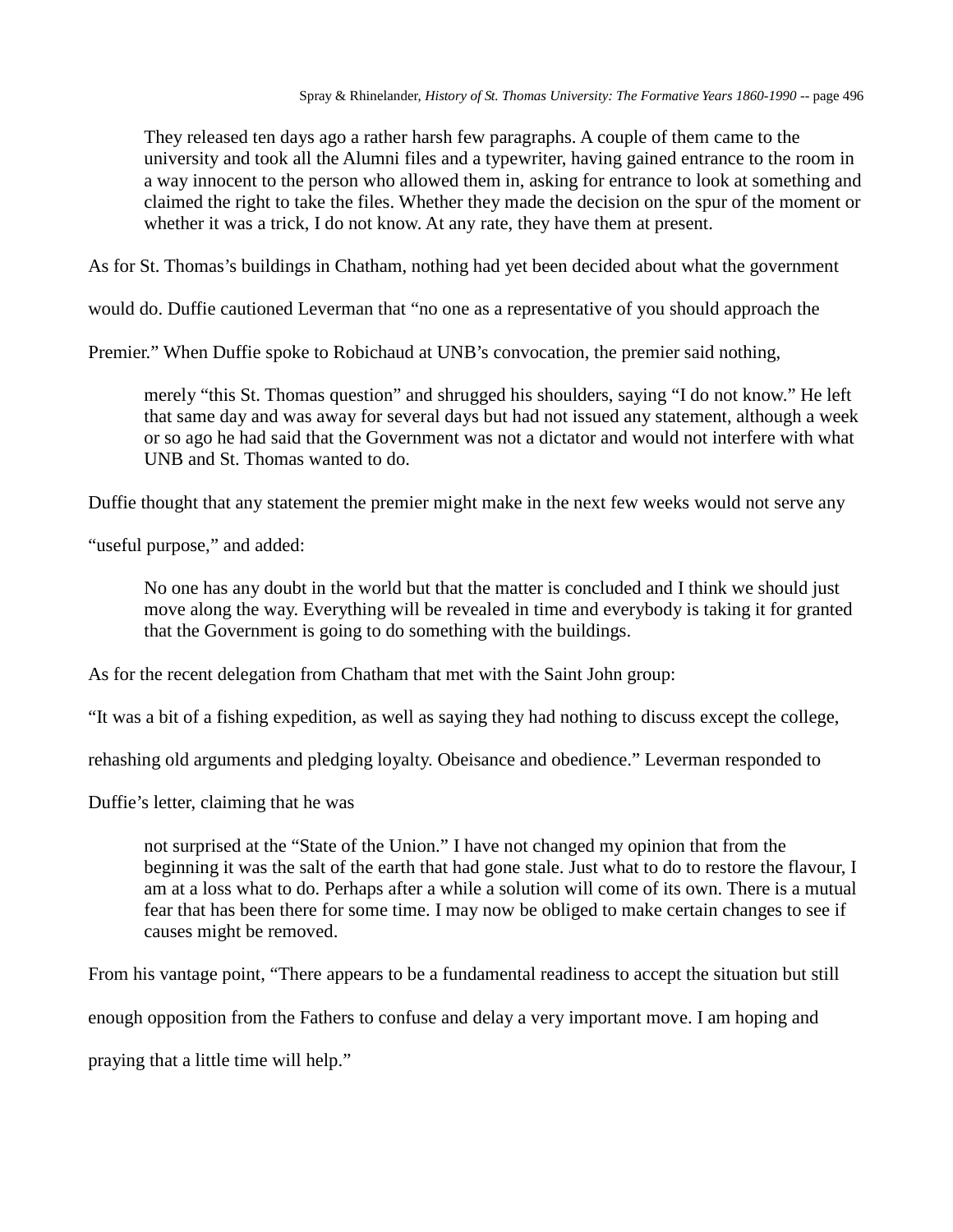## **Hints from the Government**

On November 2, Whalen sent a carefully worded letter to McKendy saying he had "made the contacts necessary" to obtain information on what was to be done with the St. Thomas buildings in Chatham after the move: "It should be gratifying to your committee to know that only the three latest additions are being taken over by the Provincial Government." It therefore seemed logical that the remaining buildings "might be used for educational facilities, provided the necessary arrangements can be made with the proper authorities." The bishop could not make any specific commitments, as future planning would involve the provincial government, and the government was not willing to make it public yet. Whalen suggested that it would all be cleared up after the bishop returned from Rome; a study could then be "made jointly by all parties involved." By way of conclusion, he gave McKendy some personal advice. The government would likely not make any announcement until

the so-called "Friends of St. Thomas" desist in their public attacks on the commitments already made. It was most disheartening this week to find my efforts being thwarted by the advertisements in the press of the province. I hope that the information I am giving you will be an incentive for your committee to work for the restoration of unity so essential in this particular situation.

Leverman expected McFadden to inform him about the meeting of the delegates from the two parts of his diocese. When he did not hear, he wrote McFadden, criticizing him for not reporting. McFadden responded defensively on November 7 that he had not understood he was "directed" to report. He quoted Leverman's instructions: "I am asking you to appoint the group or establish it." Because the bishop originally was pleased with the delegation from Chatham that visited him and suggested the formation of the two delegations, McFadden asked them to suggest names of people best suited to "interpret the delegation's ideas to their counterparts from Saint John and Fredericton." As we saw, those suggested for the Miramichi delegation were Frs. McKendy and Poole along with Terence Driscoll and Vance Toner. McFadden asked them to attend the meeting in Fredericton. None of them, he told Leverman, "had sought to be appointed." He assured the bishop that neither of the priests "ever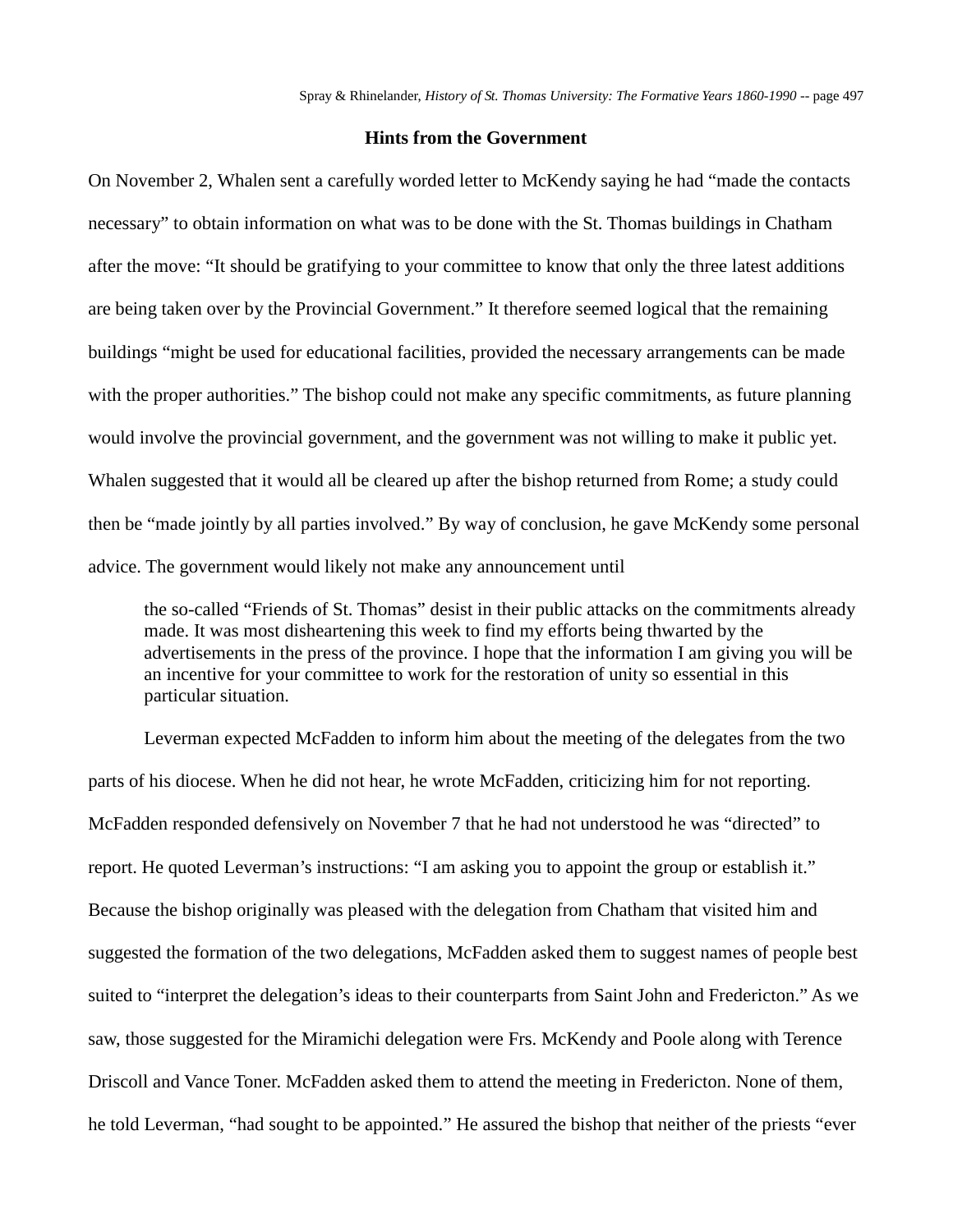made any sort of statement that would jeopardize their good name nor be adverse to the best interest of the Diocese." McFadden, of course, knew that because all four opposed the move they would not have been the bishop's choice.

## **Sod Is Turned**

On November 2, 1963, Duffie sent Leverman, still in Rome, the news that a major event in the history of St. Thomas University had taken place on October 30: the sod was turned for St. Thomas's first two buildings at UNB, the main building and the men's residence. The newspapers reported that Diamond Construction had been awarded the contract and would begin work immediately. Duffie wrote:

Dr. F. J. Toole and Chester Mahon represented UNB. Msgr. Boyd represented the Bishop. Also present were: Frs. McMahon and Wallace, Ashley Colter for Diamond Construction Co., Otis Logue, and for St. Thomas, myself, the Dean of Women Anne Bradley, members of the St. Thomas faculty Leonard Doucette and Ann Dunnigan, and a few others. We were at the ceremony in a blistering rain, the day after hurricane Ginny. Four photographers, two other newspaper men, and CFNB were also there. Msgr. Boyd spoke nicely. Diamond is at work now.

Duffie had thanked everyone for attending and said he was confident of "happy relations between UNB

and St. Thomas in the months ahead." He would write the bishop at greater length later. At the moment

his desk was covered with letters; he was

besieged by requests for pay increases, and whether or not or what I am going to do with Mrs. McCarthy [the cook], etc. They certainly have accepted the finality of the thing even if the friends had a full page ad in the same issue as the account of the sod-turning.

Duffie reported that he had his first communication from St. Thomas's neighbours at the top of the hill near where the new buildings were to be built. Some of them were not happy about the location of the men's residence building, which was near their homes. He pointed out to them that the planning of the UNB campus had been a "long time in the making," and that the planning for the sections of land for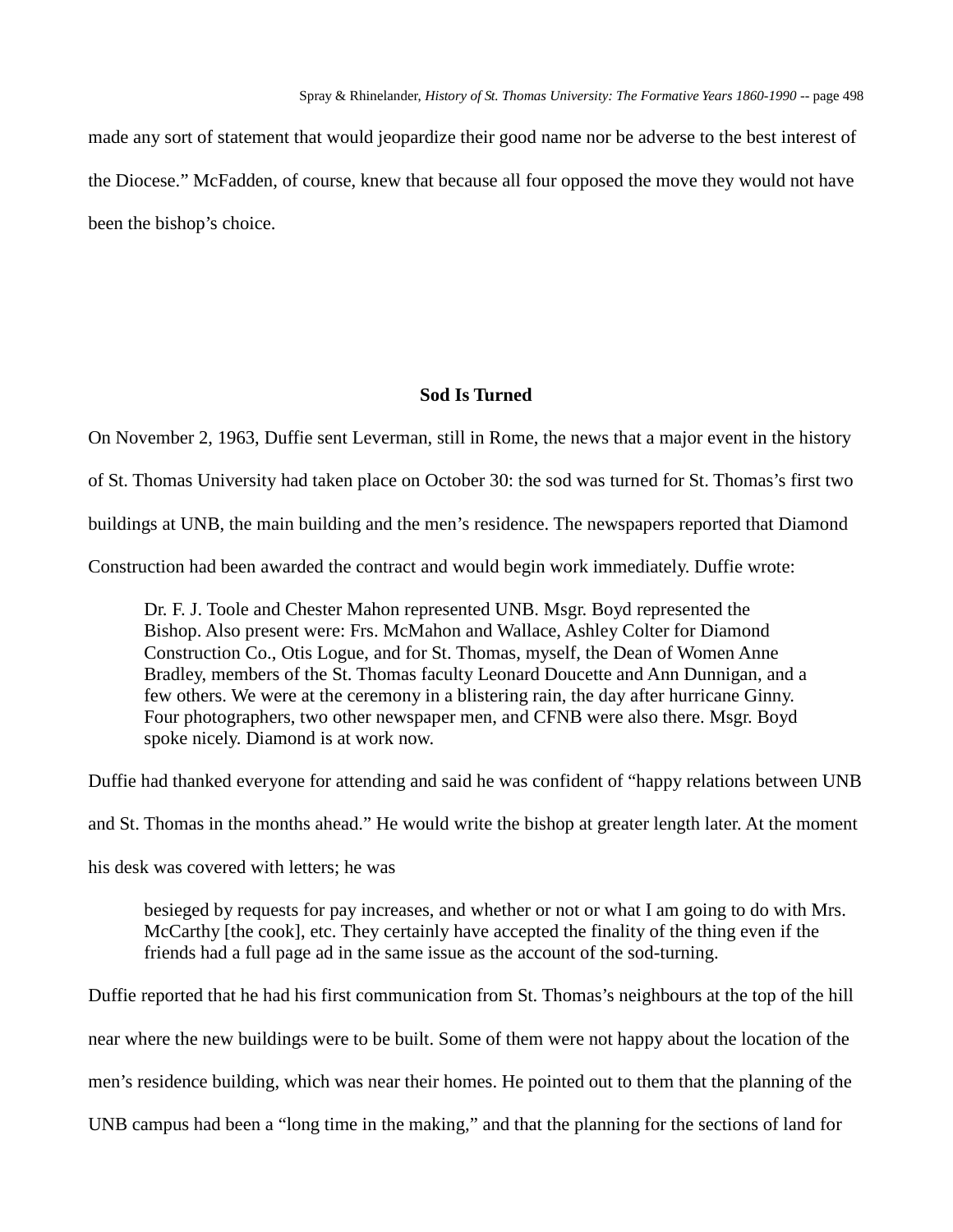St. Thomas University and the Teachers' College specifically was also done "after much planning." He told them it was impossible to change anything, given the amount of space available, and that it "would have even been impossible from the beginning." He also told them he was sure in the end they "would like the appearance of the new buildings," which would "enhance" their section of the city.

Duffie also had to fight some rearguard actions. The Friends of St. Thomas inserted a full-page ad in all the daily newspapers of the province. It offered pictures of the buildings in Chatham and lists of groups opposed to the move, as well as criticism of the Deutsch Commission, the "so-called Officials of St. Thomas," and the board of governors "augmented by the addition of persons who voted in favour of the move." But for Duffie, it was only the final twitch of a dying body. The campaign was over. Duffie was in still charge. St. Thomas was moving. Everything was official and underway. He told Leverman that everyone accepted "the finality of the thing," meaning the principle had been won. Now for practical matters.

## **Practical Matters**

For example, who among the faculty and staff would be moving to Fredericton and who not? What to do about the staff employed in the residences and dining hall? For all the publicity, here it was November 1963: would the buildings be ready for use by next fall? The Holy Cross Fathers were still working on the details of their sublease with St. Thomas and agreement with the diocese. They were not planning to start building until the spring; completion could be a year and a half after that. As for the women's residence, the Sisters of Charity were also having financial problems. They were not sure "just where they stand" and so had made no definite commitment to start building. Where would St. Thomas's female students stay? This, wrote Duffie, was one of the first items Leverman would have to attend to when he returned.

Duffie wrote Leverman again on November 21 to say that things seemed to be settling down.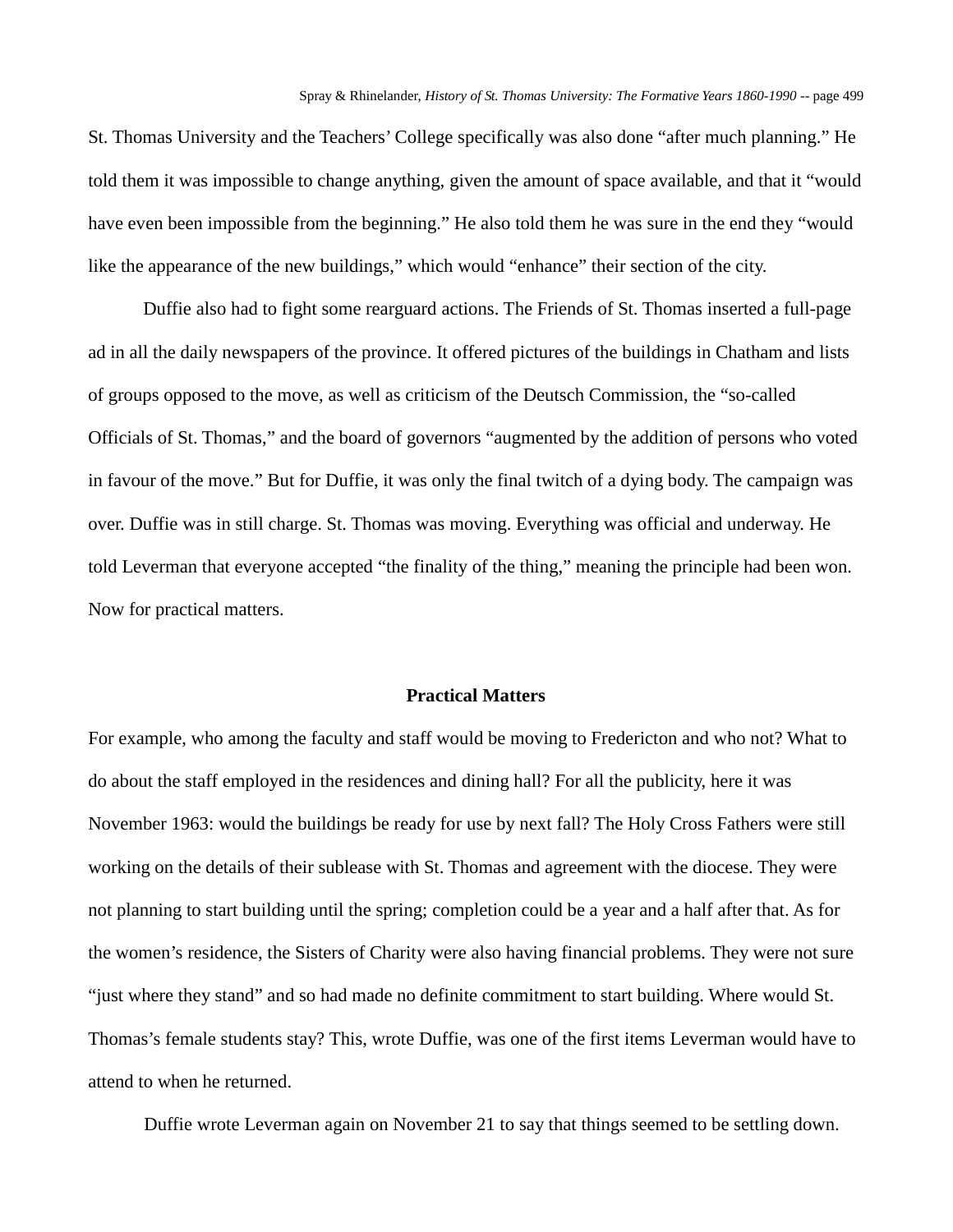Fewer angry letters were appearing in the papers. But problems loomed, especially for St. Thomas. He had just returned from Nova Scotia where he attended meetings of the Central Advisory Committee. The committee was made up of university presidents and heads of education departments from all four Atlantic provinces. The changes taking place, Duffie wrote, are "terrifying." They were offering different types of degrees. Some institutions, like the new UNBSJ, were contemplating introducing televised courses. Everyone was worried about the lack of qualified professors in Canada. They would have to hire on the American educational markets, competing not only with each other but with American institutions, at American rates of pay. Would the money for salaries be there? Personnel problems were demanding a lot of his attention. Mrs. McCarthy, the university's cook, had asked if she could come to Fredericton. Duffie stalled, telling her that all the details of the move were not worked out, but he would inform her as soon as he could "find out the solution to several problems we had." It was a touchy problem. McCarthy had been in charge of hiring all the girls who worked at the university. In light of the coming move, several had already left to find jobs in Chatham. Besides, they had tentatively agreed to give the kitchen contract to food services at UNB, who would do all the hiring. McCarthy, wrote Duffie, had "aged considerably in the last two years and certainly is beyond the age and physical condition where the Food Services would hire her. It is a problem we have to work out before the new year." She was willing to work as housekeeper for a priest who was moving, but this Duffie thought was a doubtful proposition. At least he thought he could find employment for one of St. Thomas's maintenance men in the comparable UNB department. John Brennan, a long-time St. Thomas employee, decided to stay in Chatham but needed work. Duffie thought there ought to be opportunities for him and two or three others when the government took over its buildings. As for the old Administration Building, with some changes Duffie thought it might be of use to the high school, although "when one gets beyond the first floor of the old Administration Building there would be considerable work necessary and the two top floors are not in any excellent condition."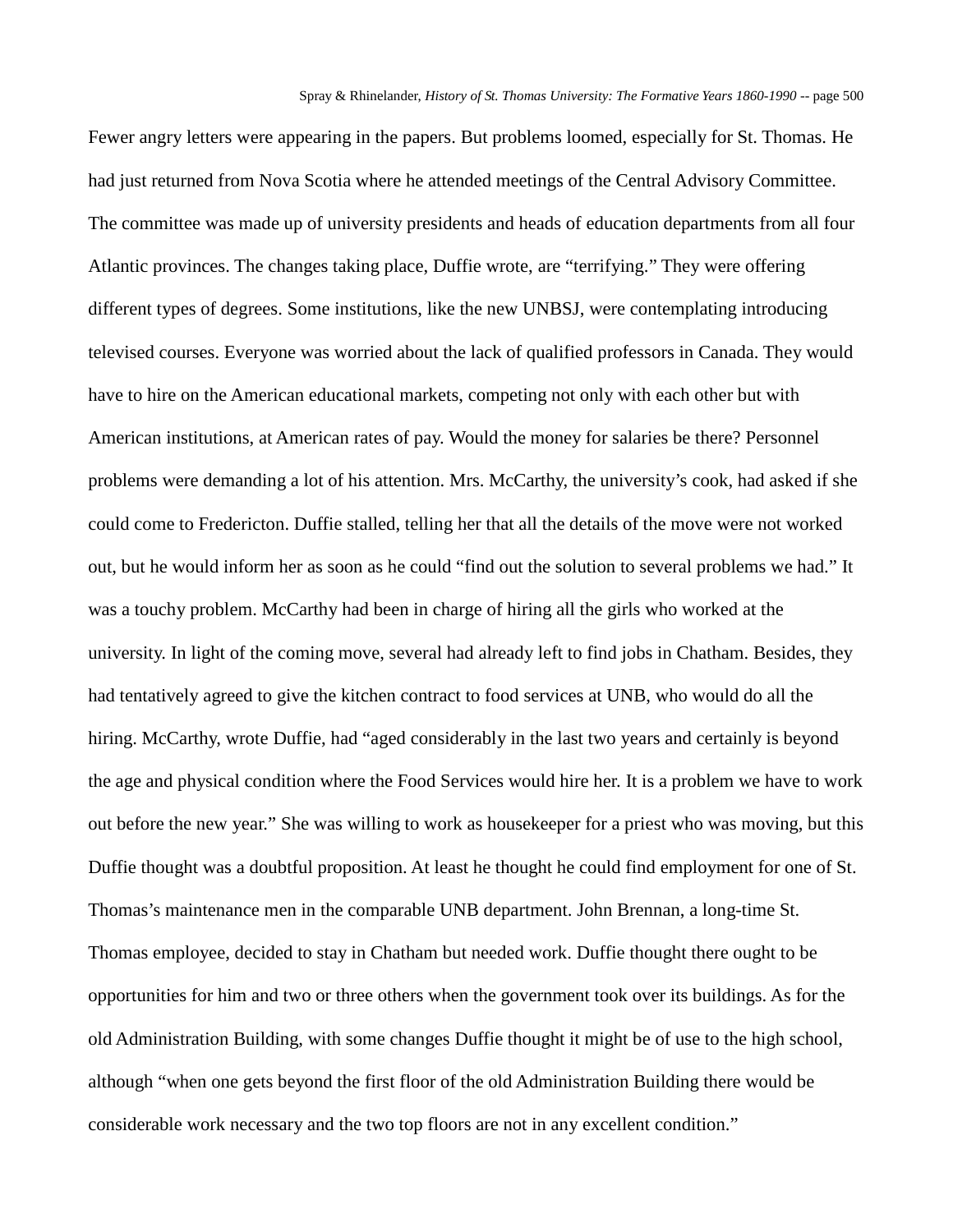#### **The Prospect of Fundraising**

To Duffie, the biggest challenge before them was fundraising. On November 26 he wrote Leverman, still in Rome, that he met with various people involved in UNB's fundraising drive, including President Mackay, Vice-president Bev Macaulay, bursar Chester Mahan, K. C. Irving, and Fred Harrison from Montreal. All advised against a joint UNB-St. Thomas campaign. Harrison had been canvassing in Montreal and was "convinced that the campaigns should be separate." It was impossible, Duffie reported him saying, "to go into a firm and ask with the right hand for one University and with the left hand for another." If they tried to combine their efforts, both universities would suffer. Irving agreed. He told Duffie that UNB had its friends and St. Thomas had theirs, although perhaps "some were friends of both." Irving thought St. Thomas was in a strong position to ask industry for money, "not so much because it is moving but [because] it is really beginning to establish a new institution." So two drives it would have to be.

It would be a challenge. Duffie heard that St. Mary's University had launched a big campaign in Montreal and Toronto, but they had graduates there "as well as the Jesuit connection." Besides, it already had a well-established reputation in the sciences and, unlike St. Thomas, had been accredited by the National Conference of Universities and Colleges of Canada; Another drawback was that the St. Thomas appeal included plans for a chapel in the main new building and a men's residence with living quarters for priests—uses that most national firms would not support. Residence funding was probably covered by the Canada Mortgage and Housing Corporation. In any case, Duffie had learned a lot about "the technical difficulties and the mechanics to University appeals," and would discuss them with the bishop when he returned from Rome.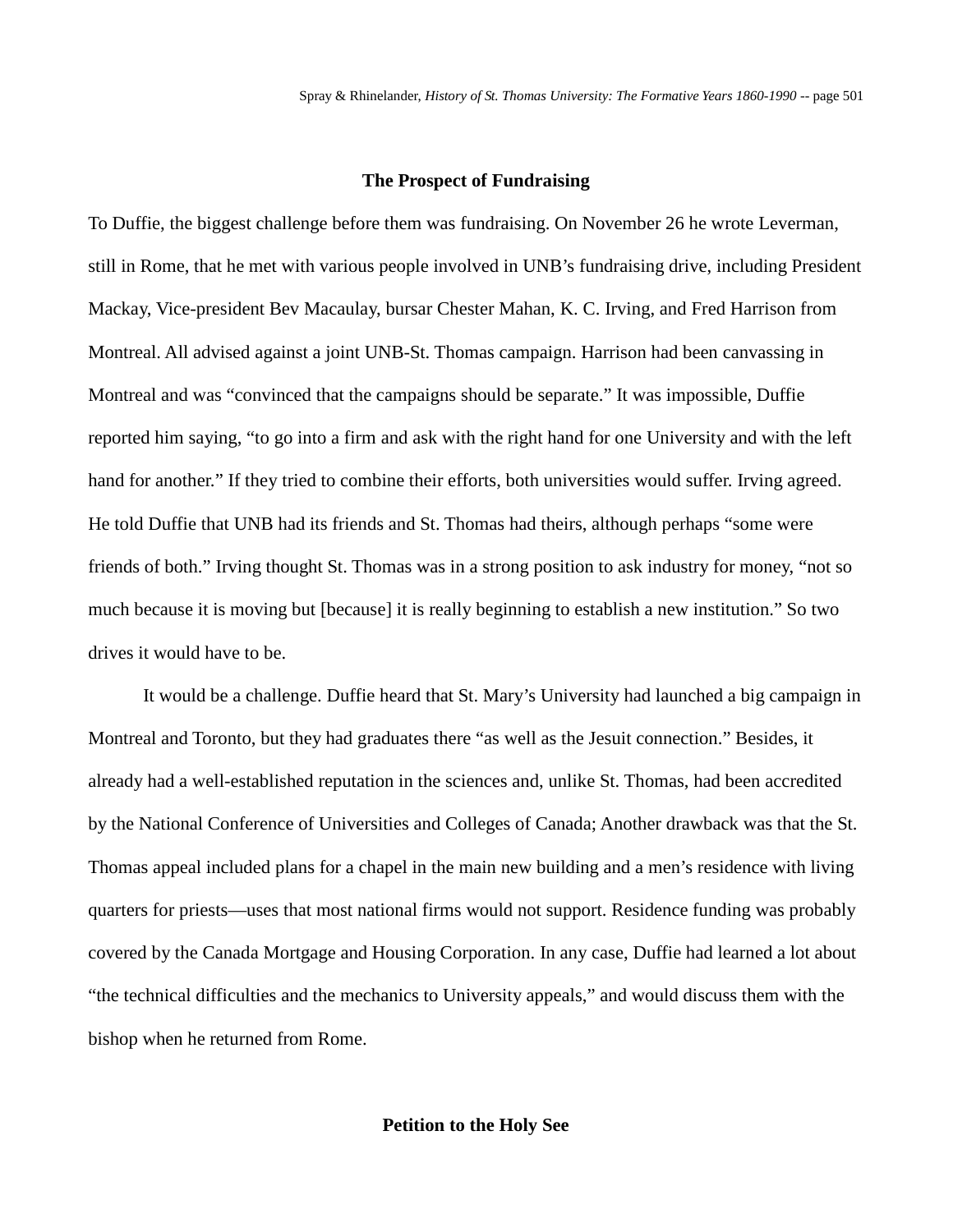In the same letter of November 26, Duffie informed Leverman about the latest tactics of their opponents. Unable to stop the move, the Friends shifted their efforts to having the Miramichi declared a separate diocese. They visited Baggio but he sent them back without encouragement. Ever persistent, they sent a petition directly to the Holy See. Duffie was "not sure of the wording," but said it was "in effect an appeal against the apostolic delegate," which he thought disgraceful. Reports as to the number of signatures on the petition ranged from 250 to 272. Many refused to sign it, and many who did were "ignorant in the true sense of the word." The petition, he heard, was set aside on the strength of a letter from the apostolic delegate. Duffie was confident the petition would be ignored. Once news of the denial became known, wrote Duffie, "all the faculty who favoured the move have acted with dignity and complete restraint, without ostentation or exultation. In fact I was somewhat surprised that they did so well. Three or four of them suffered a lot in the last year, but if charity is the word, they have shown much more charity than was shown to them." Most of those faculty, of course, were recently hired by Duffie. Yet even the ones still opposed were keeping their peace. Everyone "was trying to be charitable," wrote Duffie, although "there has to be a relationship between truth and charity. The difficulties have come from the same men all through." Duffie told Leverman the university was fortunate that Fr. Kandathil's bishop agreed that the chemistry professor could extend his stay at St. Thomas for a few more years. During that time he would be invited to join the UNB faculty.

Duffie informed the bishop that he discussed with Fr. McKendy, the theology professor, the positioning of the altar and sanctuary in the new chapel in the main building. Vince Donovan, a priest who would be teaching sociology after the move, would be supervising its construction. Donovan had been the commanding officer of St. Thomas's air force cadet squadron in Chatham and was willing to continue in that position in Fredericton, if it were possible to set up a squadron there. It would "enable him to have a small income per year in addition to his University salary," an important consideration as the priests' salaries were "still very low and there will be fewer opportunities to augment their salaries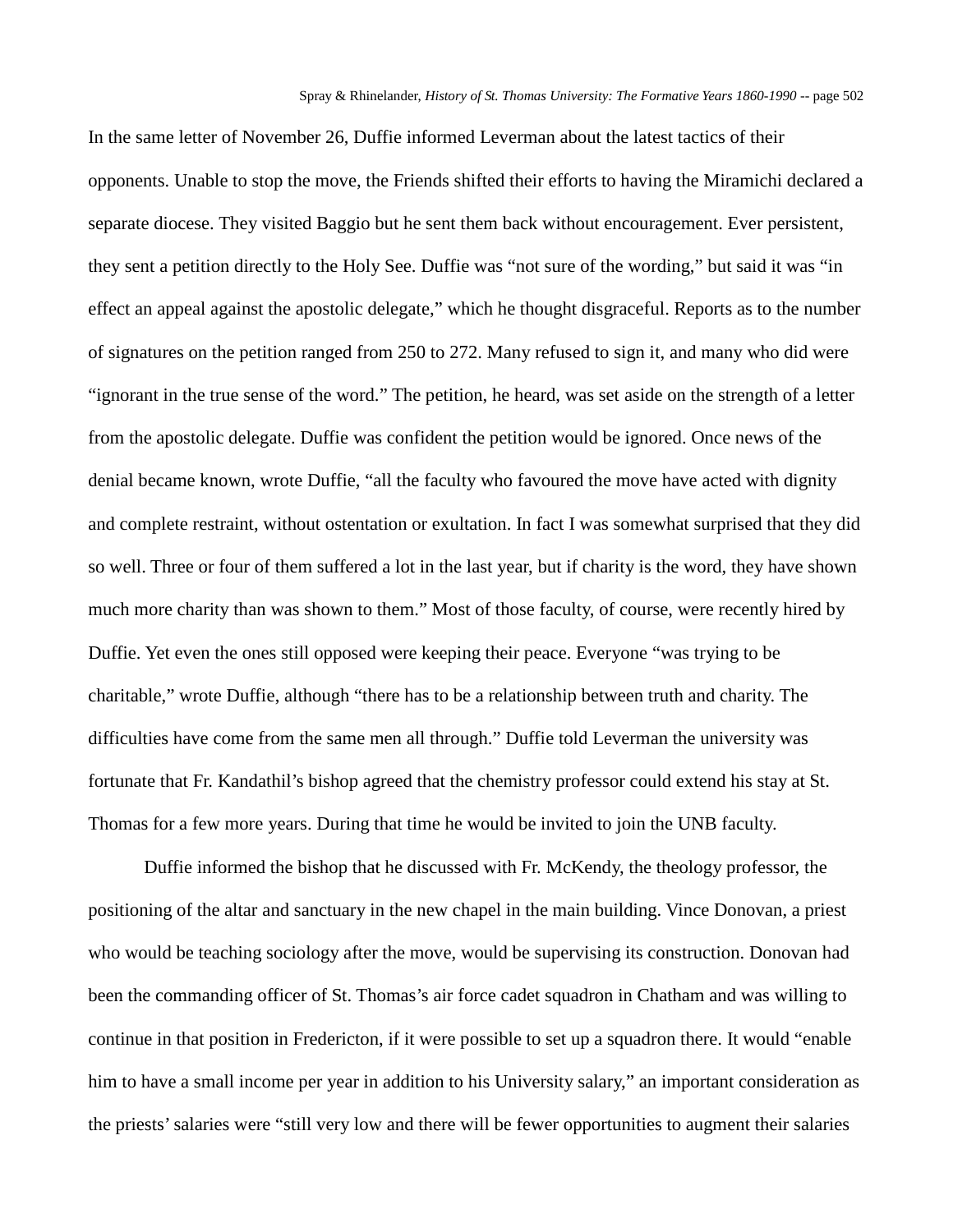in Fredericton."

In his reply, the bishop asked Duffie to consider rewarding those members of the staff who

supported the administration and the move. Duffie gently dissuaded Leverman:

I think anything special to anyone now would not help. No one is expecting it. And if there was one or five, then somebody else would be left out. And there would be that division. However, I leave that to your wishes.

## **Campus Facilities**

A few days later, on November 29, 1963, Duffie wrote to congratulate a friend who had just been

appointed a judge in Ontario. He provided a useful summary of the situation at St. Thomas:

The buildings are getting started in Fredericton....The first Mens' Residence and the second building, which will contain offices, classrooms, chapel and dining rooms, are due to be completed by August 1964....We shall be on the campus of UNB for classes in September 1964. We are hoping that we will get the Women's Residence started in the early fall of 1964. If the Women's Residence plans go through, we will have three million dollars' worth of buildings on the campus. Then we will have to stop and find a good part of the three million before we can go on but this will give us a good start especially considering that UNB is contemplating a new library in 1964 and in 1965 a classroom building which will also be available to us. They are also providing all the science facilities and all the athletic facilities. There is still a maze of detail to work out but to date everything has gone splendidly except that both UNB and ourselves have financial problems. UNB has 2,500 students at the present; we have 275. New Brunswick Teachers' College began their new building worth one and one-half million just directly to the right and they will have 1,100 students, 500 of whom are Catholic, [also] starting in September 1964. The new library will be in the triangle where St. Thomas, UNB and Teachers' College meet.

As Duffie indicated, the move to the UNB campus would involve mutual planning and much cooperation among the three institutions. In early December he travelled to Fredericton to meet at the office of the minister of education with representatives from UNB and Teachers' College. The purpose of the meeting was to discuss the sharing of campus athletic facilities. Although the other two institutions had three representatives each, Duffie appeared alone for St. Thomas, as usual without having consulted any of his university officials as to what to ask for, not even Vance Toner, the athletic director. Toner was simply informed afterwards as to what had been agreed. But that was Duffie's style,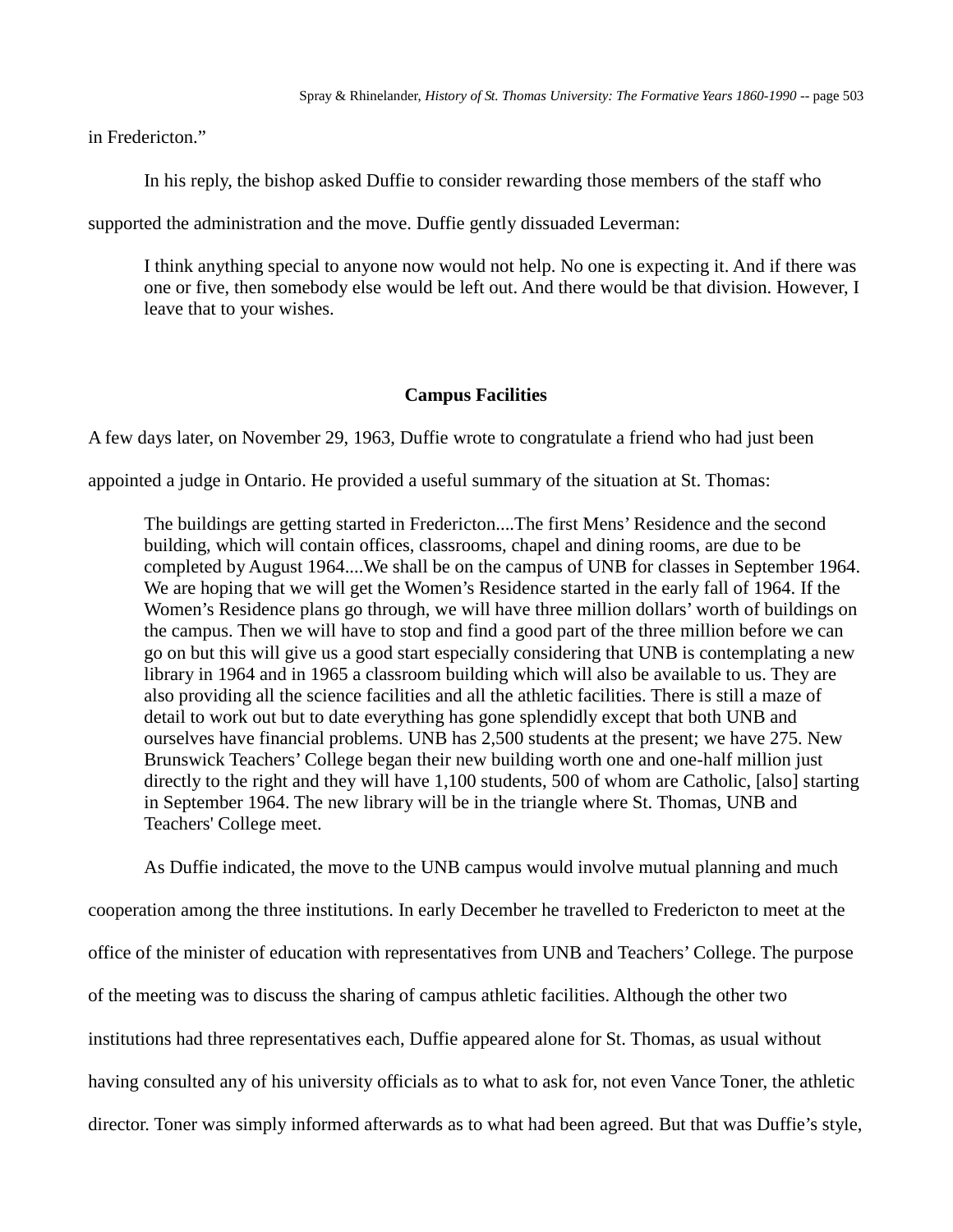to which many at St. Thomas—priests, faculty, and staff—had objected so far and would continue to object in the years ahead. Although there is no question he fought hard and skilfully to obtain the best for St. Thomas as an institution, when it came to interpersonal relations, the skill level dropped.

In any case, he did not do badly at the meeting. All present agreed to "full cooperation" among the three institutions concerning physical facilities. Students from all three would share the outdoor running track and the swimming pool in the Lady Beaverbrook Residence. UNB was hoping to construct another pool "at an indefinite future but as early as finances will permit." (The Sir Max Aitken Pool opened in the Beaverbrook Gymnasium four years later, free of charge to students and faculty at St. Thomas.) All students could use the Beaverbrook Gymnasium for intercollegiate basketball games and some physical education activities. The government was building a new gymnasium for Teachers' College, to be called the South Gym, "with explicit provision for St. Thomas." Furthermore, the government designated the land adjoining Teachers' College for additional playing fields "explicitly for Teachers' College and St. Thomas, but also for additional UNB needs." As for the overcrowded Lady Beaverbrook Rink, it "will necessarily have to serve everybody at least for the immediate years ahead."

As Duffie informed the bishop after the meeting, intramural athletics at St. Thomas would become an integral part of the total program of UNB, which was "under the direction of John Meagher, a graduate of Loyola whose brother is a Jesuit." Meagher's counterpart at St. Thomas, athletics director Vance Toner, could work out the details with him and with Andrew Martin at Teachers' College. As for bookstore facilities, Duffie worked out an agreement with Marjorie Logue, manager of the University Bookstore, to provide textbooks for St. Thomas courses. The bookstore would employ part-time one St. Thomas student "as against seven UNB students."Construction of the Administration Building and the men's residence was underway. When the bishop returned he would see for himself how the new St. Thomas campus was taking shape.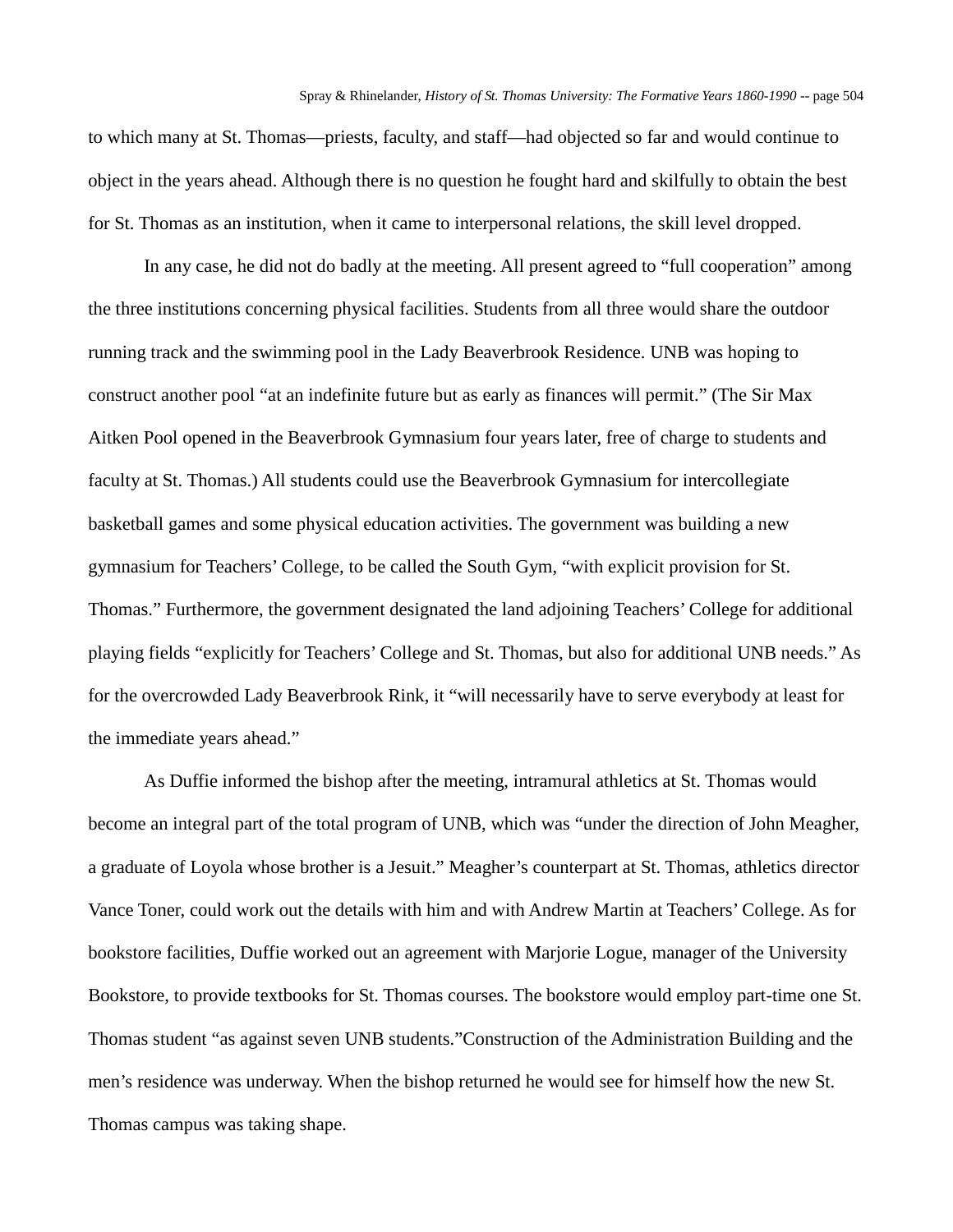## **A Junior College for Chatham?**

The progress was undeniable. For Duffie, 1963 had been a challenge but in the end a banner year. Any doubts about St. Thomas's relocation in Fredericton were now laid to rest. Yet a serious and related question remained unanswered: what postsecondary educational facilities would be left in Chatham after St. Thomas left? The notion of a separate diocese for the Miramichi appeared to be dead, along with the possibility of establishing a Catholic junior college there. The government had not made clear what it intended to do with the St. Thomas buildings it had acquired. Miramichiers were understandably apprehensive. On December 12, 1963, James Currie of Chatham wrote to Lord

Beaverbrook in England:

Daniel Hurley, a former Beaverbrook scholar now teaching at UNB, is a lucid thinker. Last month in a letter to the editor, he wrote: "St. Thomas at Fredericton is something to be lauded by everyone. Anyone interested in education will hail this as an advance....Can anything be salvaged for the Miramichi? The answer is obvious to all who wish to see. The need still remains. The buildings remain. Cannot a Junior college continue?"

As you know, My Lord, there is a trend right across Canada to establish new colleges and even new university campuses. The student population has doubled these past ten years. It will double again in the next decade. While we are happy that St.Thomas will develop at Fredericton, we are anxious to have, at least, a couple of years beyond High School taught here. The need is here, indeed 150 local teachers were able to follow summer school courses and live at home this past year. The buildings are here for a Junior College. There are people also who would gladly continue to dedicate themselves for the benefit of the local people. We don't want to strip the Miramichi bare! It will not be to the betterment of the Province if the Miramichi becomes a Dog Patch (as the Americans say). The eyes of Canadian college educators have been on us for the past two years. We hope that we don't deserve this total ruthless uprooting being planned for us. Only you, My Lord, can save something at the college level (two years as in Sydney) for our valley.

Lord Beaverbrook, unwell at the time, replied:

I am so sorry, I cannot help you. The project you mention is enormous, and I am too old to undertake it. And you should not put your hand to the task before making sure that you can carry it through. I am delighted at the immense progress being made on the North Shore.

With happy memories and very good regards, Beaverbrook.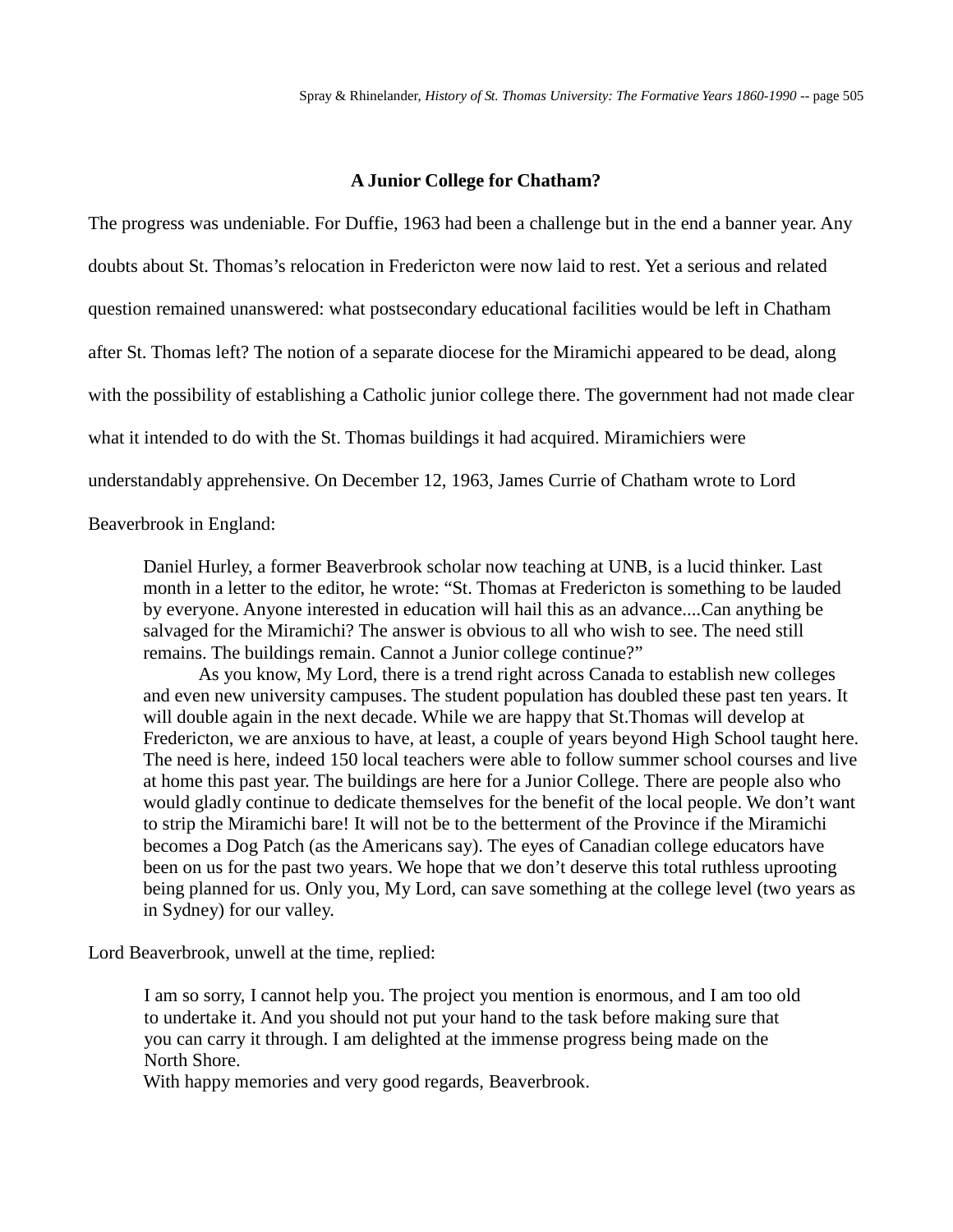Currie countered:

My Lord, I was not suggesting that you undertake the responsibility of maintaining something at the college level on the Miramichi. Rather I was trying to bring to your attention that I know there is a sufficient number of people who want to have a couple of years of College work carried on here. I refer both to those who would contribute and those who would benefit directly. But they are leaderless. The people are anxious, the cause is just, the buildings are here, the need is paramount—and the time is now. A word from you to both parties who are planning to have St. Thomas exclusively settled in Fredericton would be the greatest of your prodigious gifts to the well-being of our people.

The parties, of course, are Bishop Leverman and Colin Mackay with their advisers and associates. I hear what the people are saying. The above-mentioned parties do not. They wouldn't believe me, but I know that the only way to get support for St. Thomas in Fredericton is by leaving something at the college level on the Miramichi.

Beaverbrook does not appear to have replied. Six months later, on June 9, 1964, the recipient of St.

Thomas's first honorary doctorate died.

# **Problems with the Leadership**

Fr. Arnold Toner, provincial of the Holy Cross Order, visited St. Thomas earlier in 1963. Although he supported Duffie's campaign to relocate in Fredericton, particularly his arrangements for the order's new junior seminary there—the Holy Cross House of Studies—he was disturbed by the problems he discovered between the president and his faculty. In February 1964 he told Bishop Leverman that Duffie should possibly be removed, "because he is no man to keep a community together."Leverman rejected Toner's advice; nevertheless, he had his own reservations about his loyal lieutenant. As he told

Oscar Schneller, he knew

that is half the problem with [Duffie]. He is a poor relations man for groups. He gets on well with faculty and members of other institutions and members of Parliament and so on. But the blunt Duffie way and the blind spot he has in another makes it difficult for me and forms a barrier between me and the faculty there. But no one realizes what a change could mean at this point of the game. He has the full knowledge of all that is going on, academically, economically, contact-wise, etc. I have to just bide my time. There is not the same complaint against him this year as of last. It is not all Miramichi, you know. I have a double problem. Duffie sees it only from one view point, his own.

While the bishop bided his time, Duffie kept on bulldozing. Personnel issues were minor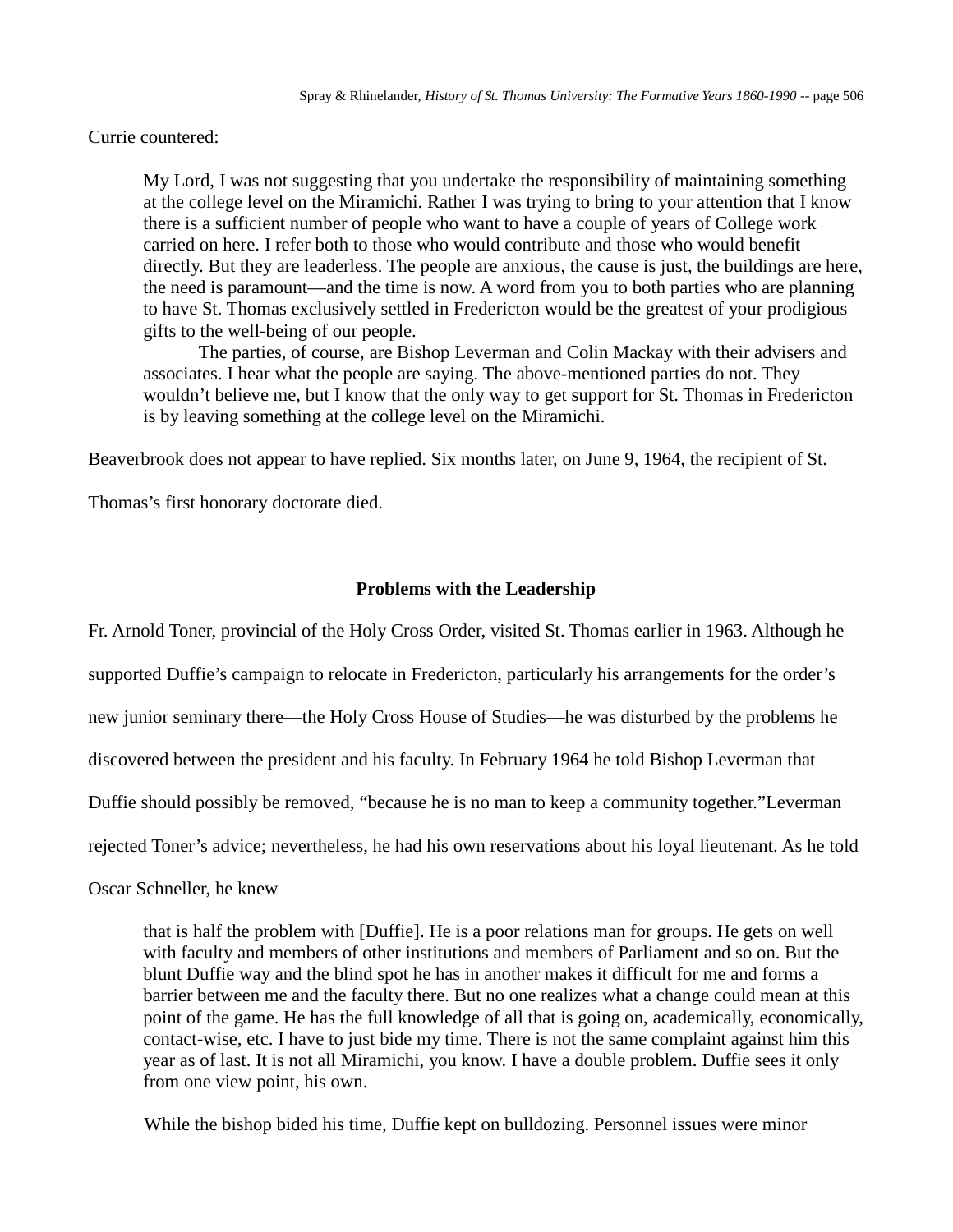obstacles. He was too involved in the preparations for the move, and it was a one-man show. He had taken over practically all administrative duties; he made all the decisions. The new faculty he hired were all looking forward to the move. He tended to ignore those who had been there for years, especially those who decided to stay. Now that the battle to move had been won, he could finally enjoy his position as the university's president. He liked negotiating with people at UNB and in the government in Fredericton. He enjoyed being asked to speak in public. As he wrote to a friend:

Things are running along routinely here. I am back and forth to Fredericton practically every week. I am now in the UNB Academic Council and have to turn up at such things as Founder's Day. The UNB crowd from the top down and from the bottom up have been tremendous all winter and at all levels the offers have been excellent.

The students [here] asked me to be a special speaker at the St. Thomas Day banquet, and the Home and School Associations of Harkins High and St. Mary's have invited me to speak next Thursday evening. I am giving one of the lectures in the St. Michael's Marriage Course next Sunday night.

Duffie did have to deal with some awkward requests. Two former students who gave money for

the chapel that was never built demanded their money back. Likewise, a priest who said he "donated

one thousand dollars towards the construction of a college chapel at Chatham" wanted his money back.

The president of a savings and loan association said he forwarded "a substantial cheque" for the chapel:

Since the chapel was never built, and since subsequent efforts have determined that it never will be built in Chatham, I hereby request the return of this donation. It is regrettable that I find it necessary to make this request because I know that many others besides myself feel that these monies that were solicited and donated for a specific purpose should have long since been returned, since the authorities of the University have known for a long time that this chapel would never be built. I am sure that you will agree that Christian honesty decrees that this refund be made, so I am looking forward to a favorable reply shortly.

Duffie acknowledged the letter a month later, attempting to dodge the matter of a refund by saying that

he had no alumni files and did not have a record of how much the gentleman contributed:

The whole matter is a rather complicated business, and there is some indication in your letter that all the facts have not been presented to you. I trust that you will allow me some time to write you at greater length. You will understand in the meantime that naturally my personal decisions are quite limited as any University President's hours are. I also would hope that I would have the opportunity sometime of speaking with you personally. I do not foresee at the present time that I will be in your immediate area in the very near future, but then, I do go your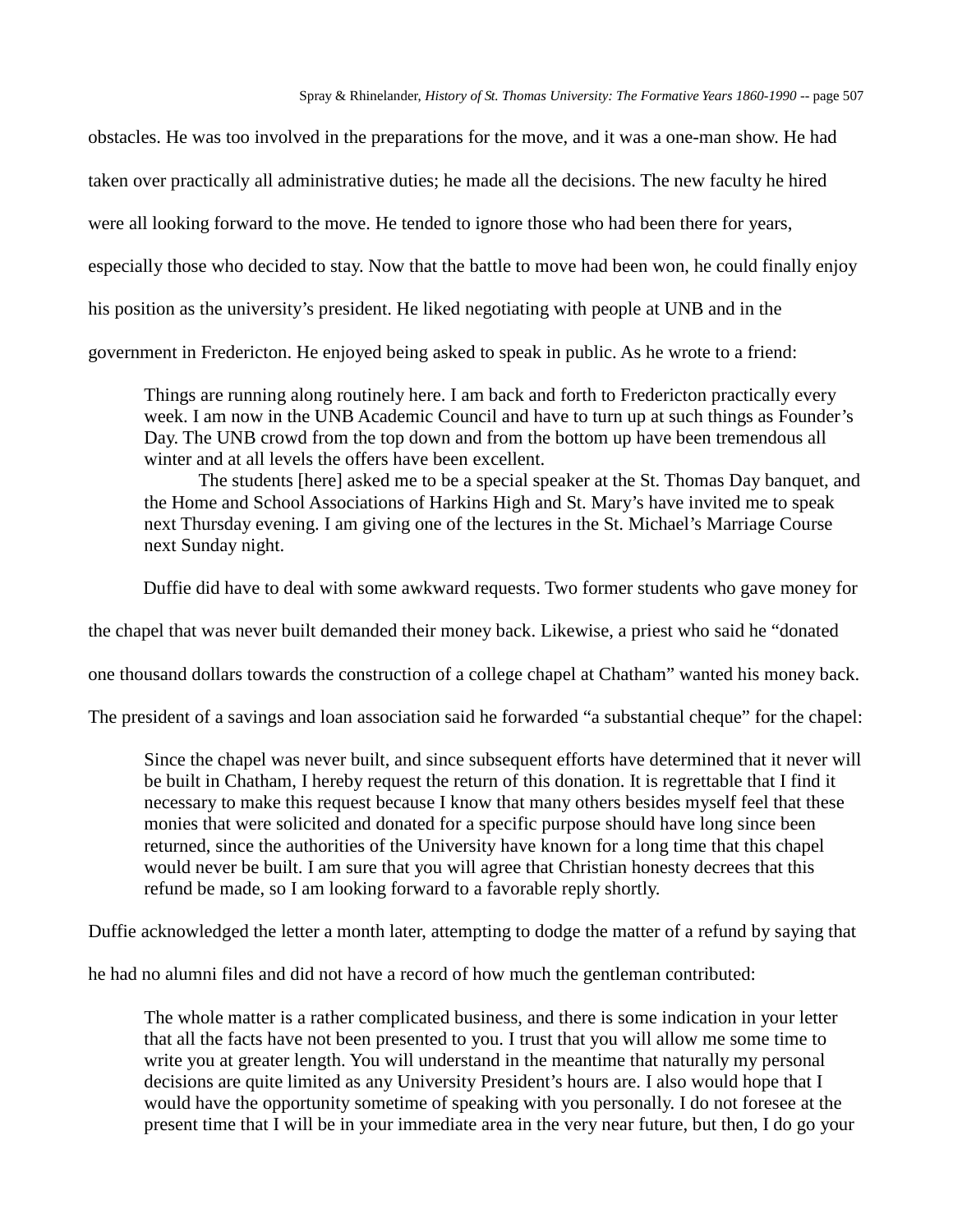way fairly often because I have some business and many good friends there.

On the larger scale, money ceased to be a problem. In February 1964, Bishop Leverman heard from Archbishop Baggio that the Sacred Congregation of the council in Rome authorized a loan of \$2 million to pay for relocating the university. "Normally the tax or interest on this would be one dollar for every ten thousand dollars borrowed," but they would "leave the amount of the offering" to the bishop's discretion. Leverman was so pleased with the loan that in thanking Baggio he enclosed a cheque for two hundred dollars to be put toward the interest, as suggested, one dollar for every ten thousand borrowed.

Meanwhile, St. Thomas's senior class, the class of '64, was preparing for exams and convocation. It would be the last class to graduate from St. Thomas in Chatham. Duffie wanted to find someone to whom to give an honorary degree and who could address convocation, set for May 13. As usual he consulted no one. He finally settled on Edward Byrne, chairman of the recent Byrne Commission on high school education in the province. Byrne waited two days before responding. He told Duffie he had been offered an honorary doctorate by another university whose convocation was the same day. He decided, however, to accept Duffie's invitation for several reasons. First, "as a New Brunswick English-speaking Catholic" he felt he should accept St. Thomas's invitation. Second, he admired the work and advances made at St. Thomas in the last two or three years and had long been an advocate for the institution. Third, he felt that his acceptance might give some impetus to the new project in Fredericton. Duffie welcomed Byrne's support. He could now attend to the serious business of moving the university to Fredericton.

## **Crisis in the Diocese**

With Duffie's unflagging support, Leverman was convinced that the issue of relocating St. Thomas was resolved and that he could now relax. Although the university was set to move out of Chatham into new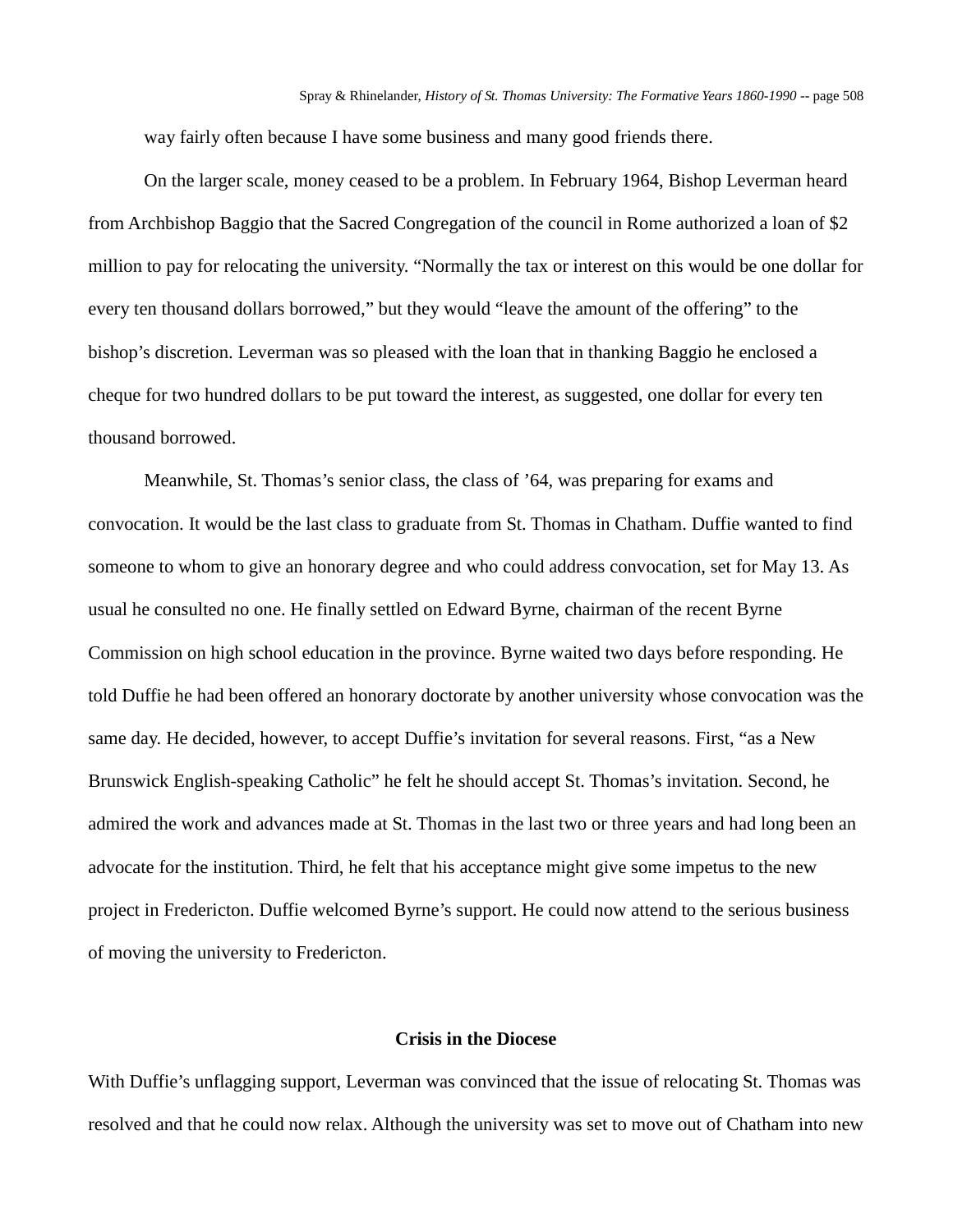buildings in Fredericton, the bishop's diocese—which only five years earlier he had carefully rearranged so as to include the Miramichi—was again under threat. The move to carve out a new diocese for the Miramichi refused to die. Duffie's assurances to the contrary rang hollow in his ears when in April he received a letter from Baggio bringing to his attention the unwelcome fact that the departure of St. Thomas from Chatham did not mean an end to his responsibilities to its Catholic residents. The apostolic delegate told Leverman:

I had hoped, and I knew that it was your ardent desire, that time would heal the wounds inflicted upon the people of the Miramichi by the developments of the last two years. On the contrary, the feelings of resentment have deepened and to my sad surprise are reaching a new and more critical stage. After much insistence had been brought to bear both here and in Rome, I agreed to receive a group of laymen from that area whose request it was that I study again the question of erecting a new diocese, which they feel to be the only solution capable of saving and restoring the faith of these people.

## Following that meeting, Baggio received

a brief, signed by twenty-two priests of the diocese, who find themselves bound in conscience to support this move [to establish a new diocese for the Miramichi] of the laymen in the interests of the pastoral welfare of the Diocese.

He had studied their brief carefully. There was no doubt in his mind "that both groups in support of this

petition are sincere in their proposal and are in good faith." As a result he had

"no other alternative than to accede to their request to submit the question to a thorough and accurate investigation." Baggio was sending Fr. Arnold Toner to the Miramichi to talk with the priests and report on "the possibility and advisability" of creating a new diocese. He had already contacted Toner; all that remained was to set a date for the visit. Baggio himself was nearing the end of his term as apostolic delegate to Canada and would turn over all the relevant materials to his successor, Archbishop Sergio Pignedoli.

Leverman, feeling personally attacked, was deeply upset at the news of these new protests. He wrote Schneller in May, complaining that

The old Miramichi is kicking up again with another protest for a Diocese. It is ridiculous. This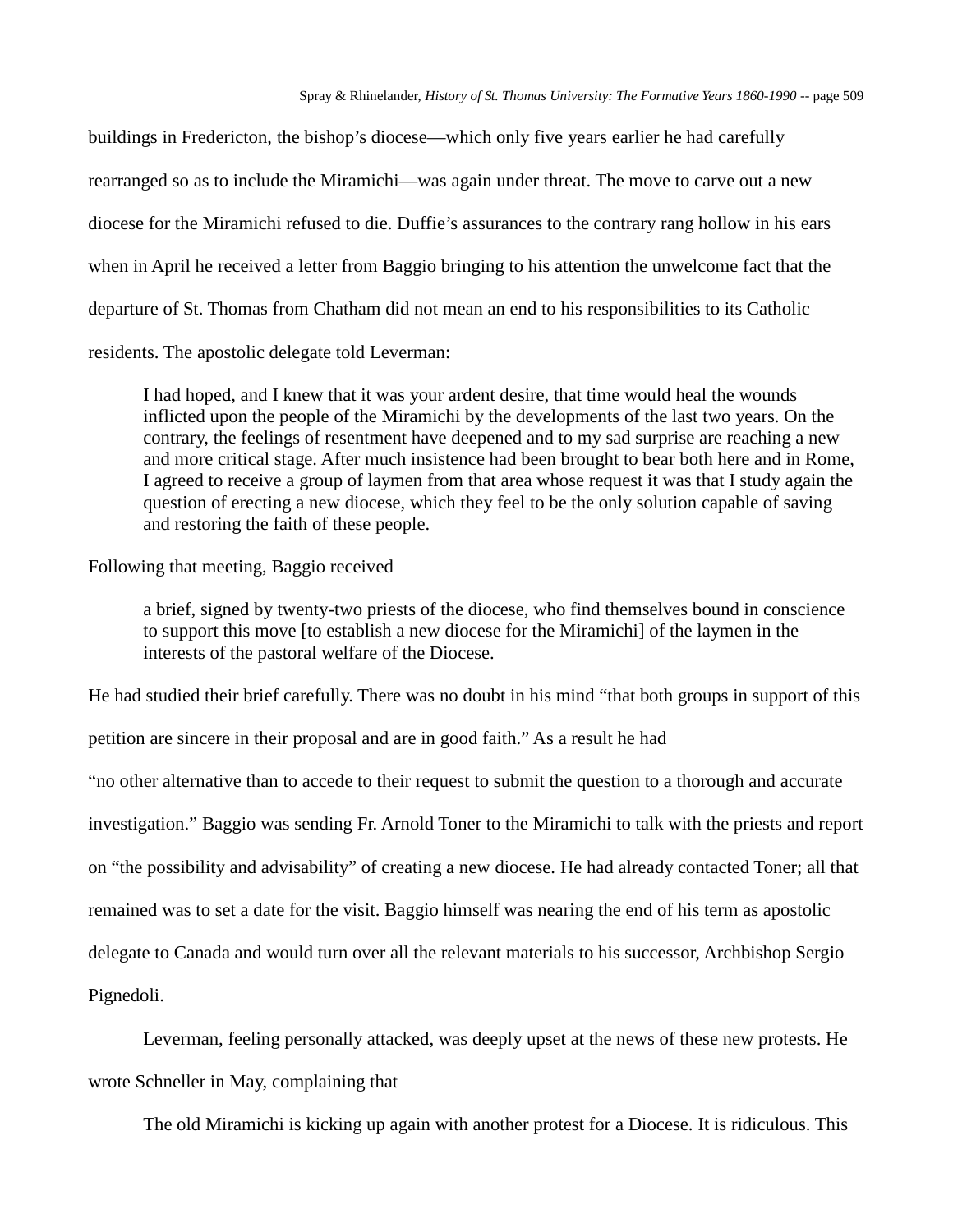after another meeting with ten men from the area who were very kind, respectful, etc. etc., and then ten days later I hear of another petition. They are not to be trusted.

The latest document was "libellous, a fabrication and a lie." Some of the priests in the area refused to sign it. He was just getting over an operation and now he returned to face "the old problems with a few new ones." To make matters worse, he wrote, the alumni association was making financial demands. They met on May 6 and issued a notice that they had loaned the university \$30,000—\$10,000 in each of 1960, 1961, and 1962—money to be "paid back on demand." They now demanded it back.

#### **Rules for Future Capital Expenditures**

In response to the bishop's worries, in early July 1964 Schneller paid a visit to Fredericton to talk about St. Thomas's finances and to have a look at the emerging campus. He was impressed, not only with the way the campus was taking shape but also with the way Duffie was managing things. To speed up the building of the women's residence, for which the Sisters of Charity were having difficulties raising the promised funds, he told Duffie he was recommending the release of funds from the bishop's building fund. He wrote Duffie on July 12 to confirm their agreement:

With reference to our talk, and in the light of your proven ability to stay within the limits of your estimates, I have suggested to Bishop Leverman an expenditure of \$460,000 for a completely furnished residence to accommodate one hundred girls at St. Thomas University, with driveway, landscaping and service tunnel connections included. No doubt you will be hearing from His Excellency in due course.

But Schneller also laid down some rules governing future capital and operating expenses. Given that

the diocese "cannot afford to indulge in more than one project which is not self-liquidating," he wished

to

establish the pattern which should govern expansion and operations from here on: 1. The Diocese provides the primary facilities of the college, chapel, cafeteria, residences, etc. 2. The Diocese cannot be expected to pick up the tab for any operational deficits. Therefore, it is imperative in a Catholic university to see to it that operational revenue provides a break-even point or surplus in any fiscal year's operation.

3. Contrariwise, the Diocese should not expect to benefit from any surplus, such surplus being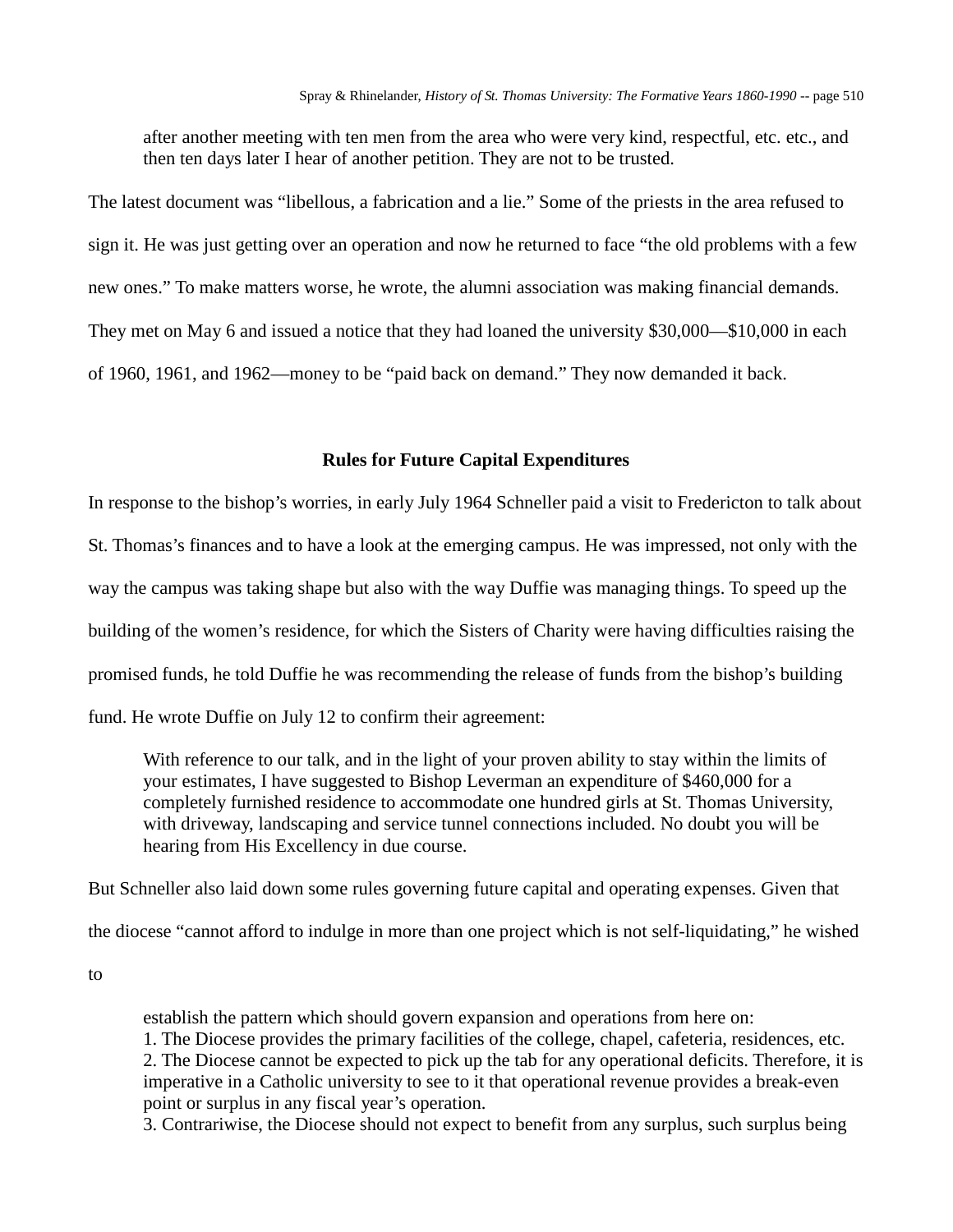needed to establish foundations for staff, scholarships, etc.

4. Capital expansion, once the primary plant has been installed, must of necessity come from outside sources such as Federal-Provincial Governments, business institutions, alumni, etc.

### **The Fate of St. Thomas Properties in Chatham**

The following month, August 1964, Duffie met with the minister of public works, his deputy, and their lawyer to discuss the vacated buildings in Chatham. The government would pay the university \$750,000 (over five years) for the two newest buildings. It was giving the Lord Beaverbrook Arena to the town of Chatham, which was what the late Beaverbrook wanted. The government was taking over the old college building, gymnasium, playing fields, and all remaining property up to the line of lots that St. Thomas had already sold. It was giving one of the university's houses to St. Michael's Academy and taking an option on the other two. Government officials would evaluate all the property and negotiate a price for what they were taking, in addition to the \$750,000.

Unfortunately, financial matters were not as simple as they appeared, as the distressed bishop soon discovered. On September 1, 1964, the new apostolic delegate, Archbishop Pignedoli (he had replaced Baggio on June 1), wrote Leverman, now in Rome for his annual visit to the Vatican, outlining his concerns. Pignedoli had been studying the file on the removal of the university and noted his predecessor's

insistence that the College be maintained for the use of the people of the area in some educative way, such as a technical school, since their financial commitment in the past to the present setup has been heavy, therefore they are entitled to some returns.

It was the diocese, not the university, that was selling property to the province. Referring obliquely to the issue of designating a new diocese for Chatham, Pignedoli wrote:

Since the entire question is presently under study and of such a delicate nature, I could not risk remaining silent and felt obliged to remind you that as in borrowing money so too in selling property the permission of the Holy See is required.

He looked forward to discussing these matters "more thoroughly" when the two met in Rome.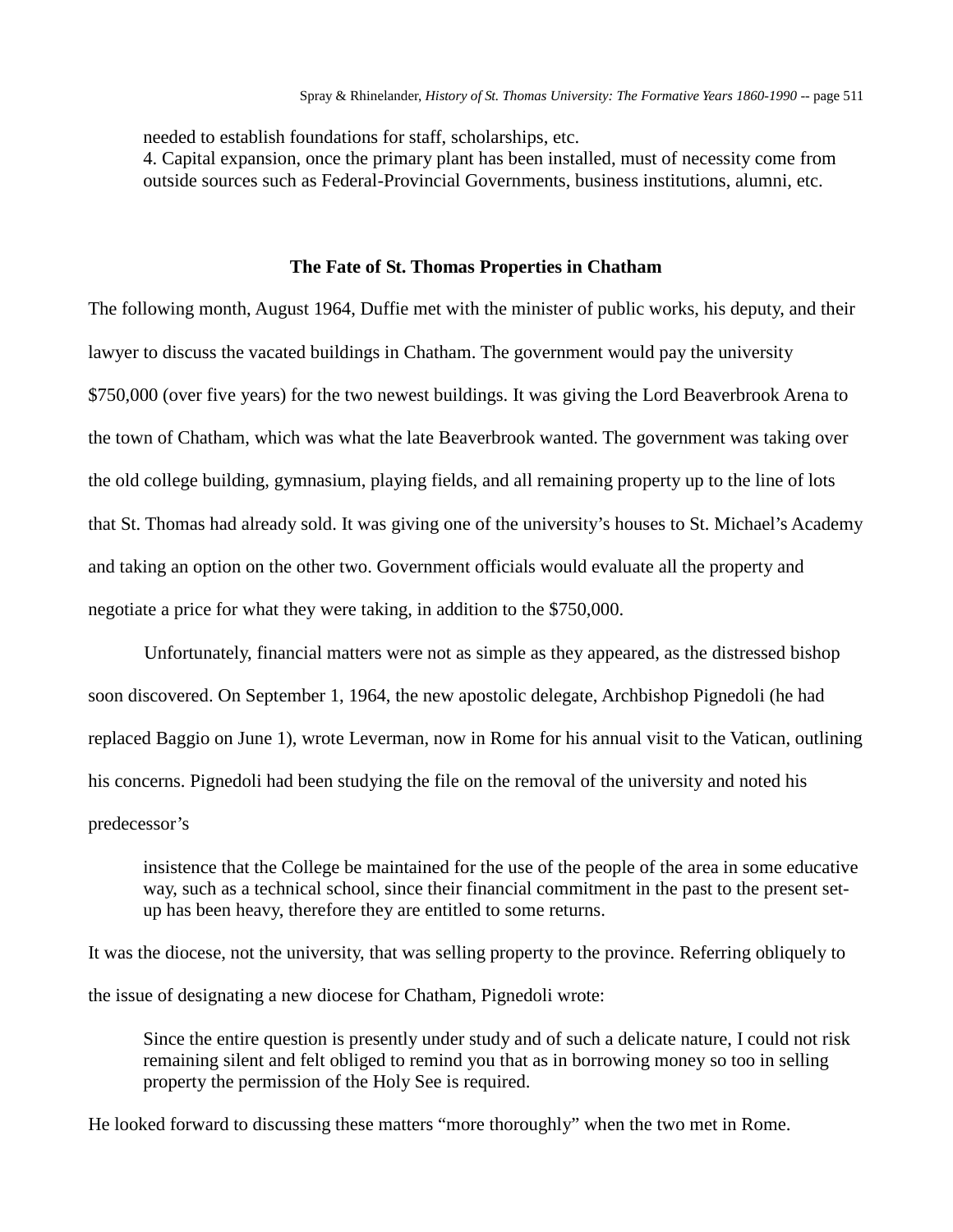In Leverman's absence, on September 2, 1964, St. Thomas opened its doors at its new location. Everyone—students, professors, officials—must have been nervous about the venture. After all, moving an entire university is difficult. Yet classes began as scheduled on September 12. Fredericton had a new university.

#### **St. Thomas and the Spirit of Vatican II**

While Duffie and Leverman were engineering St. Thomas's relocation from Chatham to Fredericton, coincidentally Pope John XXIII in October 1962 initiated the Second Vatican Council (Vatican II). (Although Pope John died in June 1963, the Council continued until 1965, when it was brought to a close by Pope Paul VI.) Ironically, Vatican II sought to introduce into the ancient and rigid faith an atmosphere of dialogue and negotiation through greater lay participation in the liturgy. Duffie and Leverman practised anything but "dialogue and negotiation" as they steamrollered over the objections of most Miramichiers, Catholic and non-Catholic alike. And yet, the move to Fredericton unquestionably resulted in the gradual secularization of the university's faculty, curriculum, and student body. The shift at St. Thomas, like Vatican II, was driven by political, social, economic, and technological changes in the modern world. But whereas the Catholic church in the years after Vatican II reverted to a more conservative and authoritarian stance, the community of St. Thomas University proceeded to become more liberal, more secular, and less authoritarian.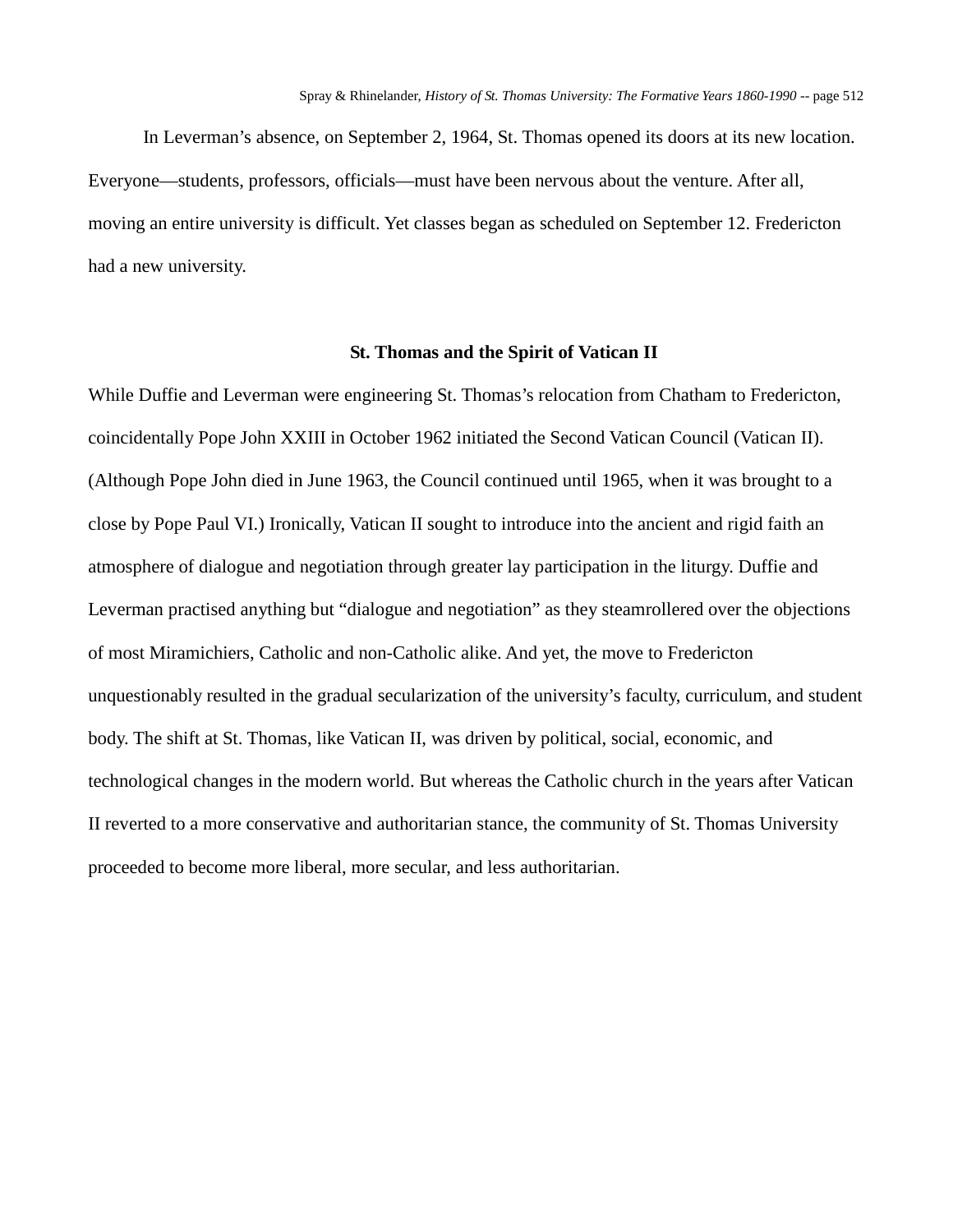### **Appendix to Chapter 9**

#### **Faculty**

St. Thomas faculty in 1963-64 (the last year in Chatham): [**bold type** indicates new appointment to faculty that year] **Hafeez Alexander**, BA, MA, Cand PhD (Ottawa) Political Science **Anne Bradley**, BA (Mt St. Vincent), BEd (STU) Education John Brander, BA (UNB), MA (Queens) Economics **Fenton Burke**, BA (StFX), MA (UNB) English Lit J. Edward Butler, MA (STU) History Rev. Edmund Casey, BA (STU); MEd, Cand PhD (St. Louis U) (on leave) Education J. Sheldon Currie, BA (StFX), MA (UNB) (on leave) English Lit Rev. Vincent Donovan, BA (STU), MA (Fordham) Latin & Classics Leonard Doucette, BA (London), Cand PhD (Brown) Mdn Langs Msgr. Donald Duffie, BA (St. Joseph's), BCL (UNB), BCL (Oxford), JCD (Laval) Political Science **Anne Dunnigan, BSc (Dalhousie)** Biology Leo Ferrari, BSc (Sydney), PhD (Laval) Phil & Physics Rev. George Harrington, MA (Catholic Univ of America) Sociology Rev. **Edward Higgins**, BA (Ste Anne) French Rev. A. J. Kandathil, BSc, MSc (Madras); BPh, LPh, BD, LD (Kandy); PhD (Notre Dame) Chemistry Rev. George Martin, BA (STU) English Lit Rev. Thomas McKendy, BA (STU), MSc (Fordham) Theology Rev. J. Winfield Poole, BA (St. Joseph's), BEd (STU), STD (UofMontreal), MA (Fordham) Mathematics Pierre Sallenave, BA (Potiers) French & Spanish Vance Toner, BA (STU), MS (Springfield) Education Rev. J. Edward Troy, BA (StFX); PhL, PhD (Louvain) Philosophy Rev. W. D. Walsh, BA (STU), Cand MA (Fordham) History